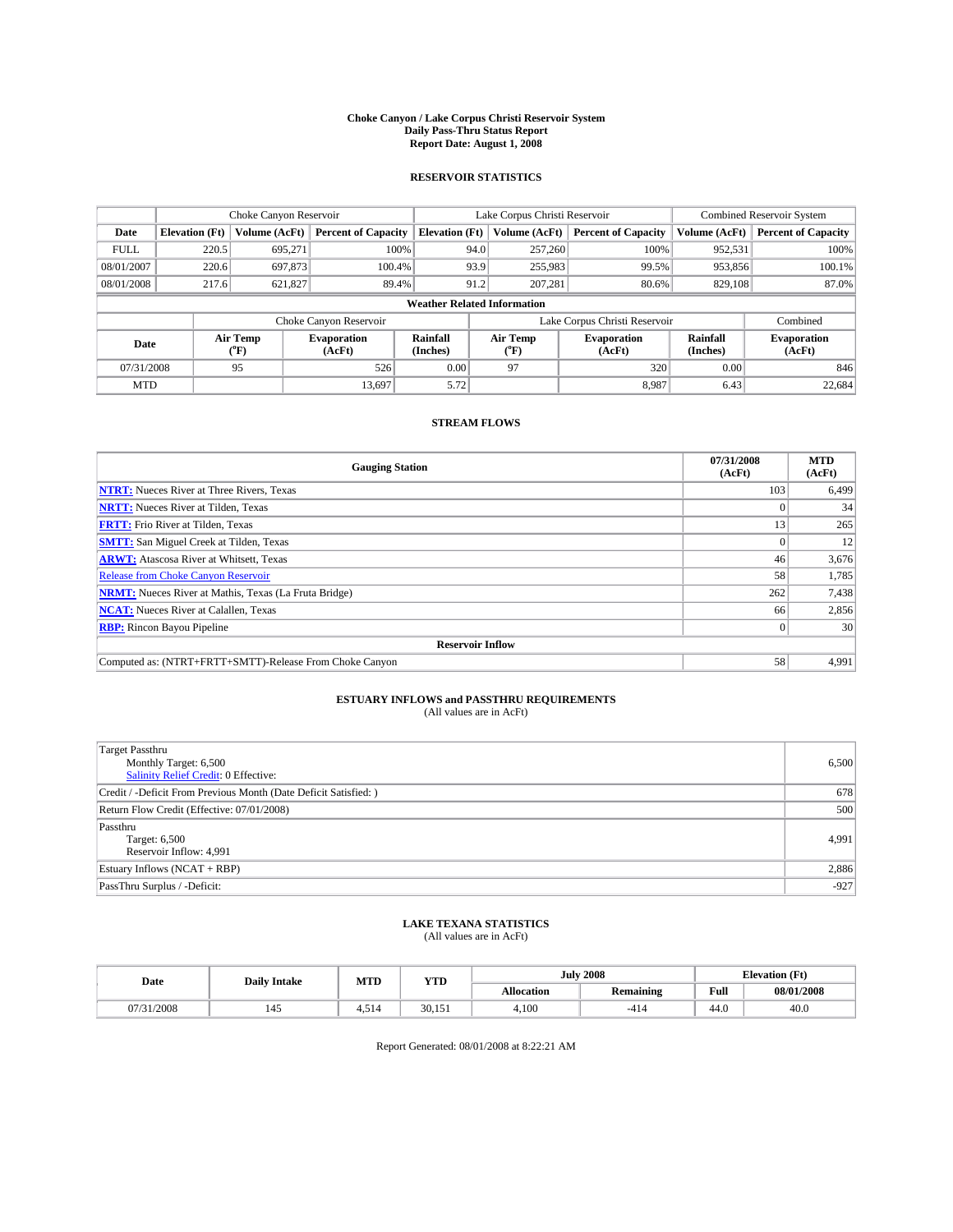#### **Choke Canyon / Lake Corpus Christi Reservoir System Daily Pass-Thru Status Report Report Date: August 2, 2008**

### **RESERVOIR STATISTICS**

|                                    | Choke Canyon Reservoir |                  |                              |                       | Lake Corpus Christi Reservoir | <b>Combined Reservoir System</b> |                      |                              |  |
|------------------------------------|------------------------|------------------|------------------------------|-----------------------|-------------------------------|----------------------------------|----------------------|------------------------------|--|
| Date                               | <b>Elevation</b> (Ft)  | Volume (AcFt)    | <b>Percent of Capacity</b>   | <b>Elevation</b> (Ft) | Volume (AcFt)                 | <b>Percent of Capacity</b>       | Volume (AcFt)        | <b>Percent of Capacity</b>   |  |
| <b>FULL</b>                        | 220.5                  | 695,271          | 100%                         |                       | 257,260<br>94.0               | 100%                             | 952,531              | 100%                         |  |
| 08/02/2007                         | 220.5                  | 696,052          | 100.1%                       |                       | 93.8<br>254,344               | 98.9%                            | 950,396              | 99.8%                        |  |
| 08/02/2008                         | 217.6                  | 621,584          | 89.4%                        | 91.1                  | 206,594                       | 80.3%                            | 828,178              | 86.9%                        |  |
| <b>Weather Related Information</b> |                        |                  |                              |                       |                               |                                  |                      |                              |  |
|                                    |                        |                  | Choke Canyon Reservoir       |                       |                               | Lake Corpus Christi Reservoir    |                      | Combined                     |  |
| Date                               |                        | Air Temp<br>(°F) | <b>Evaporation</b><br>(AcFt) | Rainfall<br>(Inches)  | Air Temp<br>("F)              | <b>Evaporation</b><br>(AcFt)     | Rainfall<br>(Inches) | <b>Evaporation</b><br>(AcFt) |  |
| 08/01/2008                         |                        | 95               | 483                          | 0.00                  | 94                            | 300                              | 0.00                 | 783                          |  |
| <b>MTD</b>                         |                        |                  | 483                          | 0.00                  |                               | 300                              | 0.00                 | 783                          |  |

### **STREAM FLOWS**

| <b>Gauging Station</b>                                       | 08/01/2008<br>(AcFt) | <b>MTD</b><br>(AcFt) |
|--------------------------------------------------------------|----------------------|----------------------|
| <b>NTRT:</b> Nueces River at Three Rivers, Texas             | 95                   | 95                   |
| <b>NRTT:</b> Nueces River at Tilden, Texas                   |                      |                      |
| <b>FRTT:</b> Frio River at Tilden, Texas                     | 11                   | 11                   |
| <b>SMTT:</b> San Miguel Creek at Tilden, Texas               |                      |                      |
| <b>ARWT:</b> Atascosa River at Whitsett, Texas               | 36                   | 36                   |
| <b>Release from Choke Canyon Reservoir</b>                   | 58                   | 58                   |
| <b>NRMT:</b> Nueces River at Mathis, Texas (La Fruta Bridge) | 306                  | 306                  |
| <b>NCAT:</b> Nueces River at Calallen, Texas                 | 66                   | 66                   |
| <b>RBP:</b> Rincon Bayou Pipeline                            | $\overline{0}$       | $\Omega$             |
| <b>Reservoir Inflow</b>                                      |                      |                      |
| Computed as: (NTRT+FRTT+SMTT)-Release From Choke Canyon      | 49                   | 49                   |

# **ESTUARY INFLOWS and PASSTHRU REQUIREMENTS**<br>(All values are in AcFt)

| <b>Target Passthru</b><br>Monthly Target: 6,500<br>Salinity Relief Credit: 0 Effective: | 6,500  |
|-----------------------------------------------------------------------------------------|--------|
| Credit / -Deficit From Previous Month (Date Deficit Satisfied: )                        | $-927$ |
| Return Flow Credit (Effective:)                                                         | 0      |
| Passthru<br>Target: 6,500<br>Reservoir Inflow: 49                                       | 49     |
| Estuary Inflows $(NCAT + RBP)$                                                          | 66     |
| PassThru Surplus / -Deficit:                                                            | $-910$ |

# **LAKE TEXANA STATISTICS** (All values are in AcFt)

| Date       | <b>Daily Intake</b> |     | MTD<br>YTD |                   | <b>August 2008</b> | <b>Elevation</b> (Ft) |            |
|------------|---------------------|-----|------------|-------------------|--------------------|-----------------------|------------|
|            |                     |     |            | <b>Allocation</b> | <b>Remaining</b>   | Full                  | 08/02/2008 |
| 08/01/2008 |                     | 145 | 30.296     | 4.100             | 3.955              | 44.0                  | 40.0       |

Report Generated: 08/02/2008 at 8:04:44 AM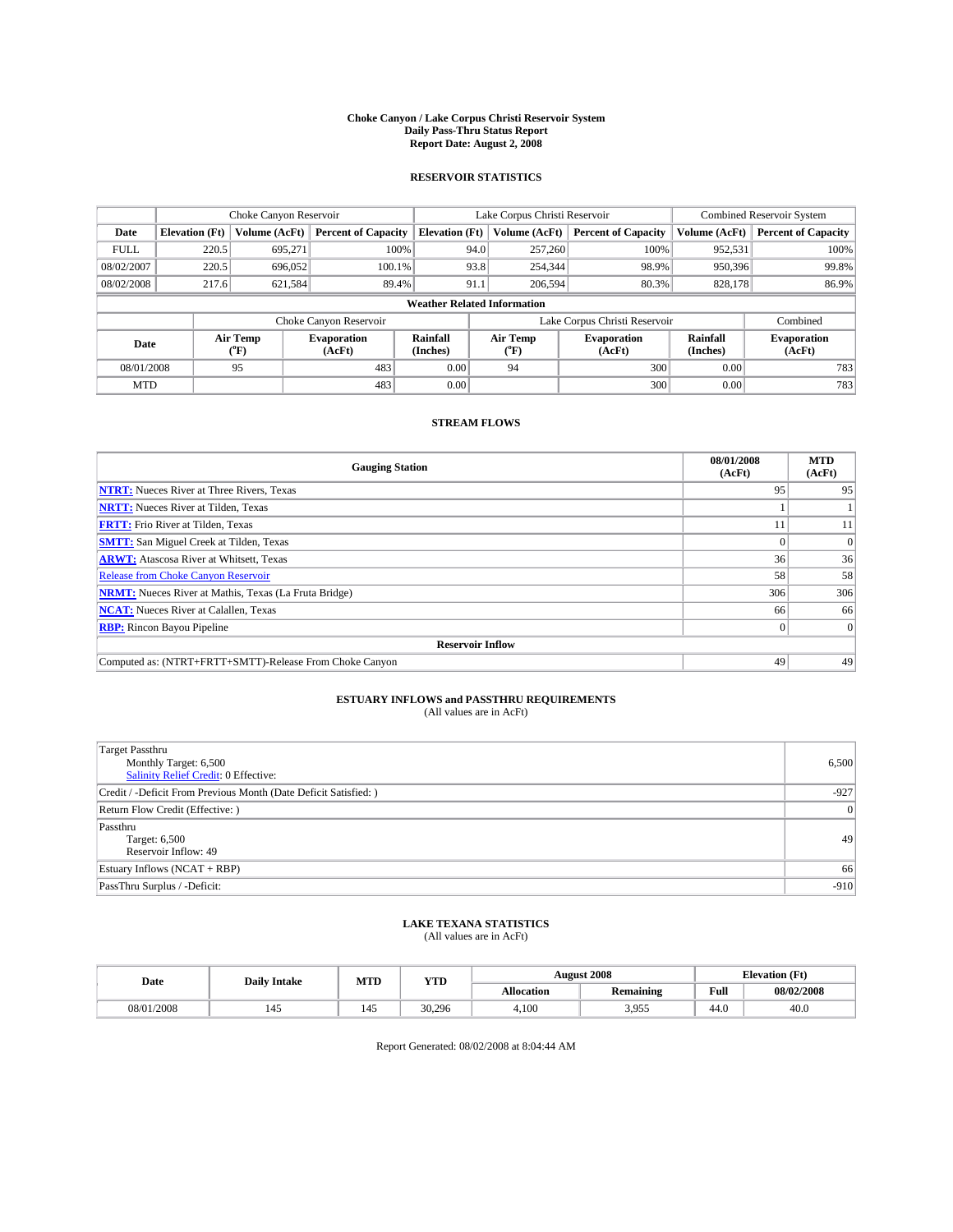#### **Choke Canyon / Lake Corpus Christi Reservoir System Daily Pass-Thru Status Report Report Date: August 3, 2008**

### **RESERVOIR STATISTICS**

|             |                                    | Choke Canyon Reservoir |                              | Lake Corpus Christi Reservoir |                  |  |                               | <b>Combined Reservoir System</b> |                              |
|-------------|------------------------------------|------------------------|------------------------------|-------------------------------|------------------|--|-------------------------------|----------------------------------|------------------------------|
| Date        | <b>Elevation</b> (Ft)              | Volume (AcFt)          | <b>Percent of Capacity</b>   | <b>Elevation</b> (Ft)         | Volume (AcFt)    |  | <b>Percent of Capacity</b>    | Volume (AcFt)                    | <b>Percent of Capacity</b>   |
| <b>FULL</b> | 220.5                              | 695,271                | 100%                         |                               | 257,260<br>94.0  |  | 100%                          | 952,531                          | 100%                         |
| 08/03/2007  | 220.4                              | 692,936                | 99.7%                        |                               | 93.8<br>254,344  |  | 98.9%                         | 947.280                          | 99.4%                        |
| 08/03/2008  | 217.6                              | 621,098                | 89.3%                        |                               | 91.1<br>206,079  |  | 80.1%                         | 827,177                          | 86.8%                        |
|             | <b>Weather Related Information</b> |                        |                              |                               |                  |  |                               |                                  |                              |
|             |                                    |                        | Choke Canyon Reservoir       |                               |                  |  | Lake Corpus Christi Reservoir |                                  | Combined                     |
| Date        |                                    | Air Temp<br>(°F)       | <b>Evaporation</b><br>(AcFt) | Rainfall<br>(Inches)          | Air Temp<br>("F) |  | <b>Evaporation</b><br>(AcFt)  | Rainfall<br>(Inches)             | <b>Evaporation</b><br>(AcFt) |
| 08/02/2008  |                                    | 96                     | 540                          | 0.00                          | 98               |  | 340                           | 0.00                             | 880                          |
| <b>MTD</b>  |                                    |                        | 1.023                        | 0.00                          |                  |  | 640                           | 0.00                             | 1,663                        |

### **STREAM FLOWS**

| <b>Gauging Station</b>                                       | 08/02/2008<br>(AcFt) | <b>MTD</b><br>(AcFt) |  |  |  |  |
|--------------------------------------------------------------|----------------------|----------------------|--|--|--|--|
| <b>NTRT:</b> Nueces River at Three Rivers, Texas             | 87                   | 183                  |  |  |  |  |
| <b>NRTT:</b> Nueces River at Tilden, Texas                   |                      |                      |  |  |  |  |
| <b>FRTT:</b> Frio River at Tilden, Texas                     |                      | 19                   |  |  |  |  |
| <b>SMTT:</b> San Miguel Creek at Tilden, Texas               |                      |                      |  |  |  |  |
| <b>ARWT:</b> Atascosa River at Whitsett, Texas               | 26                   | 62                   |  |  |  |  |
| <b>Release from Choke Canyon Reservoir</b>                   | 58                   | 115                  |  |  |  |  |
| <b>NRMT:</b> Nueces River at Mathis, Texas (La Fruta Bridge) | 359                  | 665                  |  |  |  |  |
| <b>NCAT:</b> Nueces River at Calallen, Texas                 | 139                  | 204                  |  |  |  |  |
| <b>RBP:</b> Rincon Bayou Pipeline                            | $\overline{0}$       |                      |  |  |  |  |
| <b>Reservoir Inflow</b>                                      |                      |                      |  |  |  |  |
| Computed as: (NTRT+FRTT+SMTT)-Release From Choke Canyon      | 38                   | 87                   |  |  |  |  |

# **ESTUARY INFLOWS and PASSTHRU REQUIREMENTS**<br>(All values are in AcFt)

| <b>Target Passthru</b><br>Monthly Target: 6,500<br>Salinity Relief Credit: 0 Effective: | 6,500  |
|-----------------------------------------------------------------------------------------|--------|
| Credit / -Deficit From Previous Month (Date Deficit Satisfied: )                        | $-927$ |
| Return Flow Credit (Effective: )                                                        | 0      |
| Passthru<br>Target: 6,500<br>Reservoir Inflow: 87                                       | 87     |
| Estuary Inflows (NCAT + RBP)                                                            | 204    |
| PassThru Surplus / -Deficit:                                                            | $-809$ |

# **LAKE TEXANA STATISTICS** (All values are in AcFt)

| Date       | <b>Daily Intake</b> | MTD | YTD    | <b>August 2008</b> |                  |      | <b>Elevation</b> (Ft) |
|------------|---------------------|-----|--------|--------------------|------------------|------|-----------------------|
|            |                     |     |        | Allocation         | <b>Remaining</b> | Full | 08/03/2008            |
| 08/02/2008 | 14.)                | 290 | 30.441 | 4.100              | 3.810            | 44.0 | 40.0                  |

Report Generated: 08/03/2008 at 8:04:51 AM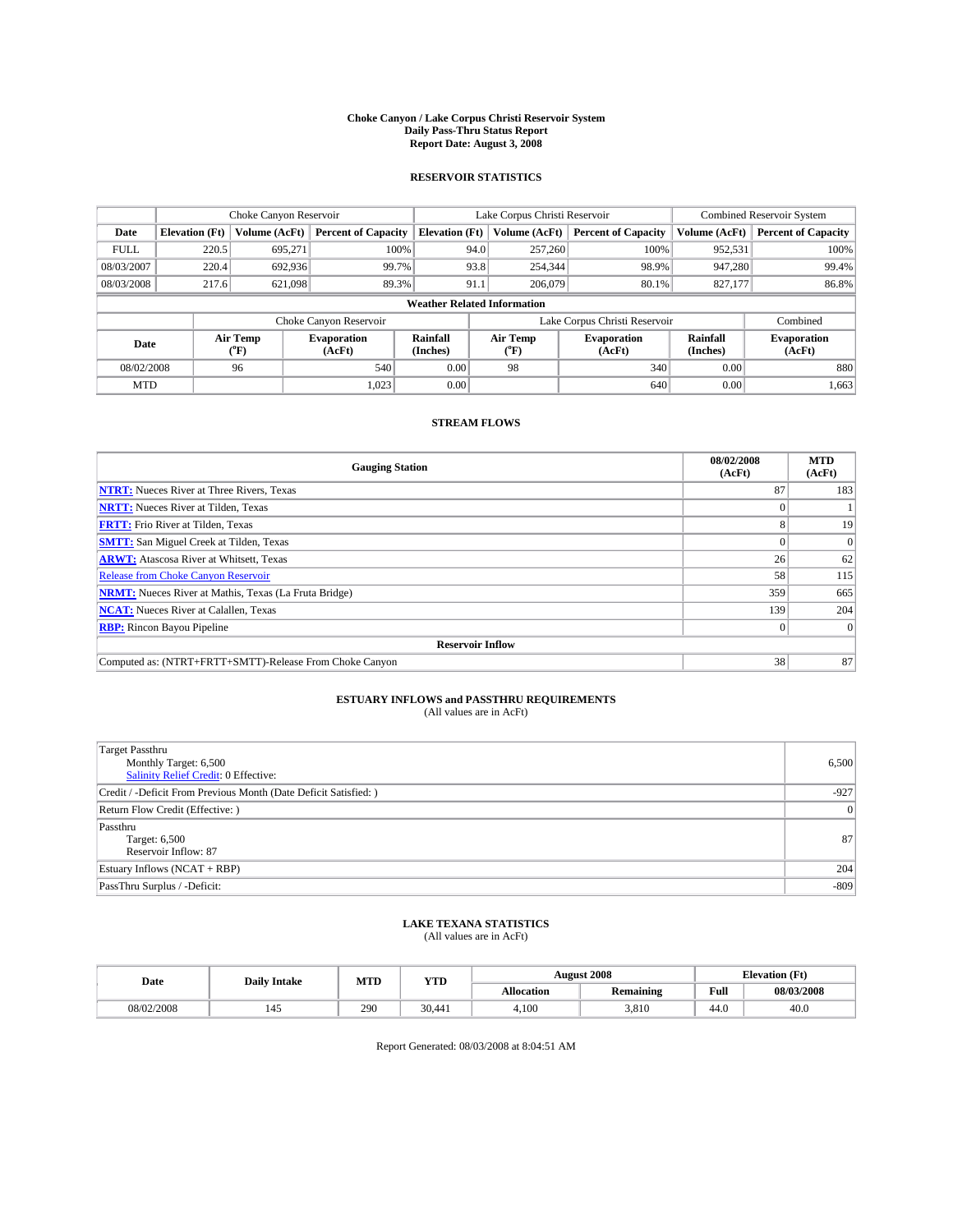#### **Choke Canyon / Lake Corpus Christi Reservoir System Daily Pass-Thru Status Report Report Date: August 4, 2008**

### **RESERVOIR STATISTICS**

|             | Choke Canyon Reservoir             |                  |                              |                       | Lake Corpus Christi Reservoir |                  |                               |                      | <b>Combined Reservoir System</b> |  |  |
|-------------|------------------------------------|------------------|------------------------------|-----------------------|-------------------------------|------------------|-------------------------------|----------------------|----------------------------------|--|--|
| Date        | <b>Elevation</b> (Ft)              | Volume (AcFt)    | <b>Percent of Capacity</b>   | <b>Elevation</b> (Ft) |                               | Volume (AcFt)    | <b>Percent of Capacity</b>    | Volume (AcFt)        | <b>Percent of Capacity</b>       |  |  |
| <b>FULL</b> | 220.5                              | 695,271          | 100%                         |                       | 94.0                          | 257,260          | 100%                          | 952,531              | 100%                             |  |  |
| 08/04/2007  | 220.5                              | 693,974          | 99.8%                        |                       | 93.9                          | 254,708          | 99.0%                         | 948,682              | 99.6%                            |  |  |
| 08/04/2008  | 217.5                              | 620,854          | 89.3%                        |                       | 91.1                          | 205,050          | 79.7%                         | 825,904              | 86.7%                            |  |  |
|             | <b>Weather Related Information</b> |                  |                              |                       |                               |                  |                               |                      |                                  |  |  |
|             |                                    |                  | Choke Canyon Reservoir       |                       |                               |                  | Lake Corpus Christi Reservoir |                      | Combined                         |  |  |
| Date        |                                    | Air Temp<br>(°F) | <b>Evaporation</b><br>(AcFt) | Rainfall<br>(Inches)  |                               | Air Temp<br>("F) | <b>Evaporation</b><br>(AcFt)  | Rainfall<br>(Inches) | <b>Evaporation</b><br>(AcFt)     |  |  |
| 08/03/2008  |                                    | 97               | 568                          | 0.00                  |                               | 98               | 449                           | 0.00                 | 1,017                            |  |  |
| <b>MTD</b>  |                                    |                  | 1,591                        | 0.00                  |                               |                  | 1,089                         | 0.00                 | 2,680                            |  |  |

### **STREAM FLOWS**

| <b>Gauging Station</b>                                       | 08/03/2008<br>(AcFt) | <b>MTD</b><br>(AcFt) |
|--------------------------------------------------------------|----------------------|----------------------|
| <b>NTRT:</b> Nueces River at Three Rivers, Texas             | 81                   | 264                  |
| <b>NRTT:</b> Nueces River at Tilden, Texas                   |                      |                      |
| <b>FRTT:</b> Frio River at Tilden, Texas                     | o                    | 25                   |
| <b>SMTT:</b> San Miguel Creek at Tilden, Texas               |                      |                      |
| <b>ARWT:</b> Atascosa River at Whitsett, Texas               | 22                   | 83                   |
| <b>Release from Choke Canyon Reservoir</b>                   | 58                   | 173                  |
| <b>NRMT:</b> Nueces River at Mathis, Texas (La Fruta Bridge) | 359                  | 1,024                |
| <b>NCAT:</b> Nueces River at Calallen, Texas                 | 202                  | 407                  |
| <b>RBP:</b> Rincon Bayou Pipeline                            | $\Omega$             |                      |
| <b>Reservoir Inflow</b>                                      |                      |                      |
| Computed as: (NTRT+FRTT+SMTT)-Release From Choke Canyon      | 30 <sup>1</sup>      | 117                  |

# **ESTUARY INFLOWS and PASSTHRU REQUIREMENTS**<br>(All values are in AcFt)

| <b>Target Passthru</b><br>Monthly Target: 6,500<br>Salinity Relief Credit: 0 Effective: | 6,500  |
|-----------------------------------------------------------------------------------------|--------|
| Credit / -Deficit From Previous Month (Date Deficit Satisfied: )                        | $-927$ |
| Return Flow Credit (Effective: )                                                        | 0      |
| Passthru<br>Target: 6,500<br>Reservoir Inflow: 117                                      | 117    |
| Estuary Inflows (NCAT + RBP)                                                            | 407    |
| PassThru Surplus / -Deficit:                                                            | $-637$ |

# **LAKE TEXANA STATISTICS** (All values are in AcFt)

| Date       | <b>Daily Intake</b> | MTI | YTD    |                   | <b>August 2008</b> | <b>Elevation</b> (Ft) |            |
|------------|---------------------|-----|--------|-------------------|--------------------|-----------------------|------------|
|            |                     |     |        | <b>Allocation</b> | <b>Remaining</b>   | Full                  | 08/04/2008 |
| 08/03/2008 |                     | 436 | 30.586 | 4.100             | 3.664              | 44.0                  | 40.0       |

Report Generated: 08/06/2008 at 10:03:02 AM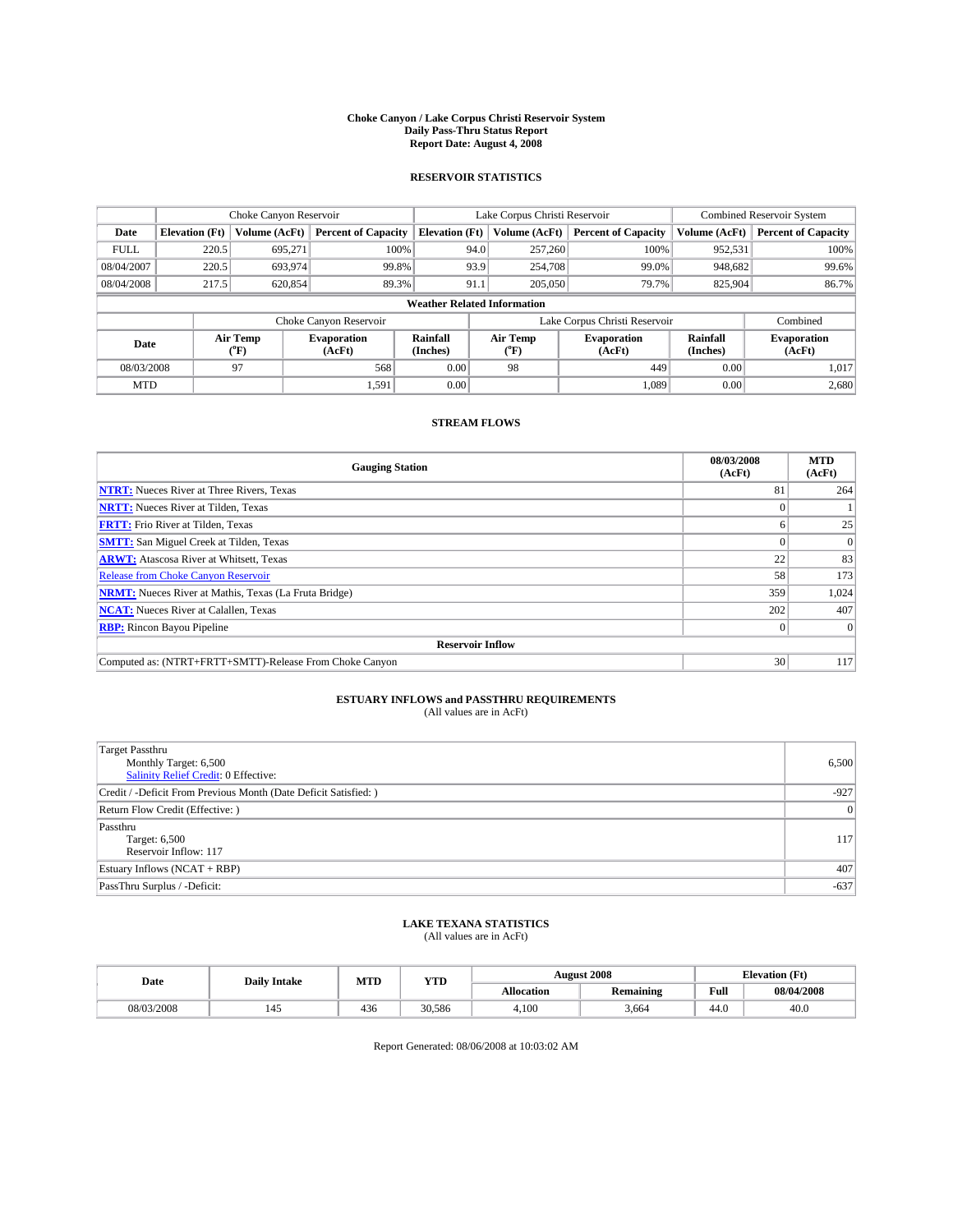#### **Choke Canyon / Lake Corpus Christi Reservoir System Daily Pass-Thru Status Report Report Date: August 5, 2008**

### **RESERVOIR STATISTICS**

|             | Choke Canyon Reservoir             |                             |                              |                       | Lake Corpus Christi Reservoir |                  |                               |                      | <b>Combined Reservoir System</b> |  |  |
|-------------|------------------------------------|-----------------------------|------------------------------|-----------------------|-------------------------------|------------------|-------------------------------|----------------------|----------------------------------|--|--|
| Date        | <b>Elevation</b> (Ft)              | Volume (AcFt)               | <b>Percent of Capacity</b>   | <b>Elevation</b> (Ft) |                               | Volume (AcFt)    | <b>Percent of Capacity</b>    | Volume (AcFt)        | <b>Percent of Capacity</b>       |  |  |
| <b>FULL</b> | 220.5                              | 695,271                     | 100%                         |                       | 94.0                          | 257,260          | 100%                          | 952,531              | 100%                             |  |  |
| 08/05/2007  | 220.7                              | 699.699                     | 100.6%                       |                       | 93.8                          | 254,162          | 98.8%                         | 953,861              | 100.1%                           |  |  |
| 08/05/2008  | 217.5                              | 620.611                     | 89.3%                        |                       | 91.0                          | 204,365          | 79.4%                         | 824,976              | 86.6%                            |  |  |
|             | <b>Weather Related Information</b> |                             |                              |                       |                               |                  |                               |                      |                                  |  |  |
|             |                                    |                             | Choke Canyon Reservoir       |                       |                               |                  | Lake Corpus Christi Reservoir |                      | Combined                         |  |  |
| Date        |                                    | Air Temp<br>${}^{\circ}$ F) | <b>Evaporation</b><br>(AcFt) | Rainfall<br>(Inches)  |                               | Air Temp<br>("F) | <b>Evaporation</b><br>(AcFt)  | Rainfall<br>(Inches) | <b>Evaporation</b><br>(AcFt)     |  |  |
| 08/04/2008  |                                    | 96                          | 497                          | 0.00                  |                               | 96               | 309                           | 0.00                 | 806                              |  |  |
| <b>MTD</b>  |                                    |                             | 2.088                        | 0.00                  |                               |                  | 1,398                         | 0.00                 | 3,486                            |  |  |

### **STREAM FLOWS**

| <b>Gauging Station</b>                                       | 08/04/2008<br>(AcFt) | <b>MTD</b><br>(AcFt) |
|--------------------------------------------------------------|----------------------|----------------------|
| <b>NTRT:</b> Nueces River at Three Rivers, Texas             | 79                   | 343                  |
| <b>NRTT:</b> Nueces River at Tilden, Texas                   |                      |                      |
| <b>FRTT:</b> Frio River at Tilden, Texas                     |                      | 31                   |
| <b>SMTT:</b> San Miguel Creek at Tilden, Texas               |                      |                      |
| <b>ARWT:</b> Atascosa River at Whitsett, Texas               | 22                   | 105                  |
| <b>Release from Choke Canyon Reservoir</b>                   | 58                   | 230                  |
| <b>NRMT:</b> Nueces River at Mathis, Texas (La Fruta Bridge) | 359                  | 1,384                |
| <b>NCAT:</b> Nueces River at Calallen, Texas                 | 177                  | 584                  |
| <b>RBP:</b> Rincon Bayou Pipeline                            | $\vert 0 \vert$      |                      |
| <b>Reservoir Inflow</b>                                      |                      |                      |
| Computed as: (NTRT+FRTT+SMTT)-Release From Choke Canyon      | 27                   | 144                  |

# **ESTUARY INFLOWS and PASSTHRU REQUIREMENTS**<br>(All values are in AcFt)

| <b>Target Passthru</b><br>Monthly Target: 6,500<br>Salinity Relief Credit: 0 Effective: | 6,500  |
|-----------------------------------------------------------------------------------------|--------|
| Credit / -Deficit From Previous Month (Date Deficit Satisfied: )                        | $-927$ |
| Return Flow Credit (Effective: )                                                        | 0      |
| Passthru<br>Target: 6,500<br>Reservoir Inflow: 144                                      | 144    |
| Estuary Inflows (NCAT + RBP)                                                            | 584    |
| PassThru Surplus / -Deficit:                                                            | $-487$ |

# **LAKE TEXANA STATISTICS** (All values are in AcFt)

| Date       | <b>Daily Intake</b> | MTD | YTD    |                   | <b>August 2008</b> | <b>Elevation</b> (Ft) |            |
|------------|---------------------|-----|--------|-------------------|--------------------|-----------------------|------------|
|            |                     |     |        | <b>Allocation</b> | <b>Remaining</b>   | Full                  | 08/05/2008 |
| 08/04/2008 |                     | 581 | 30.732 | 4.100             | 510<br>، ب         | 44.0                  | 39.9       |

Report Generated: 08/06/2008 at 10:05:30 AM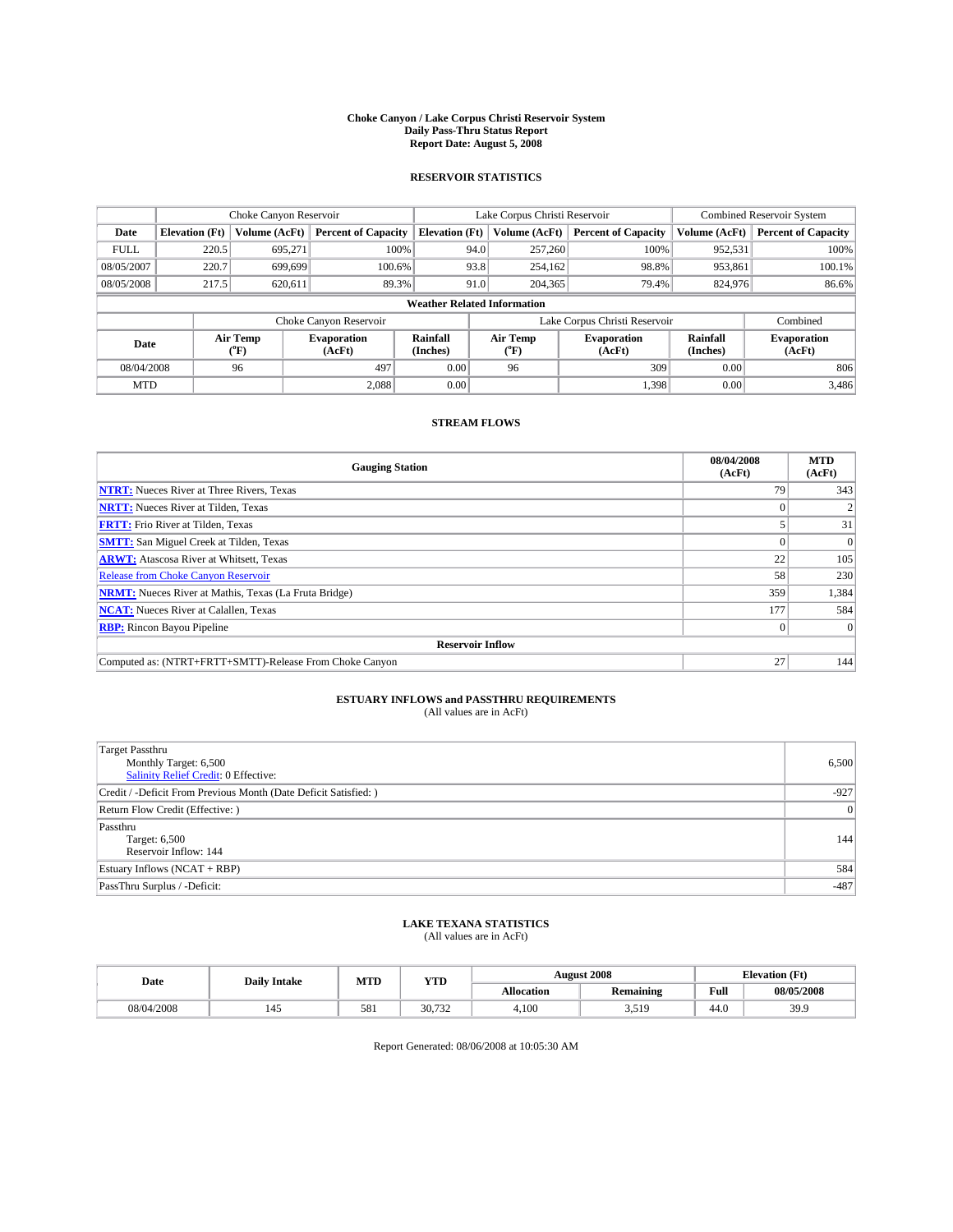#### **Choke Canyon / Lake Corpus Christi Reservoir System Daily Pass-Thru Status Report Report Date: August 6, 2008**

### **RESERVOIR STATISTICS**

|             | Choke Canyon Reservoir             |                             |                              |                       | Lake Corpus Christi Reservoir |                  |                               |                      | <b>Combined Reservoir System</b> |  |  |
|-------------|------------------------------------|-----------------------------|------------------------------|-----------------------|-------------------------------|------------------|-------------------------------|----------------------|----------------------------------|--|--|
| Date        | <b>Elevation</b> (Ft)              | Volume (AcFt)               | <b>Percent of Capacity</b>   | <b>Elevation</b> (Ft) |                               | Volume (AcFt)    | <b>Percent of Capacity</b>    | Volume (AcFt)        | <b>Percent of Capacity</b>       |  |  |
| <b>FULL</b> | 220.5                              | 695,271                     | 100%                         |                       | 94.0                          | 257,260          | 100%                          | 952,531              | 100%                             |  |  |
| 08/06/2007  | 220.9                              | 705,718                     | 101.5%                       |                       | 93.9                          | 254,890          | 99.1%                         | 960,608              | 100.8%                           |  |  |
| 08/06/2008  | 217.5                              | 619,151                     | 89.1%                        |                       | 91.0                          | 204,023          | 79.3%                         | 823,174              | 86.4%                            |  |  |
|             | <b>Weather Related Information</b> |                             |                              |                       |                               |                  |                               |                      |                                  |  |  |
|             |                                    |                             | Choke Canyon Reservoir       |                       |                               |                  | Lake Corpus Christi Reservoir |                      | Combined                         |  |  |
| Date        |                                    | Air Temp<br>${}^{\circ}$ F) | <b>Evaporation</b><br>(AcFt) | Rainfall<br>(Inches)  |                               | Air Temp<br>("F) | <b>Evaporation</b><br>(AcFt)  | Rainfall<br>(Inches) | <b>Evaporation</b><br>(AcFt)     |  |  |
| 08/05/2008  |                                    | 100                         | 482                          | 0.00                  |                               | 99               | 369                           | 0.49                 | 851                              |  |  |
| <b>MTD</b>  |                                    |                             | 2,570                        | 0.00                  |                               |                  | 1.767                         | 0.49                 | 4,337                            |  |  |

### **STREAM FLOWS**

| <b>Gauging Station</b>                                       | 08/05/2008<br>(AcFt) | <b>MTD</b><br>(AcFt) |
|--------------------------------------------------------------|----------------------|----------------------|
| <b>NTRT:</b> Nueces River at Three Rivers, Texas             | 77                   | 421                  |
| <b>NRTT:</b> Nueces River at Tilden, Texas                   |                      |                      |
| <b>FRTT:</b> Frio River at Tilden, Texas                     |                      | 36                   |
| <b>SMTT:</b> San Miguel Creek at Tilden, Texas               |                      | $\Omega$             |
| <b>ARWT:</b> Atascosa River at Whitsett, Texas               | 17                   | 122                  |
| <b>Release from Choke Canyon Reservoir</b>                   | 58                   | 288                  |
| <b>NRMT:</b> Nueces River at Mathis, Texas (La Fruta Bridge) | 357                  | 1,741                |
| <b>NCAT:</b> Nueces River at Calallen, Texas                 | 195                  | 778                  |
| <b>RBP:</b> Rincon Bayou Pipeline                            | $\overline{0}$       |                      |
| <b>Reservoir Inflow</b>                                      |                      |                      |
| Computed as: (NTRT+FRTT+SMTT)-Release From Choke Canyon      | 25                   | 169                  |

# **ESTUARY INFLOWS and PASSTHRU REQUIREMENTS**<br>(All values are in AcFt)

| <b>Target Passthru</b><br>Monthly Target: 6,500<br>Salinity Relief Credit: 0 Effective: | 6,500  |
|-----------------------------------------------------------------------------------------|--------|
| Credit / -Deficit From Previous Month (Date Deficit Satisfied: )                        | $-927$ |
| Return Flow Credit (Effective:)                                                         | 0      |
| Passthru<br>Target: 6,500<br>Reservoir Inflow: 169                                      | 169    |
| Estuary Inflows $(NCAT + RBP)$                                                          | 778    |
| PassThru Surplus / -Deficit:                                                            | $-318$ |

# **LAKE TEXANA STATISTICS** (All values are in AcFt)

| Date       | <b>Daily Intake</b> | MTD                                       | <b>YTD</b> |                   | <b>August 2008</b> | <b>Elevation</b> (Ft)                       |            |
|------------|---------------------|-------------------------------------------|------------|-------------------|--------------------|---------------------------------------------|------------|
|            |                     |                                           |            | <b>Allocation</b> | <b>Remaining</b>   | Full<br>the contract of the contract of the | 08/06/2008 |
| 08/05/2008 | 146                 | $\sim$ $\sim$<br>$\overline{\phantom{a}}$ | 30,878     | 4.100             | 272<br>، ر. ر.     | 44.0                                        | 39.8       |

Report Generated: 08/06/2008 at 10:07:54 AM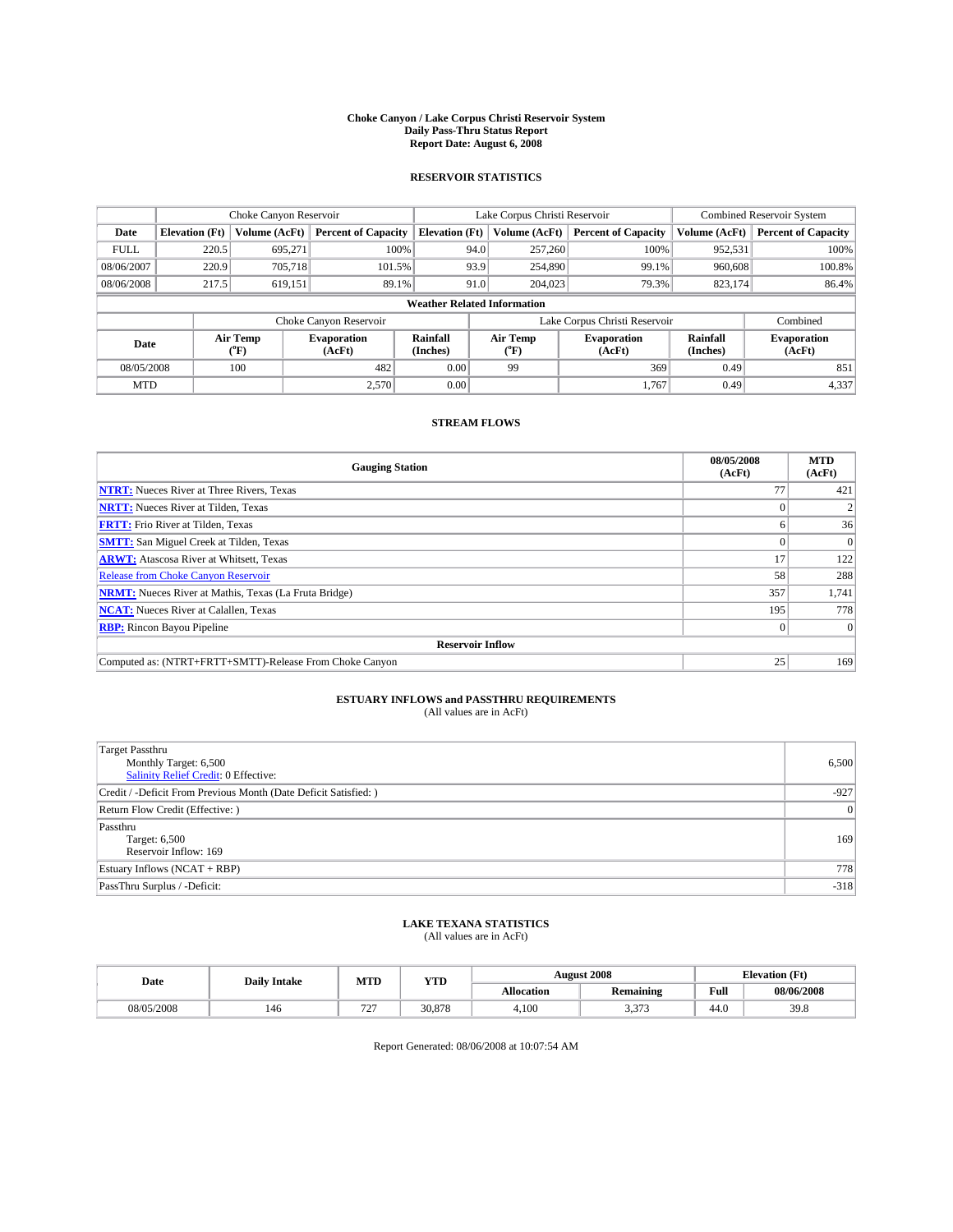#### **Choke Canyon / Lake Corpus Christi Reservoir System Daily Pass-Thru Status Report Report Date: August 7, 2008**

### **RESERVOIR STATISTICS**

|             | Choke Canyon Reservoir             |                             | Lake Corpus Christi Reservoir |                       |                               |                  | Combined Reservoir System    |                      |                              |  |
|-------------|------------------------------------|-----------------------------|-------------------------------|-----------------------|-------------------------------|------------------|------------------------------|----------------------|------------------------------|--|
| Date        | <b>Elevation</b> (Ft)              | Volume (AcFt)               | <b>Percent of Capacity</b>    | <b>Elevation</b> (Ft) |                               | Volume (AcFt)    | <b>Percent of Capacity</b>   | Volume (AcFt)        | <b>Percent of Capacity</b>   |  |
| <b>FULL</b> | 220.5                              | 695,271                     | 100%                          |                       | 94.0                          | 257,260          | 100%                         | 952,531              | 100%                         |  |
| 08/07/2007  | 220.9                              | 705.194                     | 101.4%                        |                       | 94.0                          | 256,348          | 99.6%                        | 961.542              | 100.9%                       |  |
| 08/07/2008  | 217.4                              | 618.177                     | 88.9%                         |                       | 91.0                          | 204,707          | 79.6%                        | 822,884              | 86.4%                        |  |
|             | <b>Weather Related Information</b> |                             |                               |                       |                               |                  |                              |                      |                              |  |
|             |                                    |                             | Choke Canyon Reservoir        |                       | Lake Corpus Christi Reservoir |                  |                              |                      | Combined                     |  |
| Date        |                                    | Air Temp<br>${}^{\circ}$ F) | <b>Evaporation</b><br>(AcFt)  | Rainfall<br>(Inches)  |                               | Air Temp<br>("F) | <b>Evaporation</b><br>(AcFt) | Rainfall<br>(Inches) | <b>Evaporation</b><br>(AcFt) |  |
| 08/06/2008  |                                    | 95                          | 524                           | 0.00                  |                               | 96               | 509                          | 2.32                 | 1,033                        |  |
| <b>MTD</b>  |                                    |                             | 3.094                         | 0.00                  |                               |                  | 2,276                        | 2.81                 | 5,370                        |  |

### **STREAM FLOWS**

| <b>Gauging Station</b>                                       | 08/06/2008<br>(AcFt) | <b>MTD</b><br>(AcFt) |
|--------------------------------------------------------------|----------------------|----------------------|
| <b>NTRT:</b> Nueces River at Three Rivers, Texas             | 73                   | 494                  |
| <b>NRTT:</b> Nueces River at Tilden, Texas                   |                      |                      |
| <b>FRTT:</b> Frio River at Tilden, Texas                     |                      | 41                   |
| <b>SMTT:</b> San Miguel Creek at Tilden, Texas               |                      |                      |
| <b>ARWT:</b> Atascosa River at Whitsett, Texas               | 20                   | 142                  |
| Release from Choke Canyon Reservoir                          | 58                   | 345                  |
| <b>NRMT:</b> Nueces River at Mathis, Texas (La Fruta Bridge) | 308                  | 2,049                |
| <b>NCAT:</b> Nueces River at Calallen, Texas                 | 202                  | 981                  |
| <b>RBP:</b> Rincon Bayou Pipeline                            | $\theta$             |                      |
| <b>Reservoir Inflow</b>                                      |                      |                      |
| Computed as: (NTRT+FRTT+SMTT)-Release From Choke Canyon      | 21                   | 190                  |

# **ESTUARY INFLOWS and PASSTHRU REQUIREMENTS**<br>(All values are in AcFt)

| <b>Target Passthru</b><br>Monthly Target: 6,500<br><b>Salinity Relief Credit: 0 Effective:</b> | 6,500  |
|------------------------------------------------------------------------------------------------|--------|
| Credit / -Deficit From Previous Month (Date Deficit Satisfied: 08/06/2008)                     | $-927$ |
| Return Flow Credit (Effective: 08/06/2008)                                                     | 500    |
| Passthru<br>Target: 6,500<br>Reservoir Inflow: 190                                             | 190    |
| Estuary Inflows (NCAT + RBP)                                                                   | 981    |
| PassThru Surplus / -Deficit:                                                                   | 0      |

# **LAKE TEXANA STATISTICS** (All values are in AcFt)

| Date       | <b>Daily Intake</b> | <b>YTD</b><br>MTD |        | <b>August 2008</b> |                  |      |            |  | <b>Elevation</b> (Ft) |
|------------|---------------------|-------------------|--------|--------------------|------------------|------|------------|--|-----------------------|
|            |                     |                   |        | Allocation         | <b>Remaining</b> | Full | 08/07/2008 |  |                       |
| 08/06/2008 | 144                 | $\sim$<br>871     | 31.021 | 4,100              | 220<br>د ڪيور    | 44.0 | 307<br>J., |  |                       |

Report Generated: 08/07/2008 at 9:12:14 AM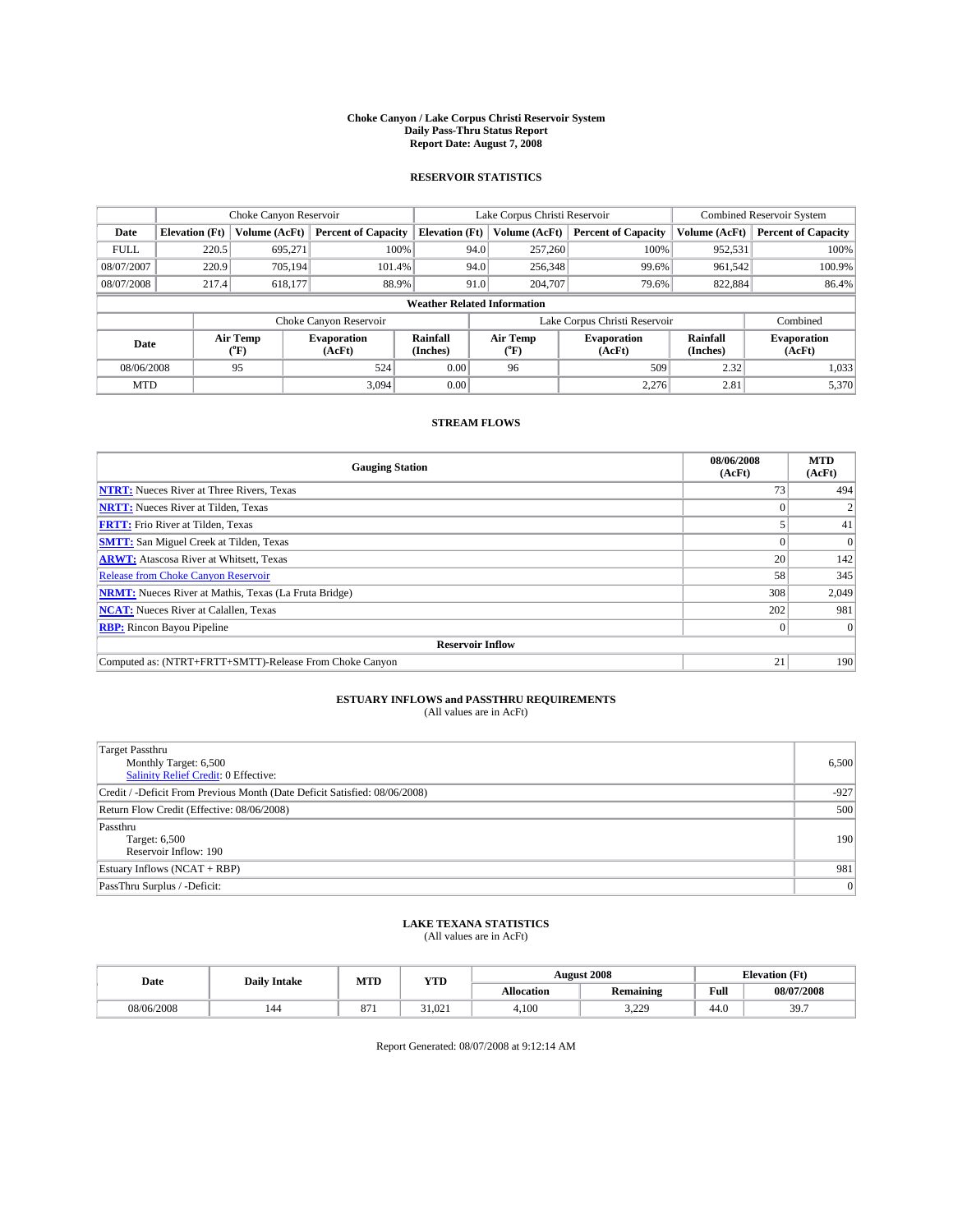#### **Choke Canyon / Lake Corpus Christi Reservoir System Daily Pass-Thru Status Report Report Date: August 8, 2008**

### **RESERVOIR STATISTICS**

|             | Choke Canyon Reservoir             |                  | Lake Corpus Christi Reservoir |                       |                               |                  | <b>Combined Reservoir System</b> |                      |                              |
|-------------|------------------------------------|------------------|-------------------------------|-----------------------|-------------------------------|------------------|----------------------------------|----------------------|------------------------------|
| Date        | <b>Elevation</b> (Ft)              | Volume (AcFt)    | <b>Percent of Capacity</b>    | <b>Elevation</b> (Ft) |                               | Volume (AcFt)    | <b>Percent of Capacity</b>       | Volume (AcFt)        | <b>Percent of Capacity</b>   |
| <b>FULL</b> | 220.5                              | 695,271          | 100%                          |                       | 94.0                          | 257,260          | 100%                             | 952,531              | 100%                         |
| 08/08/2007  | 220.9                              | 706.244          | 101.6%                        |                       | 94.0                          | 256,895          | 99.9%                            | 963,139              | 101.1%                       |
| 08/08/2008  | 217.4                              | 618,421          | 88.9%                         |                       | 91.0                          | 204,023          | 79.3%                            | 822,444              | 86.3%                        |
|             | <b>Weather Related Information</b> |                  |                               |                       |                               |                  |                                  |                      |                              |
|             |                                    |                  | Choke Canyon Reservoir        |                       | Lake Corpus Christi Reservoir |                  |                                  |                      | Combined                     |
| Date        |                                    | Air Temp<br>(°F) | <b>Evaporation</b><br>(AcFt)  | Rainfall<br>(Inches)  |                               | Air Temp<br>("F) | <b>Evaporation</b><br>(AcFt)     | Rainfall<br>(Inches) | <b>Evaporation</b><br>(AcFt) |
| 08/07/2008  |                                    | 96               | 510                           | 0.00                  |                               | 96               | 319                              | 0.01                 | 829                          |
| <b>MTD</b>  |                                    |                  | 3,604                         | 0.00                  |                               |                  | 2,595                            | 2.82                 | 6,199                        |

### **STREAM FLOWS**

| <b>Gauging Station</b>                                       | 08/07/2008<br>(AcFt) | <b>MTD</b><br>(AcFt) |
|--------------------------------------------------------------|----------------------|----------------------|
| <b>NTRT:</b> Nueces River at Three Rivers, Texas             | 73 <sub>1</sub>      | 568                  |
| <b>NRTT:</b> Nueces River at Tilden, Texas                   |                      |                      |
| <b>FRTT:</b> Frio River at Tilden, Texas                     |                      | 47                   |
| <b>SMTT:</b> San Miguel Creek at Tilden, Texas               |                      |                      |
| <b>ARWT:</b> Atascosa River at Whitsett, Texas               | 19                   | 161                  |
| <b>Release from Choke Canyon Reservoir</b>                   | 58                   | 403                  |
| <b>NRMT:</b> Nueces River at Mathis, Texas (La Fruta Bridge) | 244                  | 2,293                |
| <b>NCAT:</b> Nueces River at Calallen, Texas                 | 147                  | 1,127                |
| <b>RBP:</b> Rincon Bayou Pipeline                            | $\overline{0}$       |                      |
| <b>Reservoir Inflow</b>                                      |                      |                      |
| Computed as: (NTRT+FRTT+SMTT)-Release From Choke Canyon      | 21                   | 211                  |

# **ESTUARY INFLOWS and PASSTHRU REQUIREMENTS**<br>(All values are in AcFt)

| <b>Target Passthru</b><br>Monthly Target: 6,500<br>Salinity Relief Credit: 0 Effective: | 6,500  |
|-----------------------------------------------------------------------------------------|--------|
| Credit / -Deficit From Previous Month (Date Deficit Satisfied: 08/06/2008)              | $-927$ |
| Return Flow Credit (Effective: 08/06/2008)                                              | 500    |
| Passthru<br>Target: 6,500<br>Reservoir Inflow: 211                                      | 211    |
| Estuary Inflows (NCAT + RBP)                                                            | 1,127  |
| PassThru Surplus / -Deficit:                                                            | 0      |

## **LAKE TEXANA STATISTICS** (All values are in AcFt)

| Date       | <b>Daily Intake</b> | MTD   | <b>WTPD</b><br>1 I D |                   | <b>August 2008</b> | CT4<br>Elevation (<br>. F L' |             |
|------------|---------------------|-------|----------------------|-------------------|--------------------|------------------------------|-------------|
|            |                     |       |                      | <b>Allocation</b> | <b>Remaining</b>   | Full                         | 08/08/2008  |
| 08/07/2008 | 144                 | 1.015 | 31.166               | 4.10C             | 3.085              | 44.0                         | 307<br>J.I. |

Report Generated: 08/08/2008 at 8:27:13 AM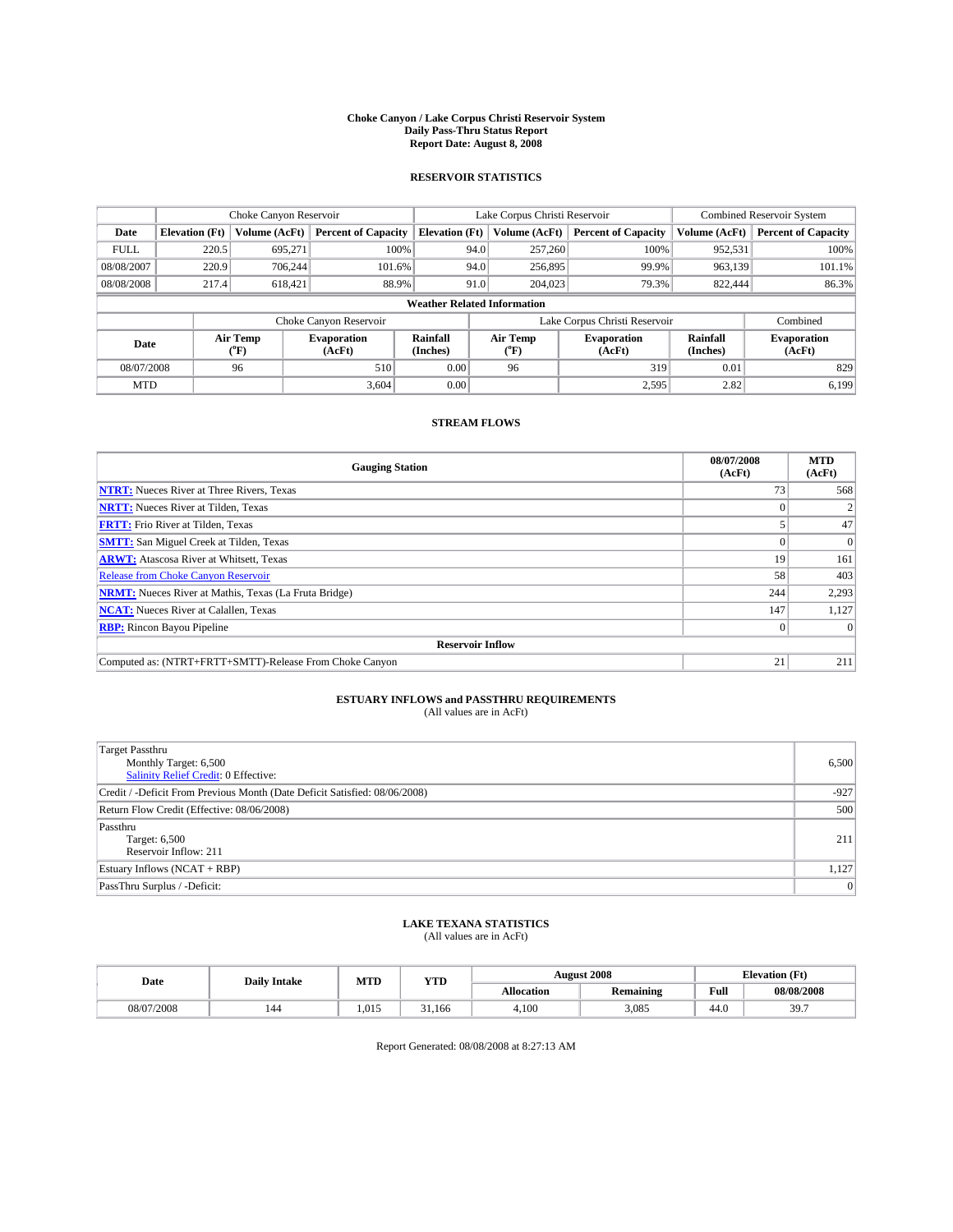#### **Choke Canyon / Lake Corpus Christi Reservoir System Daily Pass-Thru Status Report Report Date: August 9, 2008**

### **RESERVOIR STATISTICS**

|             | Choke Canyon Reservoir             |                             | Lake Corpus Christi Reservoir |                       |                               |                  | <b>Combined Reservoir System</b> |                      |                              |  |
|-------------|------------------------------------|-----------------------------|-------------------------------|-----------------------|-------------------------------|------------------|----------------------------------|----------------------|------------------------------|--|
| Date        | <b>Elevation</b> (Ft)              | Volume (AcFt)               | <b>Percent of Capacity</b>    | <b>Elevation</b> (Ft) |                               | Volume (AcFt)    | <b>Percent of Capacity</b>       | Volume (AcFt)        | <b>Percent of Capacity</b>   |  |
| <b>FULL</b> | 220.5                              | 695,271                     | 100%                          |                       | 94.0                          | 257,260          | 100%                             | 952,531              | 100%                         |  |
| 08/09/2007  | 220.7                              | 701,267                     | 100.9%                        |                       | 94.0                          | 257,260          | 100.0%                           | 958,527              | 100.6%                       |  |
| 08/09/2008  | 217.4                              | 617,934                     | 88.9%                         |                       | 90.9                          | 203.167          | 79.0%                            | 821,101              | 86.2%                        |  |
|             | <b>Weather Related Information</b> |                             |                               |                       |                               |                  |                                  |                      |                              |  |
|             |                                    |                             | Choke Canyon Reservoir        |                       | Lake Corpus Christi Reservoir |                  |                                  |                      | Combined                     |  |
| Date        |                                    | Air Temp<br>${}^{\circ}$ F) | <b>Evaporation</b><br>(AcFt)  | Rainfall<br>(Inches)  |                               | Air Temp<br>("F) | <b>Evaporation</b><br>(AcFt)     | Rainfall<br>(Inches) | <b>Evaporation</b><br>(AcFt) |  |
| 08/08/2008  |                                    | 97                          | 524                           | 0.00                  |                               | 95               | 339                              | 0.00                 | 863                          |  |
| <b>MTD</b>  |                                    |                             | 4,128                         | 0.00                  |                               |                  | 2,934                            | 2.82                 | 7,062                        |  |

### **STREAM FLOWS**

| <b>Gauging Station</b>                                       | 08/08/2008<br>(AcFt) | <b>MTD</b><br>(AcFt) |
|--------------------------------------------------------------|----------------------|----------------------|
| <b>NTRT:</b> Nueces River at Three Rivers, Texas             | 73 <sub>1</sub>      | 641                  |
| <b>NRTT:</b> Nueces River at Tilden, Texas                   |                      |                      |
| <b>FRTT:</b> Frio River at Tilden, Texas                     |                      | 51                   |
| <b>SMTT:</b> San Miguel Creek at Tilden, Texas               |                      |                      |
| <b>ARWT:</b> Atascosa River at Whitsett, Texas               | 16 <sup>1</sup>      | 177                  |
| <b>Release from Choke Canyon Reservoir</b>                   | 58                   | 461                  |
| <b>NRMT:</b> Nueces River at Mathis, Texas (La Fruta Bridge) | 242                  | 2,535                |
| <b>NCAT:</b> Nueces River at Calallen, Texas                 | 66                   | 1,193                |
| <b>RBP:</b> Rincon Bayou Pipeline                            | $\overline{0}$       |                      |
| <b>Reservoir Inflow</b>                                      |                      |                      |
| Computed as: (NTRT+FRTT+SMTT)-Release From Choke Canyon      | 20                   | 231                  |

## **ESTUARY INFLOWS and PASSTHRU REQUIREMENTS**

| (All values are in AcFt) |  |  |
|--------------------------|--|--|
|--------------------------|--|--|

| <b>Target Passthru</b><br>Monthly Target: 6,500<br>Salinity Relief Credit: 0 Effective: | 6,500  |
|-----------------------------------------------------------------------------------------|--------|
| Credit / -Deficit From Previous Month (Date Deficit Satisfied: 08/06/2008)              | $-927$ |
| Return Flow Credit (Effective: 08/06/2008)                                              | 500    |
| Passthru<br>Target: 6,500<br>Reservoir Inflow: 231                                      | 231    |
| Estuary Inflows (NCAT + RBP)                                                            | 1,193  |
| PassThru Surplus / -Deficit:                                                            | 0      |

# **LAKE TEXANA STATISTICS** (All values are in AcFt)

| Date       | <b>Daily Intake</b> | MTD | <b>YTD</b> |                   | <b>August 2008</b> |      | $(T\mathcal{U})$<br>Elevation<br>r v |
|------------|---------------------|-----|------------|-------------------|--------------------|------|--------------------------------------|
|            |                     |     |            | <b>Allocation</b> | Remaining          | Full | 08/09/2008                           |
| 08/08/2008 | 144                 | 159 | 31.310     | 4.100             | 2.941              | 44.0 | 397<br>J.I.                          |

Report Generated: 08/09/2008 at 8:46:22 AM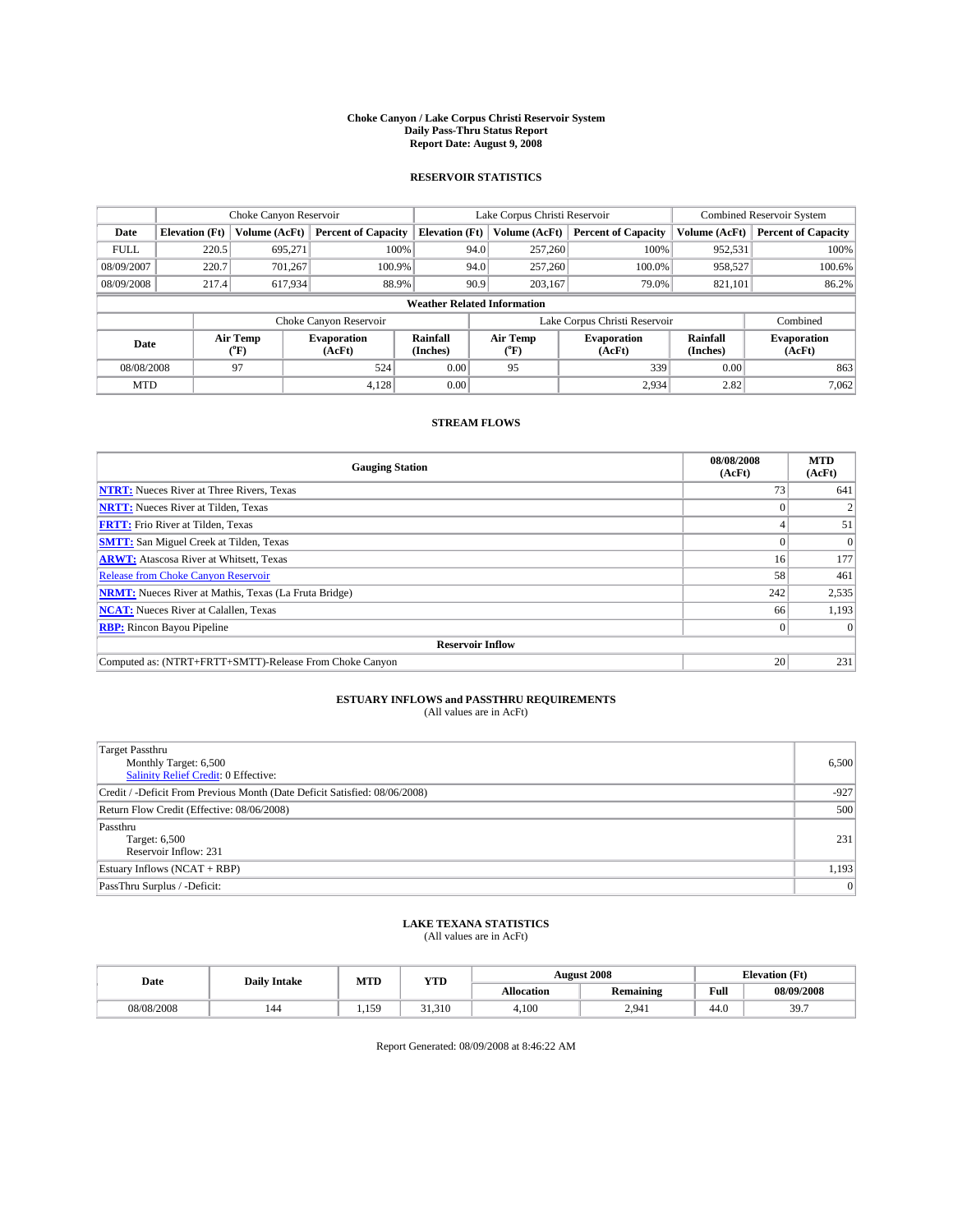#### **Choke Canyon / Lake Corpus Christi Reservoir System Daily Pass-Thru Status Report Report Date: August 10, 2008**

### **RESERVOIR STATISTICS**

|             | Choke Canyon Reservoir    |                             |                              |                       | Lake Corpus Christi Reservoir      |         |                              | <b>Combined Reservoir System</b> |                              |  |
|-------------|---------------------------|-----------------------------|------------------------------|-----------------------|------------------------------------|---------|------------------------------|----------------------------------|------------------------------|--|
| Date        | <b>Elevation</b> (Ft)     | Volume (AcFt)               | <b>Percent of Capacity</b>   | <b>Elevation</b> (Ft) | Volume (AcFt)                      |         | <b>Percent of Capacity</b>   | Volume (AcFt)                    | <b>Percent of Capacity</b>   |  |
| <b>FULL</b> | 220.5                     | 695,271                     | 100%                         |                       | 257,260<br>94.0                    |         | 100%                         | 952,531                          | 100%                         |  |
| 08/10/2007  | 220.6                     | 698.134                     | 100.4%                       |                       | 94.1                               | 257,260 | 100.0%                       | 955,394                          | 100.3%                       |  |
| 08/10/2008  | 217.4<br>617.204<br>88.8% |                             |                              | 90.9<br>202,826       |                                    | 78.8%   | 820,030                      | 86.1%                            |                              |  |
|             |                           |                             |                              |                       | <b>Weather Related Information</b> |         |                              |                                  |                              |  |
|             |                           |                             | Choke Canyon Reservoir       |                       | Lake Corpus Christi Reservoir      |         |                              |                                  | Combined                     |  |
| Date        |                           | Air Temp<br>${}^{\circ}$ F) | <b>Evaporation</b><br>(AcFt) | Rainfall<br>(Inches)  | Air Temp<br>("F)                   |         | <b>Evaporation</b><br>(AcFt) | Rainfall<br>(Inches)             | <b>Evaporation</b><br>(AcFt) |  |
| 08/09/2008  |                           | 98                          | 623                          | 0.00                  | 96                                 |         | 348                          | 0.00                             | 971                          |  |
| <b>MTD</b>  |                           |                             | 4,751                        | 0.00                  |                                    |         | 3,282                        | 2.82                             | 8,033                        |  |

### **STREAM FLOWS**

| <b>Gauging Station</b>                                       | 08/09/2008<br>(AcFt) | <b>MTD</b><br>(AcFt) |
|--------------------------------------------------------------|----------------------|----------------------|
| <b>NTRT:</b> Nueces River at Three Rivers, Texas             | 71                   | 713                  |
| <b>NRTT:</b> Nueces River at Tilden, Texas                   |                      |                      |
| <b>FRTT:</b> Frio River at Tilden, Texas                     |                      | 54                   |
| <b>SMTT:</b> San Miguel Creek at Tilden, Texas               |                      |                      |
| <b>ARWT:</b> Atascosa River at Whitsett, Texas               | 13                   | 189                  |
| <b>Release from Choke Canyon Reservoir</b>                   | 58                   | 518                  |
| <b>NRMT:</b> Nueces River at Mathis, Texas (La Fruta Bridge) | 240                  | 2,775                |
| <b>NCAT:</b> Nueces River at Calallen, Texas                 | 89                   | 1,282                |
| <b>RBP:</b> Rincon Bayou Pipeline                            | $\overline{0}$       |                      |
| <b>Reservoir Inflow</b>                                      |                      |                      |
| Computed as: (NTRT+FRTT+SMTT)-Release From Choke Canyon      | 17                   | 248                  |

## **ESTUARY INFLOWS and PASSTHRU REQUIREMENTS**

| (All values are in AcFt) |  |  |
|--------------------------|--|--|
|--------------------------|--|--|

| <b>Target Passthru</b><br>Monthly Target: 6,500<br>Salinity Relief Credit: 0 Effective: | 6,500  |
|-----------------------------------------------------------------------------------------|--------|
| Credit / -Deficit From Previous Month (Date Deficit Satisfied: 08/06/2008)              | $-927$ |
| Return Flow Credit (Effective: 08/06/2008)                                              | 500    |
| Passthru<br>Target: 6,500<br>Reservoir Inflow: 248                                      | 248    |
| Estuary Inflows (NCAT + RBP)                                                            | 1,282  |
| PassThru Surplus / -Deficit:                                                            | 0      |

# **LAKE TEXANA STATISTICS** (All values are in AcFt)

| Date       | MTD<br><b>WTPD</b><br><b>Daily Intake</b><br>1 I D |      |      |                   | <b>August 2008</b> | CT4<br>Elevation<br>LE L |             |
|------------|----------------------------------------------------|------|------|-------------------|--------------------|--------------------------|-------------|
|            |                                                    |      |      | <b>Allocation</b> | Remaining          | Full                     | 08/10/2008  |
| 08/09/2008 | 144                                                | .303 | .454 | 4.100             | 707<br><u>.</u>    | 44.0                     | 307<br>J.I. |

Report Generated: 08/10/2008 at 8:21:18 AM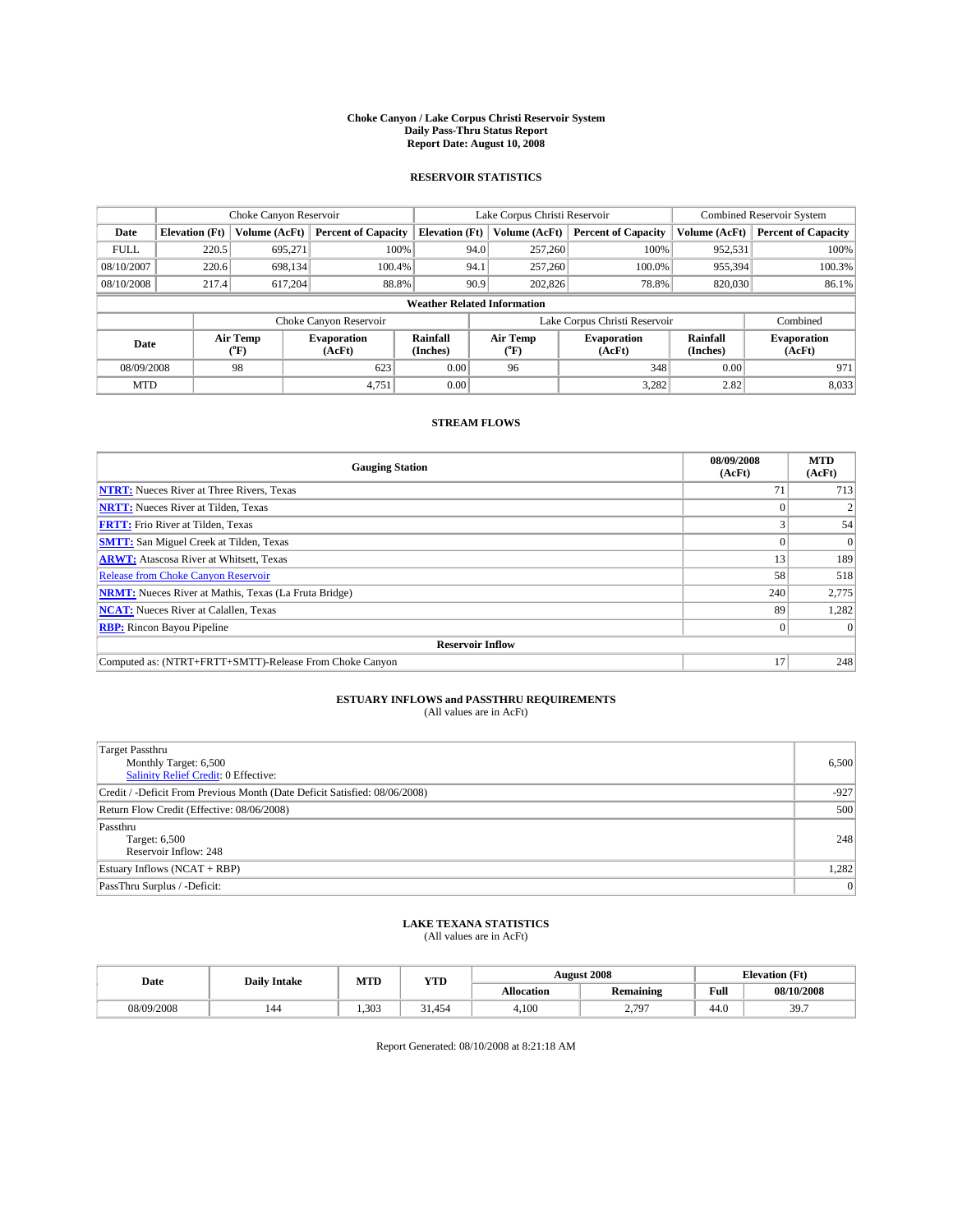#### **Choke Canyon / Lake Corpus Christi Reservoir System Daily Pass-Thru Status Report Report Date: August 11, 2008**

### **RESERVOIR STATISTICS**

|             | Choke Canyon Reservoir    |                             |                              | Lake Corpus Christi Reservoir      |                               | <b>Combined Reservoir System</b> |                              |                      |                              |
|-------------|---------------------------|-----------------------------|------------------------------|------------------------------------|-------------------------------|----------------------------------|------------------------------|----------------------|------------------------------|
| Date        | <b>Elevation</b> (Ft)     | Volume (AcFt)               | <b>Percent of Capacity</b>   | <b>Elevation</b> (Ft)              |                               | Volume (AcFt)                    | <b>Percent of Capacity</b>   | Volume (AcFt)        | <b>Percent of Capacity</b>   |
| <b>FULL</b> | 220.5                     | 695,271                     | 100%                         |                                    | 94.0                          | 257,260                          | 100%                         | 952,531              | 100%                         |
| 08/11/2007  | 220.5                     | 696,312                     | 100.1%                       |                                    | 94.1                          | 257,260                          | 100.0%                       | 953,572              | 100.1%                       |
| 08/11/2008  | 217.4<br>88.7%<br>616,474 |                             |                              | 90.9                               | 201.801                       | 78.4%                            | 818,275                      | 85.9%                |                              |
|             |                           |                             |                              | <b>Weather Related Information</b> |                               |                                  |                              |                      |                              |
|             |                           |                             | Choke Canyon Reservoir       |                                    | Lake Corpus Christi Reservoir |                                  |                              |                      | Combined                     |
| Date        |                           | Air Temp<br>${}^{\circ}$ F) | <b>Evaporation</b><br>(AcFt) | Rainfall<br>(Inches)               |                               | Air Temp<br>("F)                 | <b>Evaporation</b><br>(AcFt) | Rainfall<br>(Inches) | <b>Evaporation</b><br>(AcFt) |
| 08/10/2008  |                           | 99                          | 580                          | 0.00                               |                               | 96                               | 348                          | 0.00                 | 928                          |
| <b>MTD</b>  |                           |                             | 5,331                        | 0.00                               |                               |                                  | 3,630                        | 2.82                 | 8,961                        |

### **STREAM FLOWS**

| <b>Gauging Station</b>                                       | 08/10/2008<br>(AcFt) | <b>MTD</b><br>(AcFt) |
|--------------------------------------------------------------|----------------------|----------------------|
| <b>NTRT:</b> Nueces River at Three Rivers, Texas             | 67                   | 780                  |
| <b>NRTT:</b> Nueces River at Tilden, Texas                   |                      |                      |
| <b>FRTT:</b> Frio River at Tilden, Texas                     |                      | 56                   |
| <b>SMTT:</b> San Miguel Creek at Tilden, Texas               |                      |                      |
| <b>ARWT:</b> Atascosa River at Whitsett, Texas               | 14                   | 203                  |
| <b>Release from Choke Canyon Reservoir</b>                   | 58                   | 576                  |
| <b>NRMT:</b> Nueces River at Mathis, Texas (La Fruta Bridge) | 240                  | 3,015                |
| <b>NCAT:</b> Nueces River at Calallen, Texas                 | 71                   | 1,354                |
| <b>RBP:</b> Rincon Bayou Pipeline                            | $\theta$             |                      |
| <b>Reservoir Inflow</b>                                      |                      |                      |
| Computed as: (NTRT+FRTT+SMTT)-Release From Choke Canyon      | 13                   | 261                  |

## **ESTUARY INFLOWS and PASSTHRU REQUIREMENTS**

| (All values are in AcFt) |  |  |
|--------------------------|--|--|
|--------------------------|--|--|

| <b>Target Passthru</b><br>Monthly Target: 6,500<br>Salinity Relief Credit: 0 Effective: | 6,500  |
|-----------------------------------------------------------------------------------------|--------|
| Credit / -Deficit From Previous Month (Date Deficit Satisfied: 08/06/2008)              | $-927$ |
| Return Flow Credit (Effective: 08/06/2008)                                              | 500    |
| Passthru<br>Target: 6,500<br>Reservoir Inflow: 261                                      | 261    |
| Estuary Inflows (NCAT + RBP)                                                            | 1,354  |
| PassThru Surplus / -Deficit:                                                            | 0      |

# **LAKE TEXANA STATISTICS** (All values are in AcFt)

| Date       | <b>Daily Intake</b> | MTD  | <b>YTD</b> |            | <b>August 2008</b> |      | <b>CEA</b><br>Elevation<br>гı |
|------------|---------------------|------|------------|------------|--------------------|------|-------------------------------|
|            |                     |      |            | Allocation | Remaining          | Full | 08/11/2008                    |
| 08/10/2008 | 144                 | .447 | 31.598     | 4.100      | 2.653              | 44.0 | 397<br>J.I.                   |

Report Generated: 08/11/2008 at 9:22:40 AM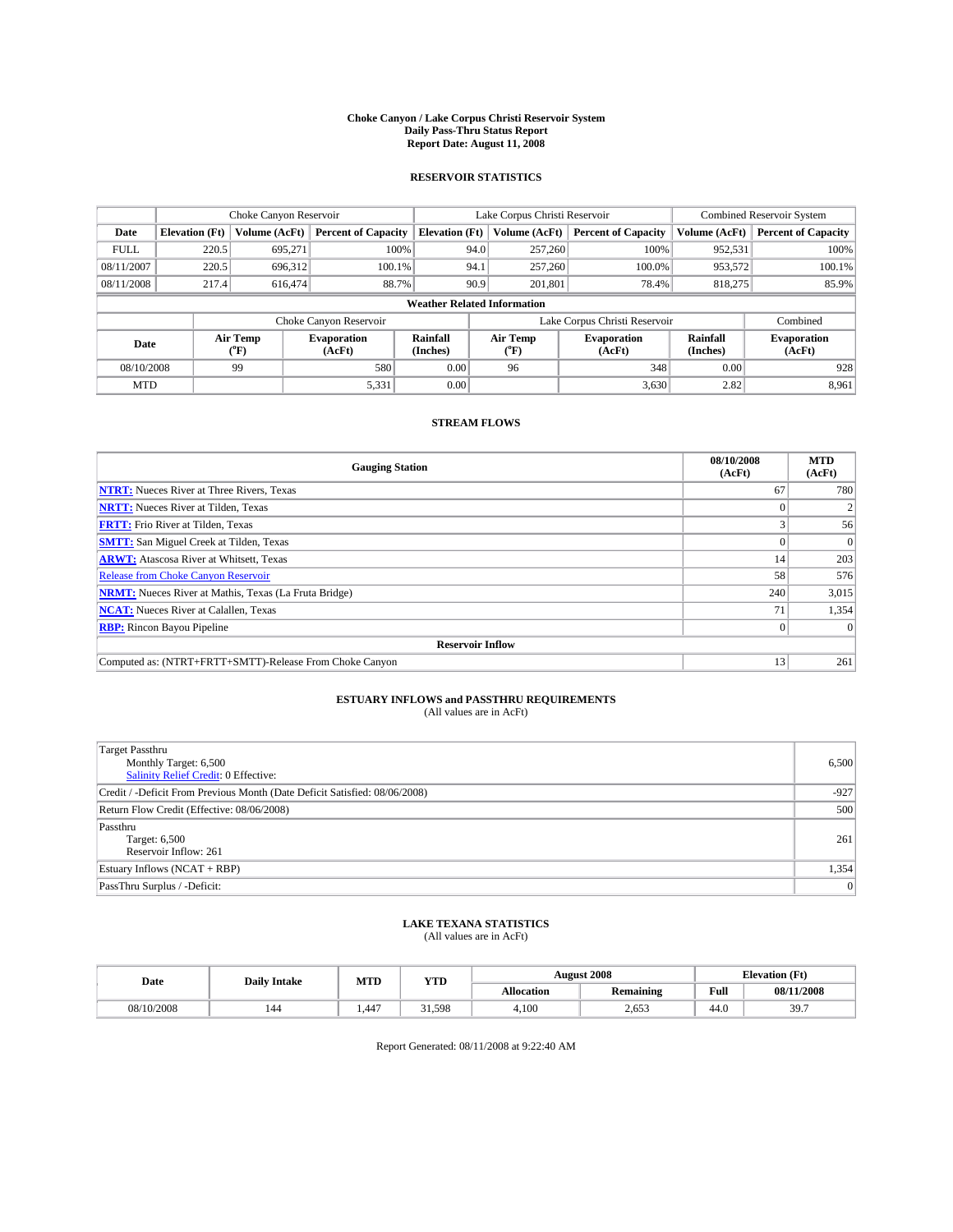#### **Choke Canyon / Lake Corpus Christi Reservoir System Daily Pass-Thru Status Report Report Date: August 12, 2008**

### **RESERVOIR STATISTICS**

|             | Choke Canyon Reservoir    |                  |                              | Lake Corpus Christi Reservoir      |         | <b>Combined Reservoir System</b> |                               |                      |                              |
|-------------|---------------------------|------------------|------------------------------|------------------------------------|---------|----------------------------------|-------------------------------|----------------------|------------------------------|
| Date        | <b>Elevation</b> (Ft)     | Volume (AcFt)    | <b>Percent of Capacity</b>   | <b>Elevation</b> (Ft)              |         | Volume (AcFt)                    | <b>Percent of Capacity</b>    | Volume (AcFt)        | <b>Percent of Capacity</b>   |
| <b>FULL</b> | 220.5                     | 695,271          | 100%                         |                                    | 94.0    | 257,260                          | 100%                          | 952,531              | 100%                         |
| 08/12/2007  | 220.5                     | 695.791          | $100.1\%$                    |                                    | 94.1    | 257,260                          | 100.0%                        | 953,051              | 100.1%                       |
| 08/12/2008  | 217.3<br>615,257<br>88.5% |                  |                              | 90.8                               | 201.290 | 78.2%                            | 816,547                       | 85.7%                |                              |
|             |                           |                  |                              | <b>Weather Related Information</b> |         |                                  |                               |                      |                              |
|             |                           |                  | Choke Canyon Reservoir       |                                    |         |                                  | Lake Corpus Christi Reservoir |                      | Combined                     |
| Date        |                           | Air Temp<br>(°F) | <b>Evaporation</b><br>(AcFt) | Rainfall<br>(Inches)               |         | Air Temp<br>("F)                 | <b>Evaporation</b><br>(AcFt)  | Rainfall<br>(Inches) | <b>Evaporation</b><br>(AcFt) |
| 08/11/2008  |                           | 96               | 495                          | 0.00                               |         | 94                               | 209                           | 0.00                 | 704                          |
| <b>MTD</b>  |                           |                  | 5,826                        | 0.00                               |         |                                  | 3,839                         | 2.82                 | 9,665                        |

### **STREAM FLOWS**

| <b>Gauging Station</b>                                       | 08/11/2008<br>(AcFt) | <b>MTD</b><br>(AcFt) |  |  |  |
|--------------------------------------------------------------|----------------------|----------------------|--|--|--|
| <b>NTRT:</b> Nueces River at Three Rivers, Texas             | 67                   | 848                  |  |  |  |
| <b>NRTT:</b> Nueces River at Tilden, Texas                   |                      |                      |  |  |  |
| <b>FRTT:</b> Frio River at Tilden, Texas                     |                      | 59                   |  |  |  |
| <b>SMTT:</b> San Miguel Creek at Tilden, Texas               |                      | $\Omega$             |  |  |  |
| <b>ARWT:</b> Atascosa River at Whitsett, Texas               | 13                   | 216                  |  |  |  |
| <b>Release from Choke Canyon Reservoir</b>                   | 58                   | 633                  |  |  |  |
| <b>NRMT:</b> Nueces River at Mathis, Texas (La Fruta Bridge) | 240                  | 3,255                |  |  |  |
| <b>NCAT:</b> Nueces River at Calallen, Texas                 | 14                   | 1,368                |  |  |  |
| <b>RBP:</b> Rincon Bayou Pipeline                            | $\overline{0}$       |                      |  |  |  |
| <b>Reservoir Inflow</b>                                      |                      |                      |  |  |  |
| Computed as: (NTRT+FRTT+SMTT)-Release From Choke Canyon      | 12                   | 273                  |  |  |  |

## **ESTUARY INFLOWS and PASSTHRU REQUIREMENTS**

| (All values are in AcFt) |  |  |
|--------------------------|--|--|
|--------------------------|--|--|

| <b>Target Passthru</b><br>Monthly Target: 6,500<br>Salinity Relief Credit: 0 Effective: | 6,500  |
|-----------------------------------------------------------------------------------------|--------|
| Credit / -Deficit From Previous Month (Date Deficit Satisfied: 08/06/2008)              | $-927$ |
| Return Flow Credit (Effective: 08/06/2008)                                              | 500    |
| Passthru<br>Target: 6,500<br>Reservoir Inflow: 273                                      | 273    |
| Estuary Inflows (NCAT + RBP)                                                            | 1,368  |
| PassThru Surplus / -Deficit:                                                            | 0      |

# **LAKE TEXANA STATISTICS** (All values are in AcFt)

| Date       | <b>Daily Intake</b> | MTD   | <b>WTPD</b><br>1 I.D |       | <b>August 2008</b>   |           | $T+$<br><b>Elevation</b> (<br>LE L |            |
|------------|---------------------|-------|----------------------|-------|----------------------|-----------|------------------------------------|------------|
|            |                     |       |                      |       | <b>Allocation</b>    | Remaining | Full                               | 08/12/2008 |
| 08/11/2008 | 14.                 | 1.590 | 741                  | 4.100 | $\sim$ $\sim$ $\sim$ | 44.0      | $\gamma$<br>≺ч<br>ن. ر ر           |            |

Report Generated: 08/12/2008 at 8:45:57 AM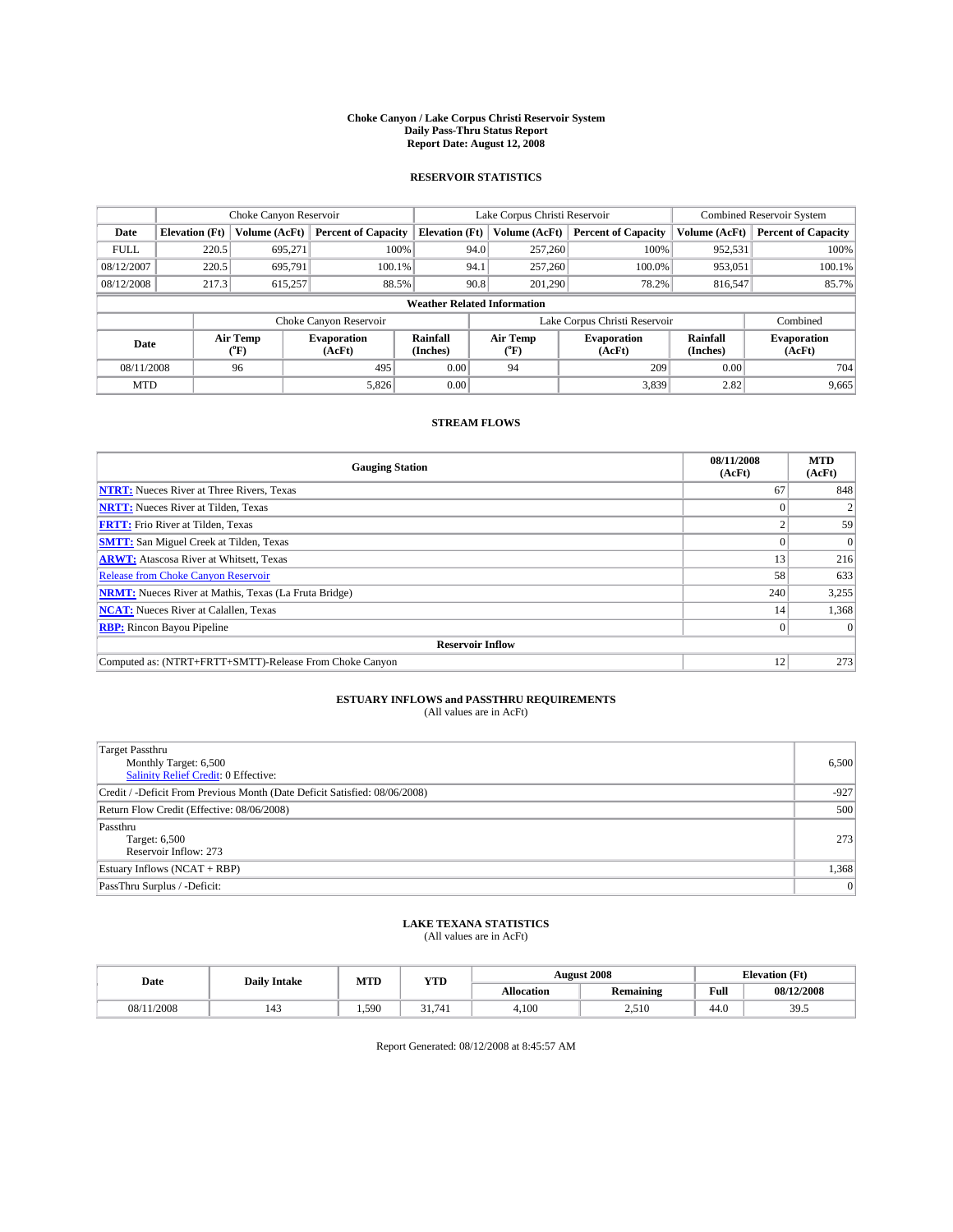#### **Choke Canyon / Lake Corpus Christi Reservoir System Daily Pass-Thru Status Report Report Date: August 13, 2008**

### **RESERVOIR STATISTICS**

|             | Choke Canyon Reservoir |                  |                              |                                    | Lake Corpus Christi Reservoir |                  |                               | <b>Combined Reservoir System</b> |                              |
|-------------|------------------------|------------------|------------------------------|------------------------------------|-------------------------------|------------------|-------------------------------|----------------------------------|------------------------------|
| Date        | <b>Elevation</b> (Ft)  | Volume (AcFt)    | <b>Percent of Capacity</b>   | <b>Elevation</b> (Ft)              |                               | Volume (AcFt)    | <b>Percent of Capacity</b>    | Volume (AcFt)                    | <b>Percent of Capacity</b>   |
| <b>FULL</b> | 220.5                  | 695,271          | 100%                         |                                    | 94.0                          | 257,260          | 100%                          | 952,531                          | 100%                         |
| 08/13/2007  | 220.5                  | 694,752          | 99.9%                        |                                    | 94.0                          | 257,260          | 100.0%                        | 952,012                          | 99.9%                        |
| 08/13/2008  | 217.3                  | 614.527          | 88.4%                        |                                    | 90.9                          | 201,972          | 78.5%                         | 816,499                          | 85.7%                        |
|             |                        |                  |                              | <b>Weather Related Information</b> |                               |                  |                               |                                  |                              |
|             |                        |                  | Choke Canyon Reservoir       |                                    |                               |                  | Lake Corpus Christi Reservoir |                                  | Combined                     |
| Date        |                        | Air Temp<br>(°F) | <b>Evaporation</b><br>(AcFt) | Rainfall<br>(Inches)               |                               | Air Temp<br>("F) | <b>Evaporation</b><br>(AcFt)  | Rainfall<br>(Inches)             | <b>Evaporation</b><br>(AcFt) |
| 08/12/2008  |                        | 91               | 254                          | 0.00                               |                               | 93               | 467                           | 0.01                             | 721                          |
| <b>MTD</b>  |                        |                  | 6.080                        | 0.00                               |                               |                  | 4.306                         | 2.83                             | 10,386                       |

### **STREAM FLOWS**

| <b>Gauging Station</b>                                       | 08/12/2008<br>(AcFt) | <b>MTD</b><br>(AcFt) |  |  |  |
|--------------------------------------------------------------|----------------------|----------------------|--|--|--|
| <b>NTRT:</b> Nueces River at Three Rivers, Texas             | 67                   | 915                  |  |  |  |
| <b>NRTT:</b> Nueces River at Tilden, Texas                   |                      |                      |  |  |  |
| <b>FRTT:</b> Frio River at Tilden, Texas                     |                      | 61                   |  |  |  |
| <b>SMTT:</b> San Miguel Creek at Tilden, Texas               |                      |                      |  |  |  |
| <b>ARWT:</b> Atascosa River at Whitsett, Texas               | 11                   | 227                  |  |  |  |
| <b>Release from Choke Canyon Reservoir</b>                   | 58                   | 691                  |  |  |  |
| <b>NRMT:</b> Nueces River at Mathis, Texas (La Fruta Bridge) | 238                  | 3,494                |  |  |  |
| <b>NCAT:</b> Nueces River at Calallen, Texas                 | 60                   | 1,427                |  |  |  |
| <b>RBP:</b> Rincon Bayou Pipeline                            | $\theta$             |                      |  |  |  |
| <b>Reservoir Inflow</b>                                      |                      |                      |  |  |  |
| Computed as: (NTRT+FRTT+SMTT)-Release From Choke Canyon      | 12                   | 285                  |  |  |  |

# **ESTUARY INFLOWS and PASSTHRU REQUIREMENTS**

| (All values are in AcFt) |  |  |
|--------------------------|--|--|
|--------------------------|--|--|

| <b>Target Passthru</b><br>Monthly Target: 6,500<br>Salinity Relief Credit: 0 Effective: | 6,500  |
|-----------------------------------------------------------------------------------------|--------|
| Credit / -Deficit From Previous Month (Date Deficit Satisfied: 08/06/2008)              | $-927$ |
| Return Flow Credit (Effective: 08/06/2008)                                              | 500    |
| Passthru<br>Target: 6,500<br>Reservoir Inflow: 285                                      | 285    |
| Estuary Inflows (NCAT + RBP)                                                            | 1,427  |
| PassThru Surplus / -Deficit:                                                            | 0      |

# **LAKE TEXANA STATISTICS** (All values are in AcFt)

| Date       | <b>Daily Intake</b> | MTD | YTD    |                   | <b>August 2008</b> |      | <b>Elevation</b> (Ft) |
|------------|---------------------|-----|--------|-------------------|--------------------|------|-----------------------|
|            |                     |     |        | <b>Allocation</b> | <b>Remaining</b>   | Full | 08/13/2008            |
| 08/12/2008 | 144                 | 734 | 31.885 | 4.100             | 2.366              | 44.0 | 305<br>ں ر            |

Report Generated: 08/13/2008 at 8:26:40 AM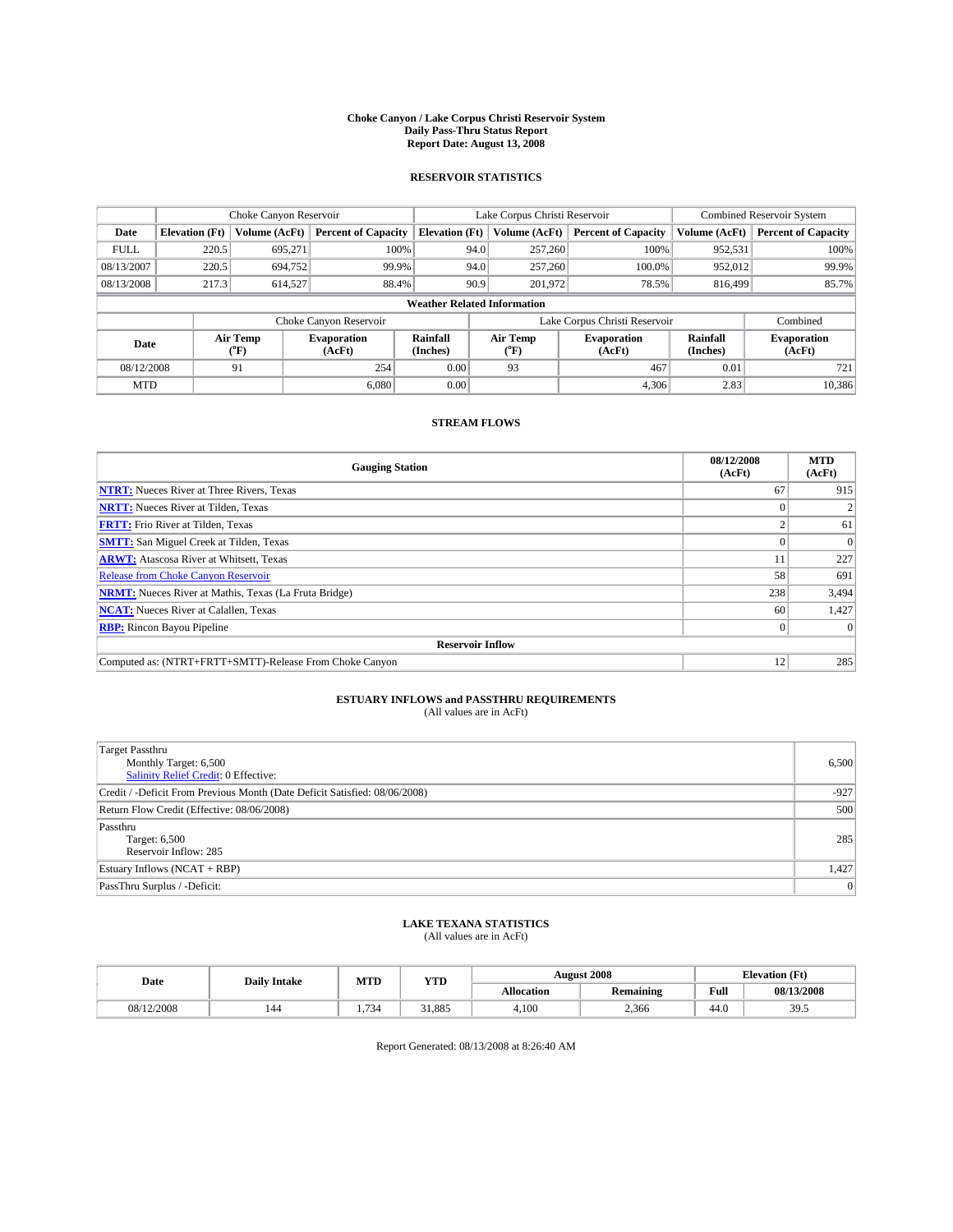#### **Choke Canyon / Lake Corpus Christi Reservoir System Daily Pass-Thru Status Report Report Date: August 14, 2008**

### **RESERVOIR STATISTICS**

|             | Choke Canyon Reservoir |                  |                              |                                    | Lake Corpus Christi Reservoir |                  |                               | <b>Combined Reservoir System</b> |                              |
|-------------|------------------------|------------------|------------------------------|------------------------------------|-------------------------------|------------------|-------------------------------|----------------------------------|------------------------------|
| Date        | <b>Elevation</b> (Ft)  | Volume (AcFt)    | <b>Percent of Capacity</b>   | <b>Elevation</b> (Ft)              |                               | Volume (AcFt)    | <b>Percent of Capacity</b>    | Volume (AcFt)                    | <b>Percent of Capacity</b>   |
| <b>FULL</b> | 220.5                  | 695,271          | 100%                         |                                    | 94.0                          | 257,260          | 100%                          | 952,531                          | 100%                         |
| 08/14/2007  | 220.5                  | 694.493          | 99.9%                        |                                    | 94.0                          | 256,348          | 99.6%                         | 950,841                          | 99.8%                        |
| 08/14/2008  | 217.3                  | 614.284          | 88.4%                        |                                    | 91.0                          | 203,338          | 79.0%                         | 817,622                          | 85.8%                        |
|             |                        |                  |                              | <b>Weather Related Information</b> |                               |                  |                               |                                  |                              |
|             |                        |                  | Choke Canyon Reservoir       |                                    |                               |                  | Lake Corpus Christi Reservoir |                                  | Combined                     |
| Date        |                        | Air Temp<br>(°F) | <b>Evaporation</b><br>(AcFt) | Rainfall<br>(Inches)               |                               | Air Temp<br>("F) | <b>Evaporation</b><br>(AcFt)  | Rainfall<br>(Inches)             | <b>Evaporation</b><br>(AcFt) |
| 08/13/2008  |                        | 99               | 466                          | 0.00                               |                               | 95               | 279                           | 0.04                             | 745                          |
| <b>MTD</b>  |                        |                  | 6.546                        | 0.00                               |                               |                  | 4,585                         | 2.87                             | 11,131                       |

### **STREAM FLOWS**

| <b>Gauging Station</b>                                       | 08/13/2008<br>(AcFt) | <b>MTD</b><br>(AcFt) |  |  |  |
|--------------------------------------------------------------|----------------------|----------------------|--|--|--|
| <b>NTRT:</b> Nueces River at Three Rivers, Texas             | 67                   | 983                  |  |  |  |
| <b>NRTT:</b> Nueces River at Tilden, Texas                   |                      |                      |  |  |  |
| <b>FRTT:</b> Frio River at Tilden, Texas                     |                      | 63                   |  |  |  |
| <b>SMTT:</b> San Miguel Creek at Tilden, Texas               |                      | $\Omega$             |  |  |  |
| <b>ARWT:</b> Atascosa River at Whitsett, Texas               |                      | 237                  |  |  |  |
| <b>Release from Choke Canyon Reservoir</b>                   | 58                   | 748                  |  |  |  |
| <b>NRMT:</b> Nueces River at Mathis, Texas (La Fruta Bridge) | 224                  | 3,718                |  |  |  |
| <b>NCAT:</b> Nueces River at Calallen, Texas                 | 50                   | 1,477                |  |  |  |
| <b>RBP:</b> Rincon Bayou Pipeline                            |                      | $\Omega$             |  |  |  |
| <b>Reservoir Inflow</b>                                      |                      |                      |  |  |  |
| Computed as: (NTRT+FRTT+SMTT)-Release From Choke Canyon      | 12                   | 297                  |  |  |  |

## **ESTUARY INFLOWS and PASSTHRU REQUIREMENTS**

| (All values are in AcFt) |  |  |
|--------------------------|--|--|
|--------------------------|--|--|

| <b>Target Passthru</b><br>Monthly Target: 6,500<br>Salinity Relief Credit: 0 Effective: | 6,500  |
|-----------------------------------------------------------------------------------------|--------|
| Credit / -Deficit From Previous Month (Date Deficit Satisfied: 08/06/2008)              | $-927$ |
| Return Flow Credit (Effective: 08/06/2008)                                              | 500    |
| Passthru<br>Target: 6,500<br>Reservoir Inflow: 297                                      | 297    |
| Estuary Inflows (NCAT + RBP)                                                            | 1,477  |
| PassThru Surplus / -Deficit:                                                            | 0      |

# **LAKE TEXANA STATISTICS** (All values are in AcFt)

| Date       | <b>Daily Intake</b> | MTD  | <b>WTPD</b><br>1 I D |                   | <b>August 2008</b> | CT4<br><b>Elevation</b> (<br>гı |                          |
|------------|---------------------|------|----------------------|-------------------|--------------------|---------------------------------|--------------------------|
|            |                     |      |                      | <b>Allocation</b> | Remaining          | Full                            | 08/14/2008               |
| 08/13/2008 | 144                 | .878 | 32,029               | 4.10C             | $\sim$<br>-----    | 44.0                            | $\gamma$<br>≺ч<br>ن. ر ر |

Report Generated: 08/14/2008 at 8:38:07 AM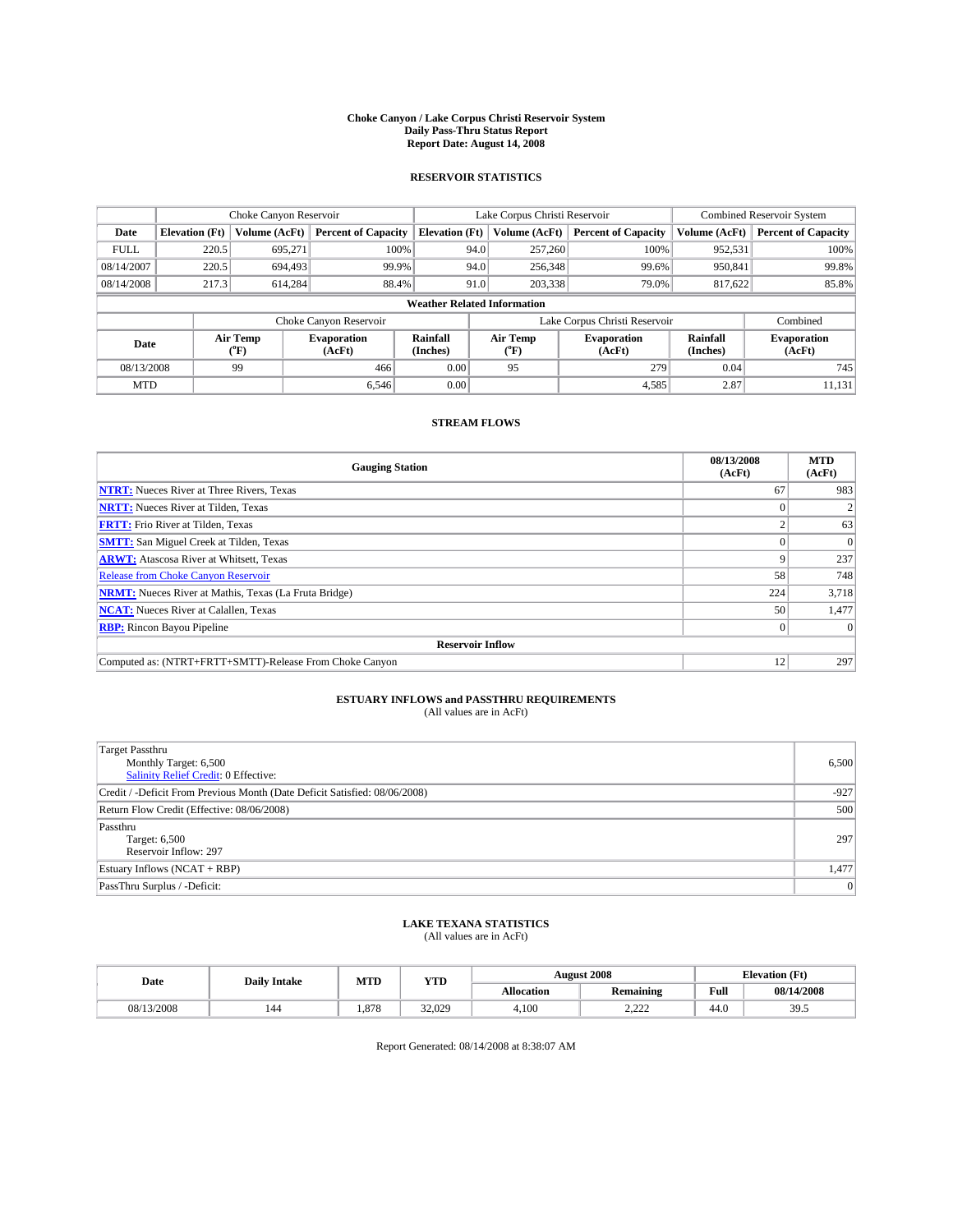#### **Choke Canyon / Lake Corpus Christi Reservoir System Daily Pass-Thru Status Report Report Date: August 15, 2008**

### **RESERVOIR STATISTICS**

|             | Choke Canyon Reservoir                                                                                                               |               |                            |                                    | Lake Corpus Christi Reservoir |               |                            |               | <b>Combined Reservoir System</b> |  |  |
|-------------|--------------------------------------------------------------------------------------------------------------------------------------|---------------|----------------------------|------------------------------------|-------------------------------|---------------|----------------------------|---------------|----------------------------------|--|--|
| Date        | <b>Elevation</b> (Ft)                                                                                                                | Volume (AcFt) | <b>Percent of Capacity</b> | <b>Elevation</b> (Ft)              |                               | Volume (AcFt) | <b>Percent of Capacity</b> | Volume (AcFt) | <b>Percent of Capacity</b>       |  |  |
| <b>FULL</b> | 220.5                                                                                                                                | 695,271       | 100%                       |                                    | 94.0                          | 257,260       | 100%                       | 952,531       | 100%                             |  |  |
| 08/15/2007  | 220.5                                                                                                                                | 695,271       | 100.0%                     |                                    | 93.9                          | 254,890       | 99.1%                      | 950,161       | 99.8%                            |  |  |
| 08/15/2008  | 217.2                                                                                                                                | 613,554       | 88.2%                      |                                    | 90.9                          | 202.484       | 78.7%                      | 816,038       | 85.7%                            |  |  |
|             |                                                                                                                                      |               |                            | <b>Weather Related Information</b> |                               |               |                            |               |                                  |  |  |
|             |                                                                                                                                      |               | Choke Canyon Reservoir     |                                    | Lake Corpus Christi Reservoir |               |                            |               | Combined                         |  |  |
|             | Air Temp<br>Rainfall<br>Air Temp<br><b>Evaporation</b><br><b>Evaporation</b><br>Date<br>(Inches)<br>(AcFt)<br>(°F)<br>(AcFt)<br>("F) |               | Rainfall<br>(Inches)       | <b>Evaporation</b><br>(AcFt)       |                               |               |                            |               |                                  |  |  |
| 08/14/2008  |                                                                                                                                      | 97            | 494                        | 0.00                               |                               | 91            | 279                        | 0.00          | 773                              |  |  |
| <b>MTD</b>  |                                                                                                                                      |               | 7.040                      | 0.00                               |                               |               | 4.864                      | 2.87          | 11.904                           |  |  |

### **STREAM FLOWS**

| <b>Gauging Station</b>                                       | 08/14/2008<br>(AcFt) | <b>MTD</b><br>(AcFt) |
|--------------------------------------------------------------|----------------------|----------------------|
| <b>NTRT:</b> Nueces River at Three Rivers, Texas             | 67                   | 1,050                |
| <b>NRTT:</b> Nueces River at Tilden, Texas                   |                      |                      |
| <b>FRTT:</b> Frio River at Tilden, Texas                     |                      | 65                   |
| <b>SMTT:</b> San Miguel Creek at Tilden, Texas               |                      | $\overline{0}$       |
| <b>ARWT:</b> Atascosa River at Whitsett, Texas               |                      | 244                  |
| <b>Release from Choke Canyon Reservoir</b>                   | 58                   | 806                  |
| <b>NRMT:</b> Nueces River at Mathis, Texas (La Fruta Bridge) | 204                  | 3,922                |
| <b>NCAT:</b> Nueces River at Calallen, Texas                 | 83                   | 1,560                |
| <b>RBP:</b> Rincon Bayou Pipeline                            |                      | $\Omega$             |
| <b>Reservoir Inflow</b>                                      |                      |                      |
| Computed as: (NTRT+FRTT+SMTT)-Release From Choke Canyon      | 12                   | 309                  |

# **ESTUARY INFLOWS and PASSTHRU REQUIREMENTS**

| (All values are in AcFt) |  |  |
|--------------------------|--|--|
|--------------------------|--|--|

| <b>Target Passthru</b><br>Monthly Target: 6,500<br>Salinity Relief Credit: 0 Effective: | 6,500  |
|-----------------------------------------------------------------------------------------|--------|
| Credit / -Deficit From Previous Month (Date Deficit Satisfied: 08/06/2008)              | $-927$ |
| Return Flow Credit (Effective: 08/06/2008)                                              | 500    |
| Passthru<br>Target: 6,500<br>Reservoir Inflow: 309                                      | 309    |
| Estuary Inflows (NCAT + RBP)                                                            | 1,560  |
| PassThru Surplus / -Deficit:                                                            | 0      |

## **LAKE TEXANA STATISTICS** (All values are in AcFt)

| Date       | <b>Daily Intake</b> | MTD   | <b>WTPD</b><br>1 I.D |                   | <b>August 2008</b> | $\sqrt{1}$<br><b>Elevation</b> (<br>LE L |                          |
|------------|---------------------|-------|----------------------|-------------------|--------------------|------------------------------------------|--------------------------|
|            |                     |       |                      | <b>Allocation</b> | Remaining          | Full                                     | 08/15/2008               |
| 08/14/2008 | 140                 | 2.018 | 32<br>.169<br>ے ر    | 4.100             | 2,082              | 44.0                                     | $\gamma$<br>≺ч<br>ن. ر ر |

Report Generated: 08/15/2008 at 8:16:53 AM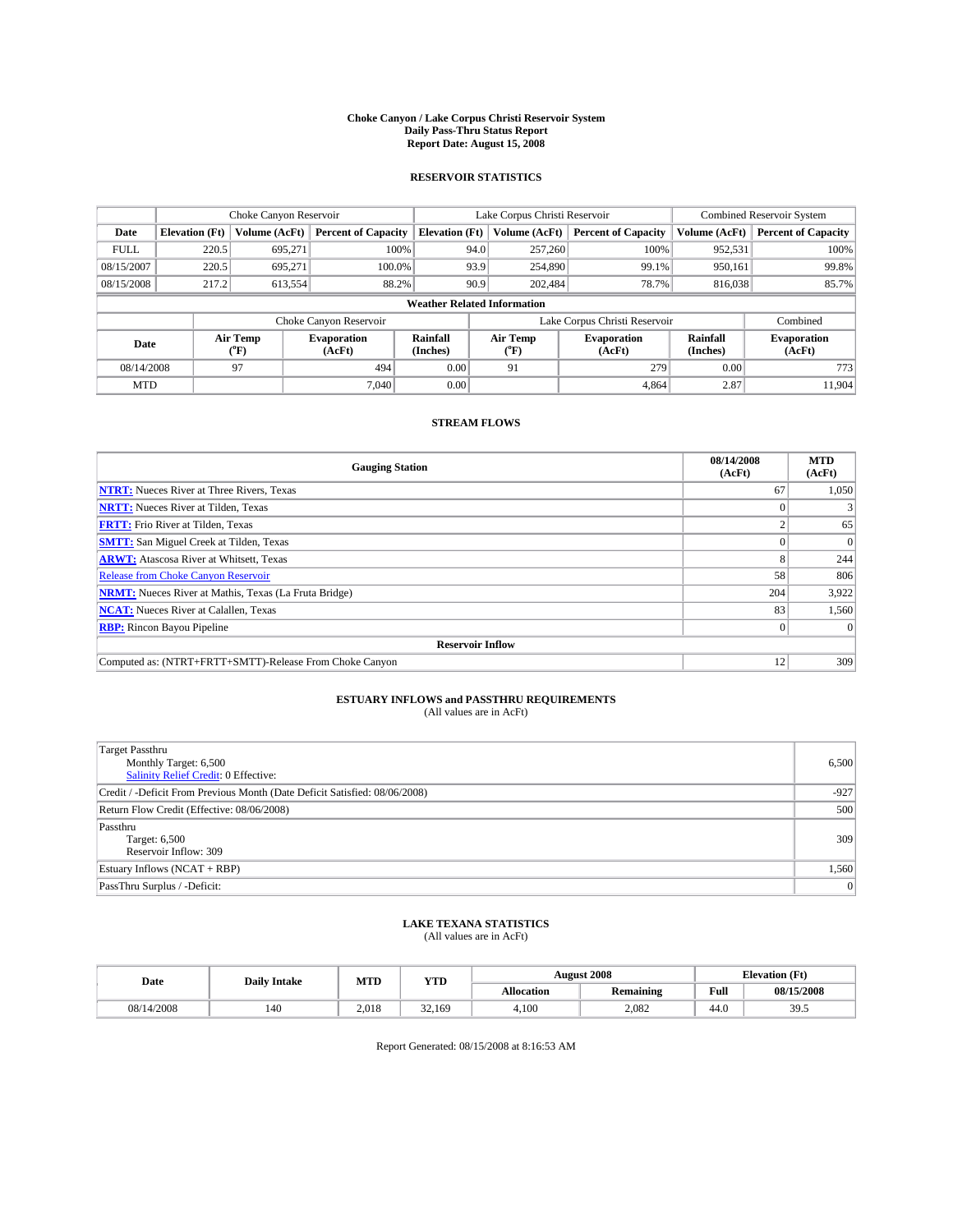#### **Choke Canyon / Lake Corpus Christi Reservoir System Daily Pass-Thru Status Report Report Date: August 16, 2008**

### **RESERVOIR STATISTICS**

|             | Choke Canyon Reservoir |                             | Lake Corpus Christi Reservoir |                                    |                               |                  | <b>Combined Reservoir System</b> |                      |                              |
|-------------|------------------------|-----------------------------|-------------------------------|------------------------------------|-------------------------------|------------------|----------------------------------|----------------------|------------------------------|
| Date        | <b>Elevation</b> (Ft)  | Volume (AcFt)               | <b>Percent of Capacity</b>    | <b>Elevation</b> (Ft)              |                               | Volume (AcFt)    | <b>Percent of Capacity</b>       | Volume (AcFt)        | <b>Percent of Capacity</b>   |
| <b>FULL</b> | 220.5                  | 695,271                     | 100%                          |                                    | 94.0                          | 257,260          | 100%                             | 952,531              | 100%                         |
| 08/16/2007  | 220.5                  | 695,531                     | 100.0%                        |                                    | 93.9                          | 254,526          | 98.9%                            | 950.057              | 99.7%                        |
| 08/16/2008  | 217.3                  | 613.797                     | 88.3%                         |                                    | 90.9                          | 202.484          | 78.7%                            | 816.281              | 85.7%                        |
|             |                        |                             |                               | <b>Weather Related Information</b> |                               |                  |                                  |                      |                              |
|             |                        |                             | Choke Canyon Reservoir        |                                    | Lake Corpus Christi Reservoir |                  |                                  |                      | Combined                     |
| Date        |                        | Air Temp<br>${}^{\circ}$ F) | <b>Evaporation</b><br>(AcFt)  | Rainfall<br>(Inches)               |                               | Air Temp<br>("F) | <b>Evaporation</b><br>(AcFt)     | Rainfall<br>(Inches) | <b>Evaporation</b><br>(AcFt) |
| 08/15/2008  |                        | 97                          | 424                           | 0.00                               |                               | 96               | 279                              | 0.00                 | 703                          |
| <b>MTD</b>  |                        |                             | 7.464                         | 0.00                               |                               |                  | 5,143                            | 2.87                 | 12,607                       |

### **STREAM FLOWS**

| <b>Gauging Station</b>                                       | 08/15/2008<br>(AcFt) | <b>MTD</b><br>(AcFt) |
|--------------------------------------------------------------|----------------------|----------------------|
| <b>NTRT:</b> Nueces River at Three Rivers, Texas             | 66                   | 1,116                |
| <b>NRTT:</b> Nueces River at Tilden, Texas                   |                      |                      |
| <b>FRTT:</b> Frio River at Tilden, Texas                     |                      | 66                   |
| <b>SMTT:</b> San Miguel Creek at Tilden, Texas               |                      |                      |
| <b>ARWT:</b> Atascosa River at Whitsett, Texas               | 9                    | 253                  |
| Release from Choke Canyon Reservoir                          | 58                   | 863                  |
| <b>NRMT:</b> Nueces River at Mathis, Texas (La Fruta Bridge) | 204                  | 4,127                |
| <b>NCAT:</b> Nueces River at Calallen, Texas                 | 60                   | 1,620                |
| <b>RBP:</b> Rincon Bayou Pipeline                            | $\overline{0}$       |                      |
| <b>Reservoir Inflow</b>                                      |                      |                      |
| Computed as: (NTRT+FRTT+SMTT)-Release From Choke Canyon      | 9                    | 318                  |

# **ESTUARY INFLOWS and PASSTHRU REQUIREMENTS**<br>(All values are in AcFt)

| <b>Target Passthru</b><br>Monthly Target: 6,500<br>Salinity Relief Credit: 0 Effective: | 6,500  |
|-----------------------------------------------------------------------------------------|--------|
| Credit / -Deficit From Previous Month (Date Deficit Satisfied: 08/06/2008)              | $-927$ |
| Return Flow Credit (Effective: 08/06/2008)                                              | 500    |
| Passthru<br>Target: 6,500<br>Reservoir Inflow: 318                                      | 318    |
| Estuary Inflows $(NCAT + RBP)$                                                          | 1,620  |
| PassThru Surplus / -Deficit:                                                            | 0      |

## **LAKE TEXANA STATISTICS** (All values are in AcFt)

| Date       | <b>Daily Intake</b> | MTD   | WTD<br>Y 1.D                       |                   | <b>August 2008</b> | <b>CEA</b><br>Elevation (<br>гı |            |
|------------|---------------------|-------|------------------------------------|-------------------|--------------------|---------------------------------|------------|
|            |                     |       |                                    | <b>Allocation</b> | Remaining          | Full                            | 08/16/2008 |
| 08/15/2008 | ---                 | 2.161 | $\sim$<br>$\sim$ $\sim$<br>ے دیے ت | 4.100             | 1.939              | 44.0                            | 20<br>ں ر  |

Report Generated: 08/16/2008 at 8:27:03 AM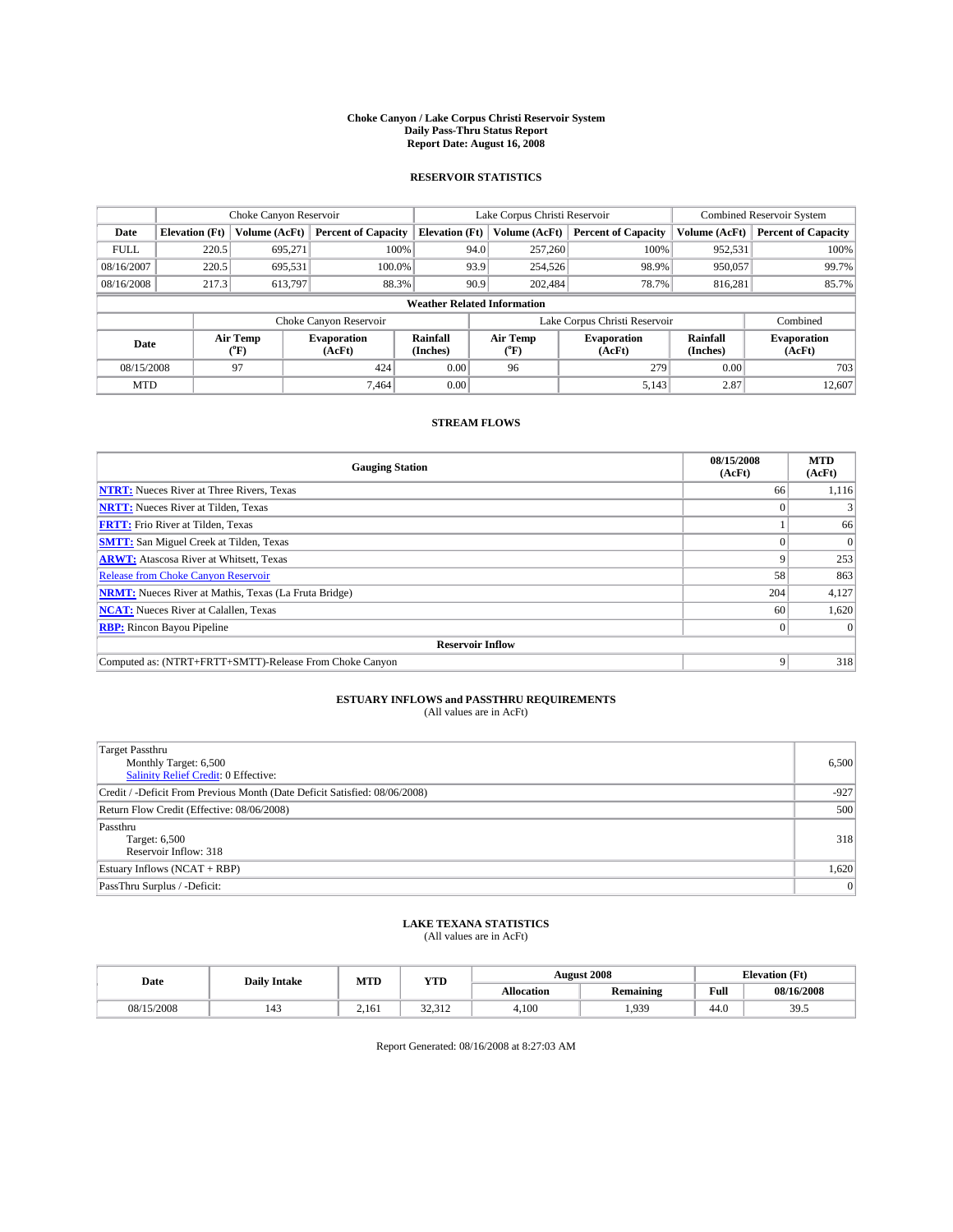#### **Choke Canyon / Lake Corpus Christi Reservoir System Daily Pass-Thru Status Report Report Date: August 17, 2008**

### **RESERVOIR STATISTICS**

|             | Choke Canyon Reservoir |                  | Lake Corpus Christi Reservoir |                                    |                               |                  | <b>Combined Reservoir System</b> |                      |                              |
|-------------|------------------------|------------------|-------------------------------|------------------------------------|-------------------------------|------------------|----------------------------------|----------------------|------------------------------|
| Date        | <b>Elevation</b> (Ft)  | Volume (AcFt)    | <b>Percent of Capacity</b>    | <b>Elevation</b> (Ft)              |                               | Volume (AcFt)    | <b>Percent of Capacity</b>       | Volume (AcFt)        | <b>Percent of Capacity</b>   |
| <b>FULL</b> | 220.5                  | 695,271          | 100%                          |                                    | 94.0                          | 257,260          | 100%                             | 952,531              | 100%                         |
| 08/17/2007  | 220.5                  | 696,052          | $100.1\%$                     |                                    | 93.8                          | 254,162          | 98.8%                            | 950.214              | 99.8%                        |
| 08/17/2008  | 217.3                  | 615,987          | 88.6%                         |                                    | 90.9                          | 202,997          | 78.9%                            | 818,984              | 86.0%                        |
|             |                        |                  |                               | <b>Weather Related Information</b> |                               |                  |                                  |                      |                              |
|             |                        |                  | Choke Canyon Reservoir        |                                    | Lake Corpus Christi Reservoir |                  |                                  |                      | Combined                     |
| Date        |                        | Air Temp<br>(°F) | <b>Evaporation</b><br>(AcFt)  | Rainfall<br>(Inches)               |                               | Air Temp<br>("F) | <b>Evaporation</b><br>(AcFt)     | Rainfall<br>(Inches) | <b>Evaporation</b><br>(AcFt) |
| 08/16/2008  |                        | 98               | 439                           | 1.16                               |                               | 94               | 348                              | 1.07                 | 787                          |
| <b>MTD</b>  |                        |                  | 7.903                         | 1.16                               |                               |                  | 5,491                            | 3.94                 | 13,394                       |

### **STREAM FLOWS**

| <b>Gauging Station</b>                                       | 08/16/2008<br>(AcFt) | <b>MTD</b><br>(AcFt) |
|--------------------------------------------------------------|----------------------|----------------------|
| <b>NTRT:</b> Nueces River at Three Rivers, Texas             | 66                   | 1,181                |
| <b>NRTT:</b> Nueces River at Tilden, Texas                   |                      |                      |
| <b>FRTT:</b> Frio River at Tilden, Texas                     |                      | 67                   |
| <b>SMTT:</b> San Miguel Creek at Tilden, Texas               |                      | $\Omega$             |
| <b>ARWT:</b> Atascosa River at Whitsett, Texas               |                      | 262                  |
| <b>Release from Choke Canyon Reservoir</b>                   | 58                   | 921                  |
| <b>NRMT:</b> Nueces River at Mathis, Texas (La Fruta Bridge) | 206                  | 4,333                |
| <b>NCAT:</b> Nueces River at Calallen, Texas                 | 60                   | 1,679                |
| <b>RBP:</b> Rincon Bayou Pipeline                            |                      | $\Omega$             |
| <b>Reservoir Inflow</b>                                      |                      |                      |
| Computed as: (NTRT+FRTT+SMTT)-Release From Choke Canyon      | 9                    | 327                  |

# **ESTUARY INFLOWS and PASSTHRU REQUIREMENTS**

|  | (All values are in AcFt) |  |
|--|--------------------------|--|
|--|--------------------------|--|

| <b>Target Passthru</b><br>Monthly Target: 6,500<br>Salinity Relief Credit: 0 Effective: | 6,500     |
|-----------------------------------------------------------------------------------------|-----------|
| Credit / -Deficit From Previous Month (Date Deficit Satisfied: 08/06/2008)              | $-927$    |
| Return Flow Credit (Effective: 08/06/2008)                                              | 500       |
| Passthru<br>Target: 6,500<br>Reservoir Inflow: 327                                      | 327       |
| Estuary Inflows (NCAT + RBP)                                                            | 1,679     |
| PassThru Surplus / -Deficit:                                                            | $\vert$ 0 |

# **LAKE TEXANA STATISTICS** (All values are in AcFt)

| Date       | <b>Daily Intake</b> | MTD   | <b>WTPD</b><br>1 I.D     | August 2008       |           |      | $\sqrt{1}$<br><b>Elevation</b> (<br>LE L |
|------------|---------------------|-------|--------------------------|-------------------|-----------|------|------------------------------------------|
|            |                     |       |                          | <b>Allocation</b> | Remaining | Full | 08/17/2008                               |
| 08/16/2008 | $1 - 1$             | 2.304 | $\sim$<br>.455<br>، سە ب | 4.100             | .796      | 44.0 | $\gamma$<br>кu.<br>ن. ر ر                |

Report Generated: 08/17/2008 at 8:29:35 AM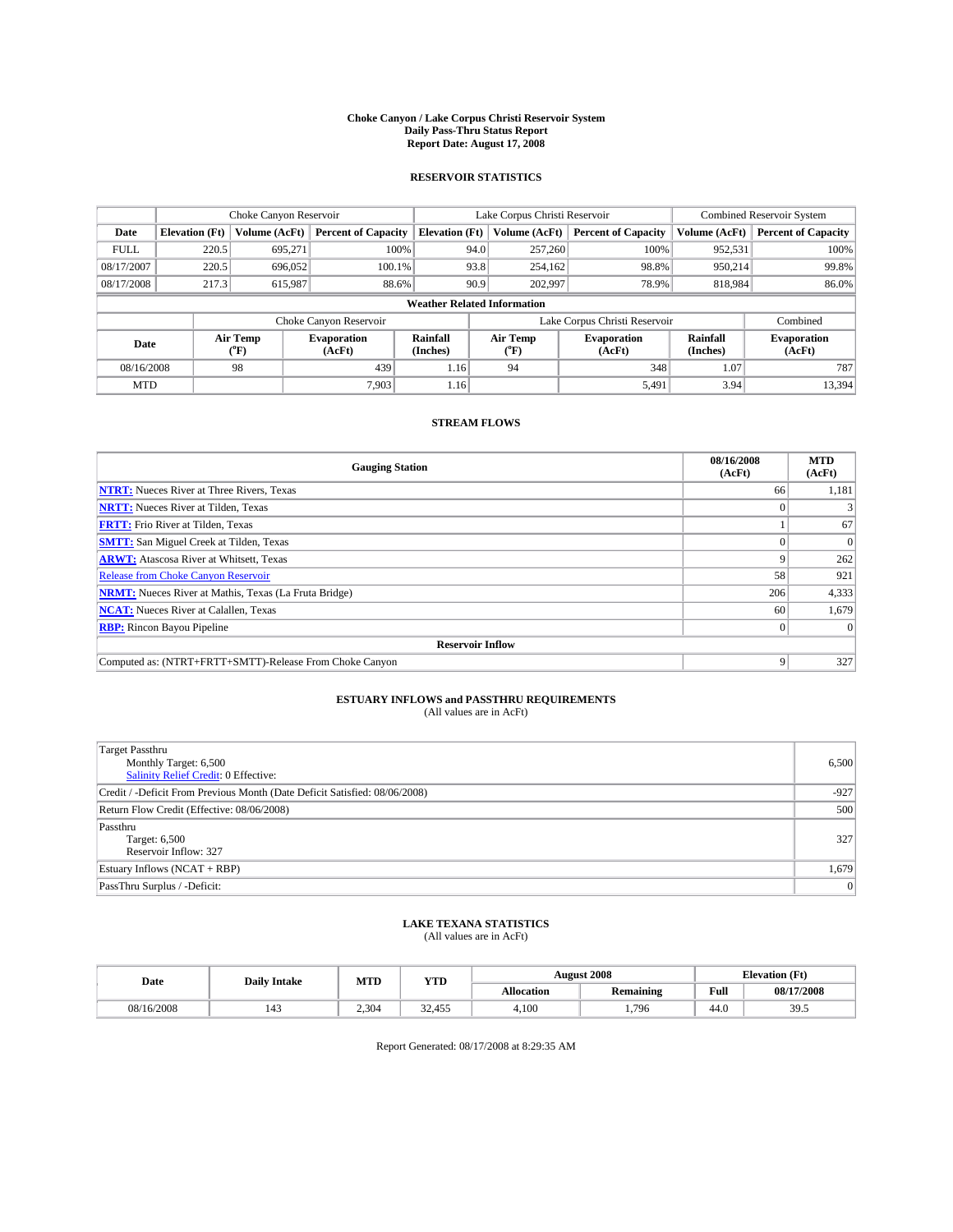#### **Choke Canyon / Lake Corpus Christi Reservoir System Daily Pass-Thru Status Report Report Date: August 18, 2008**

### **RESERVOIR STATISTICS**

|             | Choke Canyon Reservoir |                  |                              |                                    | Lake Corpus Christi Reservoir |                               |                      | <b>Combined Reservoir System</b> |  |
|-------------|------------------------|------------------|------------------------------|------------------------------------|-------------------------------|-------------------------------|----------------------|----------------------------------|--|
| Date        | <b>Elevation</b> (Ft)  | Volume (AcFt)    | <b>Percent of Capacity</b>   | <b>Elevation</b> (Ft)              | Volume (AcFt)                 | <b>Percent of Capacity</b>    | Volume (AcFt)        | <b>Percent of Capacity</b>       |  |
| <b>FULL</b> | 220.5                  | 695,271          | 100%                         |                                    | 257,260<br>94.0               | 100%                          | 952,531              | 100%                             |  |
| 08/18/2007  | 220.5                  | 696,312          | 100.1%                       |                                    | 93.8<br>254,344               | 98.9%                         | 950,656              | 99.8%                            |  |
| 08/18/2008  | 217.4                  | 616,717          | 88.7%                        |                                    | 90.9<br>203,167               | 79.0%                         | 819,884              | 86.1%                            |  |
|             |                        |                  |                              | <b>Weather Related Information</b> |                               |                               |                      |                                  |  |
|             |                        |                  | Choke Canyon Reservoir       |                                    |                               | Lake Corpus Christi Reservoir |                      | Combined                         |  |
| Date        |                        | Air Temp<br>(°F) | <b>Evaporation</b><br>(AcFt) | Rainfall<br>(Inches)               | Air Temp<br>("F)              | <b>Evaporation</b><br>(AcFt)  | Rainfall<br>(Inches) | <b>Evaporation</b><br>(AcFt)     |  |
| 08/17/2008  |                        | 86               | 198                          | 0.56                               | 86                            | 169                           | 0.12                 | 367                              |  |
| <b>MTD</b>  |                        |                  | 8.101                        | 1.72                               |                               | 5,660                         | 4.06                 | 13,761                           |  |

### **STREAM FLOWS**

| <b>Gauging Station</b>                                       | 08/17/2008<br>(AcFt) | <b>MTD</b><br>(AcFt) |
|--------------------------------------------------------------|----------------------|----------------------|
| <b>NTRT:</b> Nueces River at Three Rivers, Texas             | 69                   | 1,251                |
| <b>NRTT:</b> Nueces River at Tilden, Texas                   |                      |                      |
| <b>FRTT:</b> Frio River at Tilden, Texas                     |                      | 69                   |
| <b>SMTT:</b> San Miguel Creek at Tilden, Texas               |                      | $\Omega$             |
| <b>ARWT:</b> Atascosa River at Whitsett, Texas               | 16                   | 278                  |
| <b>Release from Choke Canyon Reservoir</b>                   | 58                   | 979                  |
| <b>NRMT:</b> Nueces River at Mathis, Texas (La Fruta Bridge) | 206                  | 4,540                |
| <b>NCAT:</b> Nueces River at Calallen, Texas                 | 71                   | 1,751                |
| <b>RBP:</b> Rincon Bayou Pipeline                            |                      | $\Omega$             |
| <b>Reservoir Inflow</b>                                      |                      |                      |
| Computed as: (NTRT+FRTT+SMTT)-Release From Choke Canyon      | 13                   | 341                  |

# **ESTUARY INFLOWS and PASSTHRU REQUIREMENTS**<br>(All values are in AcFt)

| <b>Target Passthru</b><br>Monthly Target: 6,500<br>Salinity Relief Credit: 0 Effective: | 6,500  |
|-----------------------------------------------------------------------------------------|--------|
| Credit / -Deficit From Previous Month (Date Deficit Satisfied: 08/06/2008)              | $-927$ |
| Return Flow Credit (Effective: 08/06/2008)                                              | 500    |
| Passthru<br>Target: 6,500<br>Reservoir Inflow: 341                                      | 341    |
| Estuary Inflows (NCAT + RBP)                                                            | 1,751  |
| PassThru Surplus / -Deficit:                                                            | 0      |

# **LAKE TEXANA STATISTICS** (All values are in AcFt)

| Date       | <b>Daily Intake</b> | <b>MTD</b> | <b>YTD</b> | <b>August 2008</b> |                  |      | <b>Elevation</b> (Ft)           |
|------------|---------------------|------------|------------|--------------------|------------------|------|---------------------------------|
|            |                     |            |            | <b>Allocation</b>  | <b>Remaining</b> | Full | 08/18/2008                      |
| 08/17/2008 | 143                 | 2.447      | 32.598     | 4.100              | .653             | 44.0 | $\overline{\phantom{a}}$<br>ن ر |

Report Generated: 08/18/2008 at 8:25:14 AM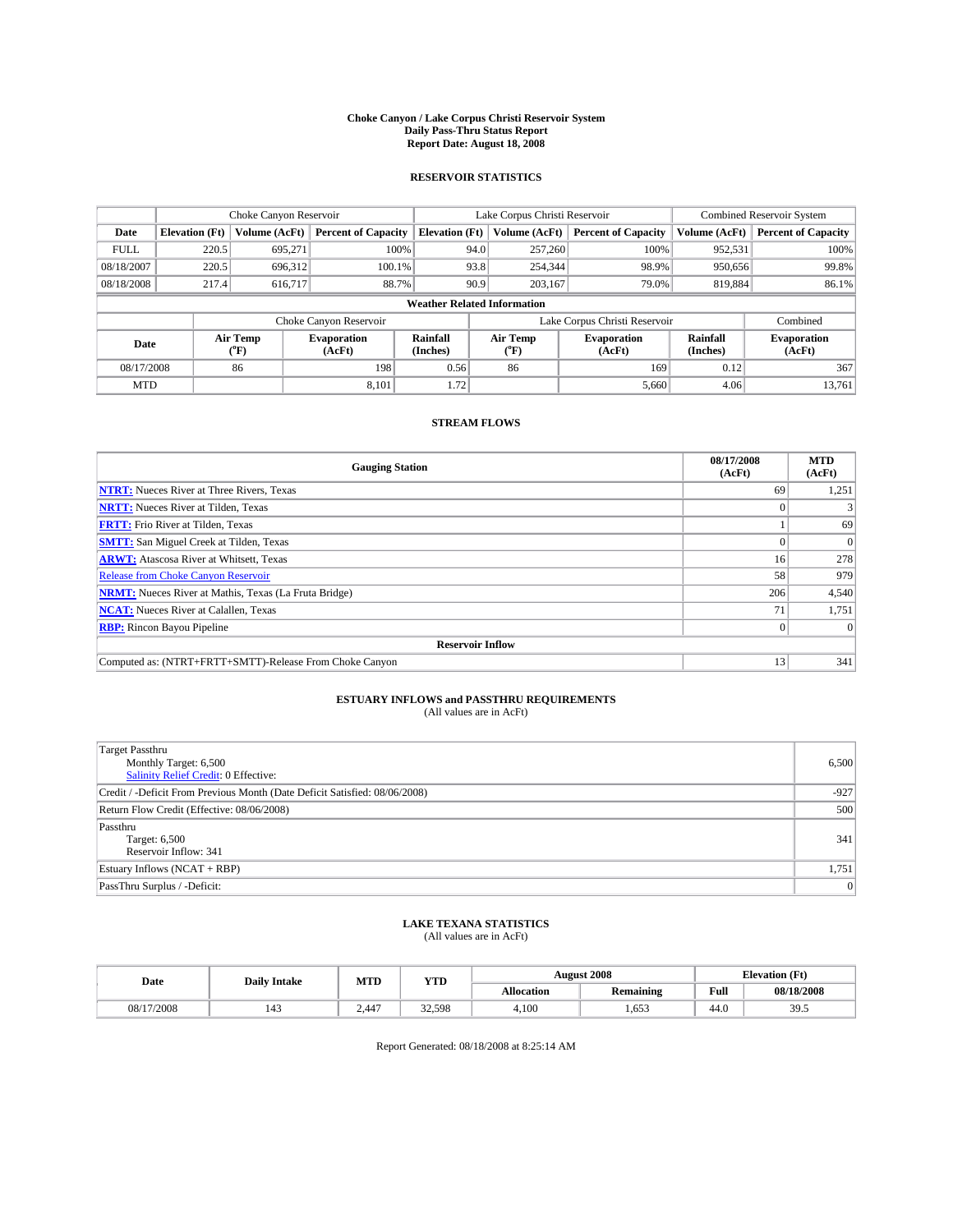#### **Choke Canyon / Lake Corpus Christi Reservoir System Daily Pass-Thru Status Report Report Date: August 19, 2008**

### **RESERVOIR STATISTICS**

|             | Choke Canyon Reservoir<br>Lake Corpus Christi Reservoir |                  |                              |                                    | <b>Combined Reservoir System</b> |                  |                               |                             |                              |
|-------------|---------------------------------------------------------|------------------|------------------------------|------------------------------------|----------------------------------|------------------|-------------------------------|-----------------------------|------------------------------|
| Date        | <b>Elevation</b> (Ft)                                   | Volume (AcFt)    | <b>Percent of Capacity</b>   | <b>Elevation</b> (Ft)              |                                  | Volume (AcFt)    | <b>Percent of Capacity</b>    | Volume (AcFt)               | <b>Percent of Capacity</b>   |
| <b>FULL</b> | 220.5                                                   | 695,271          | 100%                         |                                    | 94.0                             | 257,260          | 100%                          | 952,531                     | 100%                         |
| 08/19/2007  | 220.5                                                   | 696,312          | 100.1%                       |                                    | 93.9                             | 255,437          | 99.3%                         | 951,749                     | 99.9%                        |
| 08/19/2008  | 217.4                                                   | 617,690          | 88.8%                        |                                    | 91.0                             | 203,338          | 79.0%                         | 821,028                     | 86.2%                        |
|             |                                                         |                  |                              | <b>Weather Related Information</b> |                                  |                  |                               |                             |                              |
|             |                                                         |                  | Choke Canyon Reservoir       |                                    |                                  |                  | Lake Corpus Christi Reservoir |                             | Combined                     |
| Date        |                                                         | Air Temp<br>(°F) | <b>Evaporation</b><br>(AcFt) | <b>Rainfall</b><br>(Inches)        |                                  | Air Temp<br>("F) | <b>Evaporation</b><br>(AcFt)  | <b>Rainfall</b><br>(Inches) | <b>Evaporation</b><br>(AcFt) |
| 08/18/2008  |                                                         | 86               | 241                          | 1.29                               |                                  | 89               | 199                           | 0.73                        | 440                          |
| <b>MTD</b>  |                                                         |                  | 8.342                        | 3.01                               |                                  |                  | 5,859                         | 4.79                        | 14,201                       |

### **STREAM FLOWS**

| <b>Gauging Station</b>                                       | 08/18/2008<br>(AcFt) | <b>MTD</b><br>(AcFt) |
|--------------------------------------------------------------|----------------------|----------------------|
| <b>NTRT:</b> Nueces River at Three Rivers, Texas             | 123                  | 1,374                |
| <b>NRTT:</b> Nueces River at Tilden, Texas                   |                      |                      |
| <b>FRTT:</b> Frio River at Tilden, Texas                     |                      | 74                   |
| <b>SMTT:</b> San Miguel Creek at Tilden, Texas               |                      | $\overline{0}$       |
| <b>ARWT:</b> Atascosa River at Whitsett, Texas               | 40                   | 318                  |
| <b>Release from Choke Canyon Reservoir</b>                   | 58                   | 1,036                |
| <b>NRMT:</b> Nueces River at Mathis, Texas (La Fruta Bridge) | 206                  | 4,746                |
| <b>NCAT:</b> Nueces River at Calallen, Texas                 | 131                  | 1,882                |
| <b>RBP:</b> Rincon Bayou Pipeline                            |                      | $\Omega$             |
| <b>Reservoir Inflow</b>                                      |                      |                      |
| Computed as: (NTRT+FRTT+SMTT)-Release From Choke Canyon      | 70                   | 411                  |

# **ESTUARY INFLOWS and PASSTHRU REQUIREMENTS**

| (All values are in AcFt) |  |  |
|--------------------------|--|--|
|--------------------------|--|--|

| <b>Target Passthru</b><br>Monthly Target: 6,500<br>Salinity Relief Credit: 0 Effective: | 6,500  |
|-----------------------------------------------------------------------------------------|--------|
| Credit / -Deficit From Previous Month (Date Deficit Satisfied: 08/06/2008)              | $-927$ |
| Return Flow Credit (Effective: 08/06/2008)                                              | 500    |
| Passthru<br>Target: 6,500<br>Reservoir Inflow: 411                                      | 411    |
| Estuary Inflows (NCAT + RBP)                                                            | 1,882  |
| PassThru Surplus / -Deficit:                                                            | 0      |

# **LAKE TEXANA STATISTICS** (All values are in AcFt)

| Date       | <b>Daily Intake</b> | MTD   | <b>YTD</b> |            | <b>August 2008</b> | <b>Elevation</b> (Ft) |            |
|------------|---------------------|-------|------------|------------|--------------------|-----------------------|------------|
|            |                     |       |            | Allocation | <b>Remaining</b>   | Full                  | 08/19/2008 |
| 08/18/2008 | 143                 | 2.590 | 32.741     | 4,100      | 1.510              | 44.0                  | 39.6       |

Report Generated: 08/19/2008 at 8:21:05 AM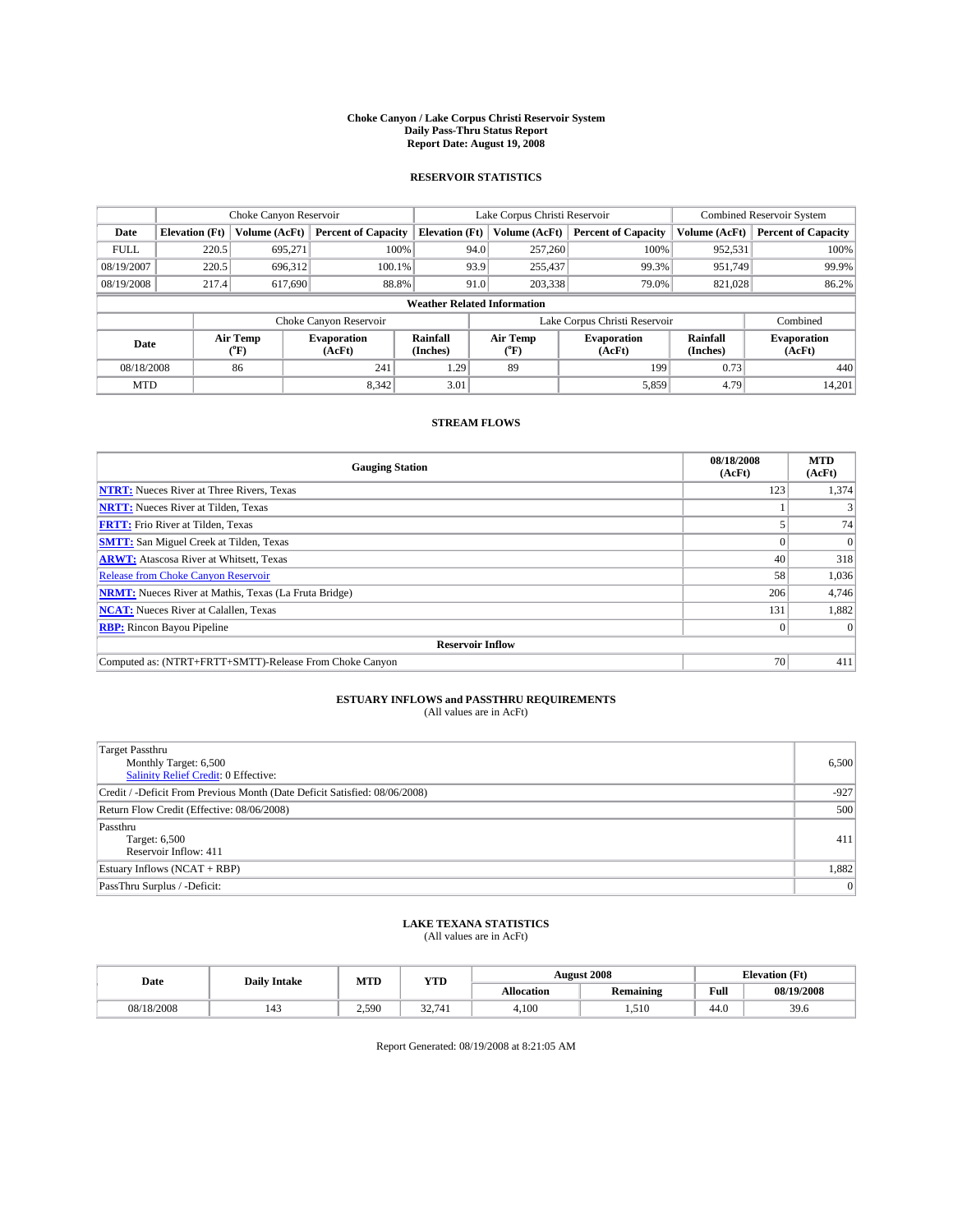#### **Choke Canyon / Lake Corpus Christi Reservoir System Daily Pass-Thru Status Report Report Date: August 20, 2008**

### **RESERVOIR STATISTICS**

|             | Choke Canyon Reservoir             |                  | Lake Corpus Christi Reservoir |                       |                               |                  | <b>Combined Reservoir System</b> |                      |                              |  |
|-------------|------------------------------------|------------------|-------------------------------|-----------------------|-------------------------------|------------------|----------------------------------|----------------------|------------------------------|--|
| Date        | <b>Elevation</b> (Ft)              | Volume (AcFt)    | <b>Percent of Capacity</b>    | <b>Elevation</b> (Ft) |                               | Volume (AcFt)    | <b>Percent of Capacity</b>       | Volume (AcFt)        | <b>Percent of Capacity</b>   |  |
| <b>FULL</b> | 220.5                              | 695,271          | 100%                          |                       | 94.0                          | 257,260          | 100%                             | 952,531              | 100%                         |  |
| 08/20/2007  | 220.5                              | 696,052          | 100.1%                        |                       | 94.0                          | 256,348          | 99.6%                            | 952,400              | 100.0%                       |  |
| 08/20/2008  | 217.4                              | 617,447          | 88.8%                         |                       | 91.2                          | 207,281          | 80.6%                            | 824,728              | 86.6%                        |  |
|             | <b>Weather Related Information</b> |                  |                               |                       |                               |                  |                                  |                      |                              |  |
|             |                                    |                  | Choke Canyon Reservoir        |                       | Lake Corpus Christi Reservoir |                  |                                  |                      | Combined                     |  |
| Date        |                                    | Air Temp<br>(°F) | <b>Evaporation</b><br>(AcFt)  | Rainfall<br>(Inches)  |                               | Air Temp<br>("F) | <b>Evaporation</b><br>(AcFt)     | Rainfall<br>(Inches) | <b>Evaporation</b><br>(AcFt) |  |
| 08/19/2008  |                                    | 88               | 269                           | 0.07                  | 87                            |                  | 200                              | 1.23                 | 469                          |  |
| <b>MTD</b>  |                                    |                  | 8.611                         | 3.08                  |                               |                  | 6.059                            | 6.02                 | 14.670                       |  |

### **STREAM FLOWS**

| <b>Gauging Station</b>                                       | 08/19/2008<br>(AcFt) | <b>MTD</b><br>(AcFt) |
|--------------------------------------------------------------|----------------------|----------------------|
| <b>NTRT:</b> Nueces River at Three Rivers, Texas             | 91                   | 1,465                |
| <b>NRTT:</b> Nueces River at Tilden, Texas                   |                      |                      |
| <b>FRTT:</b> Frio River at Tilden, Texas                     |                      | 76                   |
| <b>SMTT:</b> San Miguel Creek at Tilden, Texas               |                      |                      |
| <b>ARWT:</b> Atascosa River at Whitsett, Texas               | 58                   | 376                  |
| <b>Release from Choke Canyon Reservoir</b>                   | 58                   | 1,094                |
| <b>NRMT:</b> Nueces River at Mathis, Texas (La Fruta Bridge) | 254                  | 5,000                |
| <b>NCAT:</b> Nueces River at Calallen, Texas                 | 202                  | 2,084                |
| <b>RBP:</b> Rincon Bayou Pipeline                            | $\theta$             |                      |
| <b>Reservoir Inflow</b>                                      |                      |                      |
| Computed as: (NTRT+FRTT+SMTT)-Release From Choke Canyon      | 37                   | 447                  |

# **ESTUARY INFLOWS and PASSTHRU REQUIREMENTS**

| (All values are in AcFt) |  |  |
|--------------------------|--|--|
|--------------------------|--|--|

| <b>Target Passthru</b><br>Monthly Target: 6,500<br>Salinity Relief Credit: 0 Effective: | 6,500  |
|-----------------------------------------------------------------------------------------|--------|
| Credit / -Deficit From Previous Month (Date Deficit Satisfied: 08/06/2008)              | $-927$ |
| Return Flow Credit (Effective: 08/06/2008)                                              | 500    |
| Passthru<br>Target: 6,500<br>Reservoir Inflow: 447                                      | 447    |
| Estuary Inflows (NCAT + RBP)                                                            | 2,084  |
| PassThru Surplus / -Deficit:                                                            | 0      |

# **LAKE TEXANA STATISTICS** (All values are in AcFt)

| Date       | <b>Daily Intake</b> | MTI                            | $77$ TD<br>$-11$ |                   | <b>August 2008</b> | $\sqrt{1}$<br><b>Elevation</b> (<br>LE U |            |
|------------|---------------------|--------------------------------|------------------|-------------------|--------------------|------------------------------------------|------------|
|            |                     |                                |                  | <b>Allocation</b> | <b>Remaining</b>   | Full                                     | 08/20/2008 |
| 08/19/2008 |                     | .722<br><u>.</u><br><u>. .</u> | 32.883           | 4.100             | 367<br>1.30'       | 44.0                                     | 39.6       |

Report Generated: 08/20/2008 at 8:13:17 AM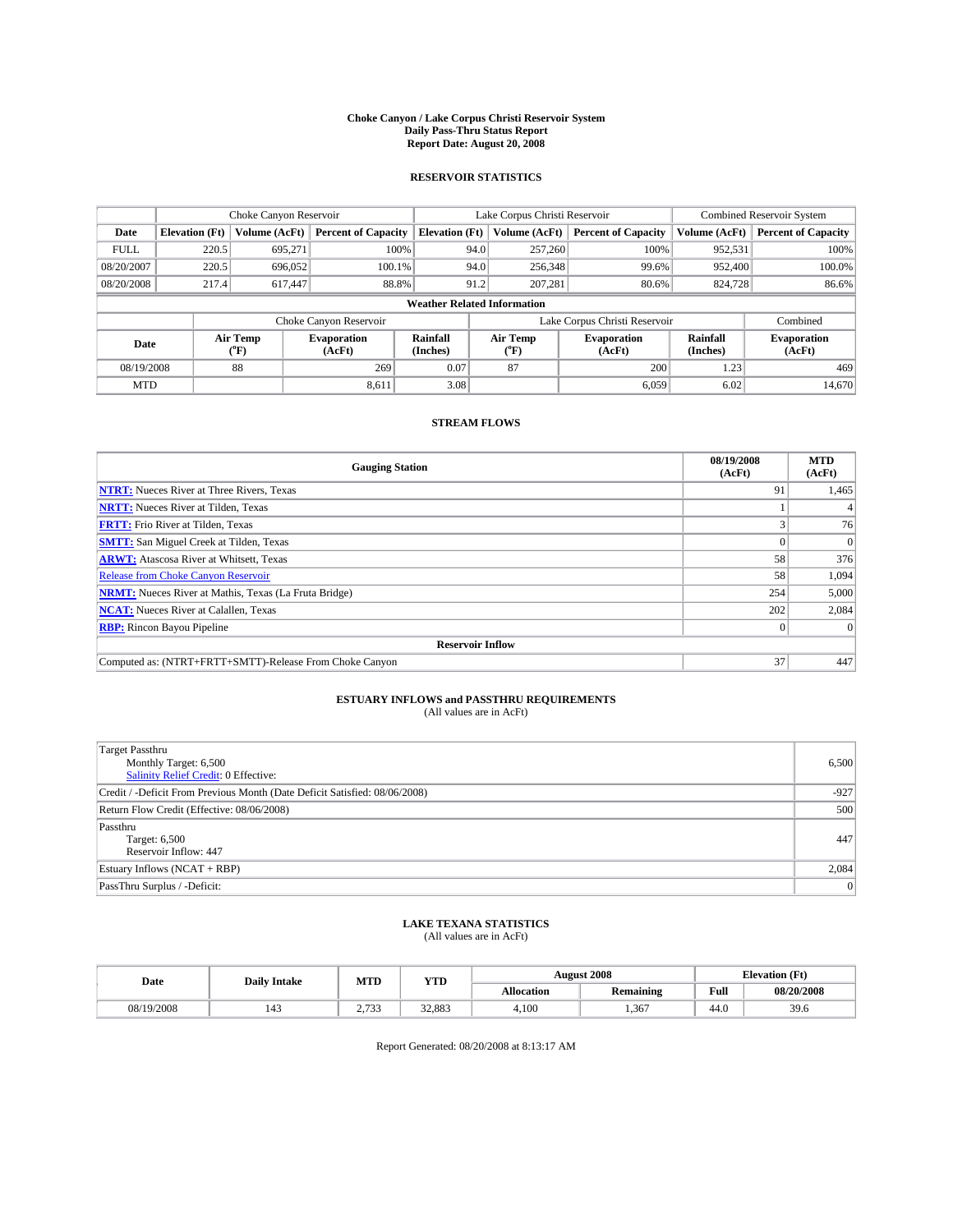#### **Choke Canyon / Lake Corpus Christi Reservoir System Daily Pass-Thru Status Report Report Date: August 21, 2008**

### **RESERVOIR STATISTICS**

|             | Choke Canyon Reservoir |                  | Lake Corpus Christi Reservoir |                                    |                               |                  | <b>Combined Reservoir System</b> |                      |                              |
|-------------|------------------------|------------------|-------------------------------|------------------------------------|-------------------------------|------------------|----------------------------------|----------------------|------------------------------|
| Date        | <b>Elevation</b> (Ft)  | Volume (AcFt)    | <b>Percent of Capacity</b>    | <b>Elevation</b> (Ft)              |                               | Volume (AcFt)    | <b>Percent of Capacity</b>       | Volume (AcFt)        | <b>Percent of Capacity</b>   |
| <b>FULL</b> | 220.5                  | 695,271          | 100%                          |                                    | 94.0                          | 257,260          | 100%                             | 952,531              | 100%                         |
| 08/21/2007  | 220.5                  | 695,531          | 100.0%                        |                                    | 94.0                          | 256,348          | 99.6%                            | 951,879              | 99.9%                        |
| 08/21/2008  | 217.4                  | 616,717          | 88.7%                         |                                    | 91.2                          | 207,281          | 80.6%                            | 823,998              | 86.5%                        |
|             |                        |                  |                               | <b>Weather Related Information</b> |                               |                  |                                  |                      |                              |
|             |                        |                  | Choke Canyon Reservoir        |                                    | Lake Corpus Christi Reservoir |                  |                                  |                      | Combined                     |
| Date        |                        | Air Temp<br>(°F) | <b>Evaporation</b><br>(AcFt)  | Rainfall<br>(Inches)               |                               | Air Temp<br>("F) | <b>Evaporation</b><br>(AcFt)     | Rainfall<br>(Inches) | <b>Evaporation</b><br>(AcFt) |
| 08/20/2008  |                        | 89               | 326                           | 0.00                               |                               | 92               | 50                               | 0.01                 | 376                          |
| <b>MTD</b>  |                        |                  | 8.937                         | 3.08                               |                               |                  | 6.109                            | 6.03                 | 15,046                       |

### **STREAM FLOWS**

| <b>Gauging Station</b>                                       | 08/20/2008<br>(AcFt) | <b>MTD</b><br>(AcFt) |
|--------------------------------------------------------------|----------------------|----------------------|
| <b>NTRT:</b> Nueces River at Three Rivers, Texas             | 99                   | 1,564                |
| <b>NRTT:</b> Nueces River at Tilden, Texas                   |                      |                      |
| <b>FRTT:</b> Frio River at Tilden, Texas                     | 10                   | 86                   |
| <b>SMTT:</b> San Miguel Creek at Tilden, Texas               |                      | $\Omega$             |
| <b>ARWT:</b> Atascosa River at Whitsett, Texas               | 71                   | 447                  |
| <b>Release from Choke Canyon Reservoir</b>                   | 58                   | 1,151                |
| <b>NRMT:</b> Nueces River at Mathis, Texas (La Fruta Bridge) | 202                  | 5,203                |
| <b>NCAT:</b> Nueces River at Calallen, Texas                 | 627                  | 2,712                |
| <b>RBP:</b> Rincon Bayou Pipeline                            |                      | $\Omega$             |
| <b>Reservoir Inflow</b>                                      |                      |                      |
| Computed as: (NTRT+FRTT+SMTT)-Release From Choke Canyon      | 51                   | 499                  |

# **ESTUARY INFLOWS and PASSTHRU REQUIREMENTS**<br>(All values are in AcFt)

| <b>Target Passthru</b><br>Monthly Target: 6,500<br>Salinity Relief Credit: 0 Effective: | 6,500  |
|-----------------------------------------------------------------------------------------|--------|
| Credit / -Deficit From Previous Month (Date Deficit Satisfied: 08/06/2008)              | $-927$ |
| Return Flow Credit (Effective: 08/06/2008)                                              | 500    |
| Passthru<br>Target: 6,500<br>Reservoir Inflow: 499                                      | 499    |
| Estuary Inflows $(NCAT + RBP)$                                                          | 2,712  |
| PassThru Surplus / -Deficit:                                                            | 0      |

# **LAKE TEXANA STATISTICS** (All values are in AcFt)

| MTD<br>YTD<br><b>Daily Intake</b><br>Date |        |       |        | <b>August 2008</b> | <b>Elevation</b> (Ft) |                                         |            |
|-------------------------------------------|--------|-------|--------|--------------------|-----------------------|-----------------------------------------|------------|
|                                           |        |       |        | <b>Allocation</b>  | <b>Remaining</b>      | Full<br>the contract of the contract of | 08/21/2008 |
| 08/20/2008                                | $\sim$ | 2.875 | 33,026 | 4.100              | 225<br>.              | 44.0                                    | 39.6       |

Report Generated: 08/21/2008 at 8:14:25 AM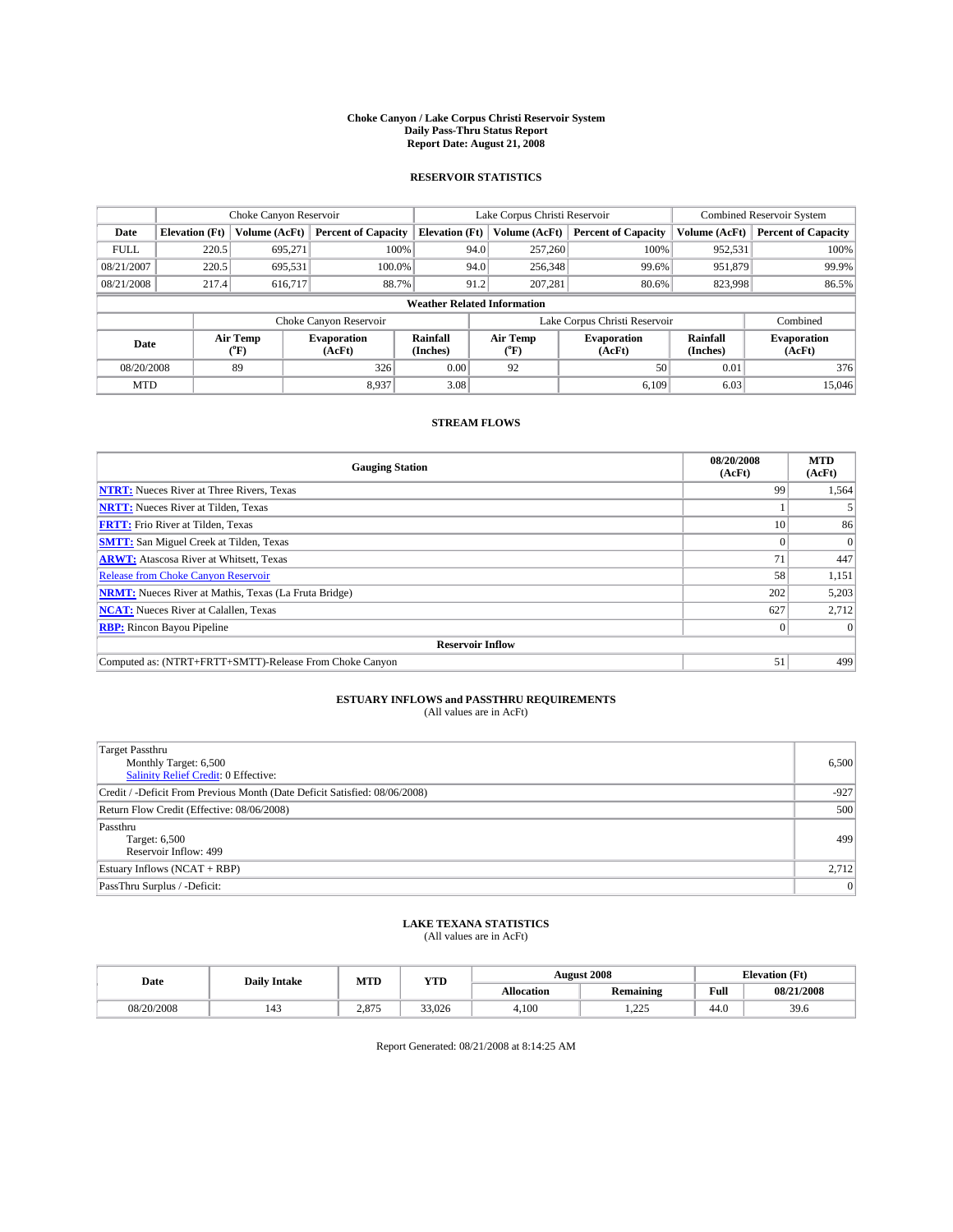#### **Choke Canyon / Lake Corpus Christi Reservoir System Daily Pass-Thru Status Report Report Date: August 22, 2008**

### **RESERVOIR STATISTICS**

|             | Choke Canyon Reservoir |                             | Lake Corpus Christi Reservoir |                                    |                               |                  | <b>Combined Reservoir System</b> |                      |                              |
|-------------|------------------------|-----------------------------|-------------------------------|------------------------------------|-------------------------------|------------------|----------------------------------|----------------------|------------------------------|
| Date        | <b>Elevation</b> (Ft)  | Volume (AcFt)               | <b>Percent of Capacity</b>    | <b>Elevation</b> (Ft)              |                               | Volume (AcFt)    | <b>Percent of Capacity</b>       | Volume (AcFt)        | <b>Percent of Capacity</b>   |
| <b>FULL</b> | 220.5                  | 695,271                     | 100%                          |                                    | 94.0                          | 257,260          | 100%                             | 952,531              | 100%                         |
| 08/22/2007  | 220.5                  | 695,531                     | 100.0%                        |                                    | 94.0                          | 257,078          | 99.9%                            | 952,609              | 100.0%                       |
| 08/22/2008  | 217.4                  | 616,474                     | 88.7%                         |                                    | 91.2                          | 207,625          | 80.7%                            | 824,099              | 86.5%                        |
|             |                        |                             |                               | <b>Weather Related Information</b> |                               |                  |                                  |                      |                              |
|             |                        |                             | Choke Canyon Reservoir        |                                    | Lake Corpus Christi Reservoir |                  |                                  |                      | Combined                     |
| Date        |                        | Air Temp<br>${}^{\circ}$ F) | <b>Evaporation</b><br>(AcFt)  | Rainfall<br>(Inches)               |                               | Air Temp<br>("F) | <b>Evaporation</b><br>(AcFt)     | Rainfall<br>(Inches) | <b>Evaporation</b><br>(AcFt) |
| 08/21/2008  |                        | 92                          | 368                           | 0.00                               |                               | 93               | 260                              | 0.00                 | 628                          |
| <b>MTD</b>  |                        |                             | 9,305                         | 3.08                               |                               |                  | 6,369                            | 6.03                 | 15,674                       |

### **STREAM FLOWS**

| <b>Gauging Station</b>                                       | 08/21/2008<br>(AcFt) | <b>MTD</b><br>(AcFt) |
|--------------------------------------------------------------|----------------------|----------------------|
| <b>NTRT:</b> Nueces River at Three Rivers, Texas             | 113                  | 1,677                |
| <b>NRTT:</b> Nueces River at Tilden, Texas                   |                      | 6                    |
| <b>FRTT:</b> Frio River at Tilden, Texas                     | 20 <sub>1</sub>      | 106                  |
| <b>SMTT:</b> San Miguel Creek at Tilden, Texas               |                      |                      |
| <b>ARWT:</b> Atascosa River at Whitsett, Texas               | 214                  | 661                  |
| <b>Release from Choke Canyon Reservoir</b>                   | 58                   | 1,209                |
| <b>NRMT:</b> Nueces River at Mathis, Texas (La Fruta Bridge) | 183                  | 5,385                |
| <b>NCAT:</b> Nueces River at Calallen, Texas                 | 449                  | 3,160                |
| <b>RBP:</b> Rincon Bayou Pipeline                            | $\Omega$             |                      |
| <b>Reservoir Inflow</b>                                      |                      |                      |
| Computed as: (NTRT+FRTT+SMTT)-Release From Choke Canyon      | 75                   | 574                  |

# **ESTUARY INFLOWS and PASSTHRU REQUIREMENTS**

| (All values are in AcFt) |  |  |
|--------------------------|--|--|
|--------------------------|--|--|

| <b>Target Passthru</b><br>Monthly Target: 6,500<br>Salinity Relief Credit: 0 Effective: | 6,500  |
|-----------------------------------------------------------------------------------------|--------|
| Credit / -Deficit From Previous Month (Date Deficit Satisfied: 08/06/2008)              | $-927$ |
| Return Flow Credit (Effective: 08/06/2008)                                              | 500    |
| Passthru<br>Target: 6,500<br>Reservoir Inflow: 574                                      | 574    |
| Estuary Inflows (NCAT + RBP)                                                            | 3,160  |
| PassThru Surplus / -Deficit:                                                            | 2,159  |

# **LAKE TEXANA STATISTICS** (All values are in AcFt)

| Date       | <b>Daily Intake</b> | MTD   | <b>WTPD</b><br>1 I.D |                   | <b>August 2008</b> |      | $T+$<br><b>Elevation</b> (<br>LE L |
|------------|---------------------|-------|----------------------|-------------------|--------------------|------|------------------------------------|
|            |                     |       |                      | <b>Allocation</b> | Remaining          | Full | 08/22/2008                         |
| 08/21/2008 | $1 - 1$             | 3.018 | 53.169               | 4.100             | ,082               | 44.0 | 397<br>J.I.                        |

Report Generated: 08/22/2008 at 8:14:40 AM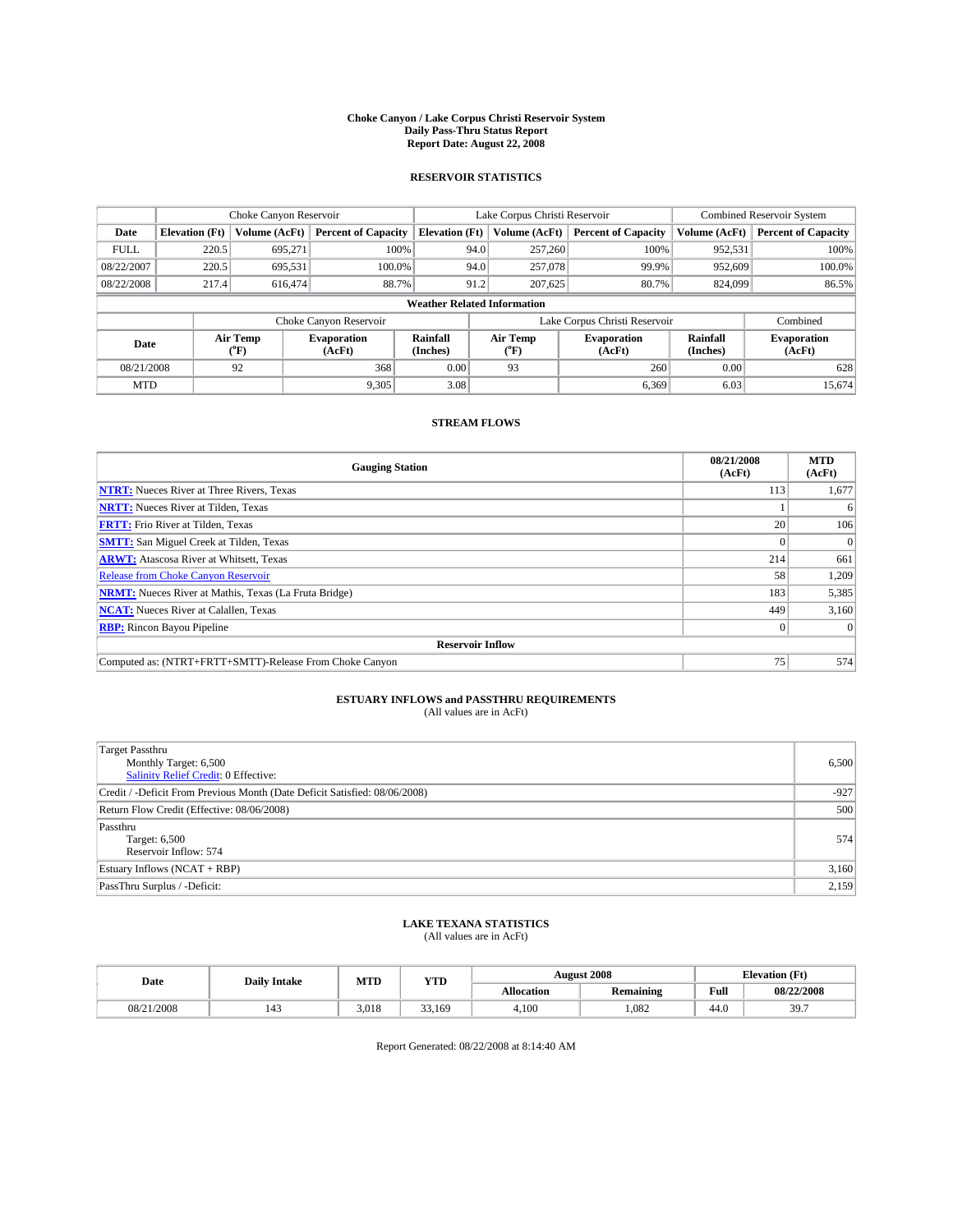#### **Choke Canyon / Lake Corpus Christi Reservoir System Daily Pass-Thru Status Report Report Date: August 23, 2008**

### **RESERVOIR STATISTICS**

|             |                                    | Choke Canyon Reservoir |                              |                             | Lake Corpus Christi Reservoir |                  |                               |                      | <b>Combined Reservoir System</b> |  |  |
|-------------|------------------------------------|------------------------|------------------------------|-----------------------------|-------------------------------|------------------|-------------------------------|----------------------|----------------------------------|--|--|
| Date        | <b>Elevation</b> (Ft)              | Volume (AcFt)          | <b>Percent of Capacity</b>   | <b>Elevation</b> (Ft)       |                               | Volume (AcFt)    | <b>Percent of Capacity</b>    | Volume (AcFt)        | <b>Percent of Capacity</b>       |  |  |
| <b>FULL</b> | 220.5                              | 695.271                |                              | 100%                        | 94.0                          | 257,260          | 100%                          | 952,531              | 100%                             |  |  |
| 08/23/2007  | 220.5                              | 694,752                |                              | 99.9%                       | 94.0                          | 257,260          | 100.0%                        | 952,012              | 99.9%                            |  |  |
| 08/23/2008  | 217.4                              | 617,447                |                              | 88.8%                       | 91.2                          | 208,313          | 81.0%                         | 825,760              | 86.7%                            |  |  |
|             | <b>Weather Related Information</b> |                        |                              |                             |                               |                  |                               |                      |                                  |  |  |
|             |                                    |                        | Choke Canyon Reservoir       |                             |                               |                  | Lake Corpus Christi Reservoir |                      | Combined                         |  |  |
| Date        |                                    | Air Temp<br>(°F)       | <b>Evaporation</b><br>(AcFt) | <b>Rainfall</b><br>(Inches) |                               | Air Temp<br>("F) | <b>Evaporation</b><br>(AcFt)  | Rainfall<br>(Inches) | <b>Evaporation</b><br>(AcFt)     |  |  |
| 08/22/2008  |                                    | 89                     | 170                          | 0.35                        |                               | 87               | 170                           | 0.28                 | 340                              |  |  |
| <b>MTD</b>  |                                    |                        | 9.475                        | 3.43                        |                               |                  | 6,539                         | 6.31                 | 16,014                           |  |  |

### **STREAM FLOWS**

| <b>Gauging Station</b>                                       | 08/22/2008<br>(AcFt) | <b>MTD</b><br>(AcFt) |  |  |  |  |  |
|--------------------------------------------------------------|----------------------|----------------------|--|--|--|--|--|
| <b>NTRT:</b> Nueces River at Three Rivers, Texas             | 216                  | 1,894                |  |  |  |  |  |
| <b>NRTT:</b> Nueces River at Tilden, Texas                   |                      | 10                   |  |  |  |  |  |
| <b>FRTT:</b> Frio River at Tilden, Texas                     | 19                   | 125                  |  |  |  |  |  |
| <b>SMTT:</b> San Miguel Creek at Tilden, Texas               | 191                  | 191                  |  |  |  |  |  |
| <b>ARWT:</b> Atascosa River at Whitsett, Texas               | 304                  | 965                  |  |  |  |  |  |
| <b>Release from Choke Canyon Reservoir</b>                   | 58                   | 1,266                |  |  |  |  |  |
| <b>NRMT:</b> Nueces River at Mathis, Texas (La Fruta Bridge) | 183                  | 5,568                |  |  |  |  |  |
| <b>NCAT:</b> Nueces River at Calallen, Texas                 | 304                  | 3,464                |  |  |  |  |  |
| <b>RBP:</b> Rincon Bayou Pipeline                            | $\theta$             |                      |  |  |  |  |  |
| <b>Reservoir Inflow</b>                                      |                      |                      |  |  |  |  |  |
| Computed as: (NTRT+FRTT+SMTT)-Release From Choke Canyon      | 369                  | 943                  |  |  |  |  |  |

# **ESTUARY INFLOWS and PASSTHRU REQUIREMENTS**

| (All values are in AcFt) |  |  |
|--------------------------|--|--|
|--------------------------|--|--|

| <b>Target Passthru</b><br>Monthly Target: 6,500<br>Salinity Relief Credit: 0 Effective: | 6,500  |
|-----------------------------------------------------------------------------------------|--------|
| Credit / -Deficit From Previous Month (Date Deficit Satisfied: 08/06/2008)              | $-927$ |
| Return Flow Credit (Effective: 08/06/2008)                                              | 500    |
| Passthru<br>Target: 6,500<br>Reservoir Inflow: 943                                      | 943    |
| Estuary Inflows (NCAT + RBP)                                                            | 3,464  |
| PassThru Surplus / -Deficit:                                                            | 2,094  |

# **LAKE TEXANA STATISTICS** (All values are in AcFt)

| Date       | <b>Daily Intake</b> | MTD   | <b>WTPD</b><br>1 I D               |                   | <b>August 2008</b> |      | CT4<br><b>Elevation</b> (<br>LE L |
|------------|---------------------|-------|------------------------------------|-------------------|--------------------|------|-----------------------------------|
|            |                     |       |                                    | <b>Allocation</b> | Remaining          | Full | 08/23/2008                        |
| 08/22/2008 | <br>$1 - 1$         | 3.161 | $\sim$<br>$\sim$ $\sim$<br>JJ.J 14 | 4.100             | 939                | 44.0 | 307<br>J.I.                       |

Report Generated: 08/23/2008 at 8:10:28 AM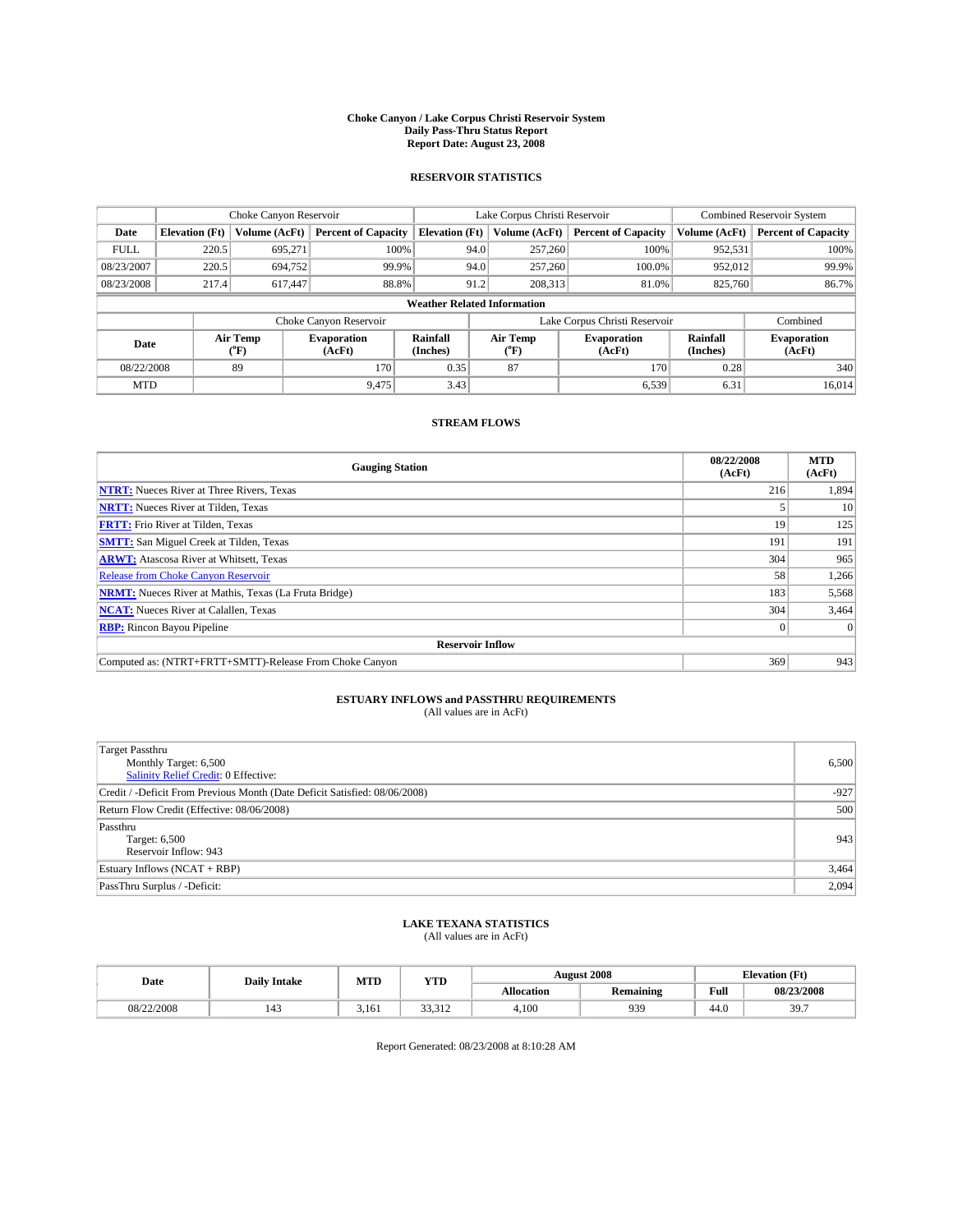#### **Choke Canyon / Lake Corpus Christi Reservoir System Daily Pass-Thru Status Report Report Date: August 24, 2008**

### **RESERVOIR STATISTICS**

|                                    | Choke Canyon Reservoir |                  |                              |                       | Lake Corpus Christi Reservoir |                  |                               |                      | <b>Combined Reservoir System</b> |  |
|------------------------------------|------------------------|------------------|------------------------------|-----------------------|-------------------------------|------------------|-------------------------------|----------------------|----------------------------------|--|
| Date                               | <b>Elevation</b> (Ft)  | Volume (AcFt)    | <b>Percent of Capacity</b>   | <b>Elevation</b> (Ft) |                               | Volume (AcFt)    | <b>Percent of Capacity</b>    | Volume (AcFt)        | <b>Percent of Capacity</b>       |  |
| <b>FULL</b>                        | 220.5                  | 695,271          | 100%                         |                       | 94.0                          | 257,260          | 100%                          | 952,531              | 100%                             |  |
| 08/24/2007                         | 220.6                  | 696,832          | 100.2%                       |                       | 94.0                          | 254,890          | 99.1%                         | 951.722              | 99.9%                            |  |
| 08/24/2008                         | 217.4                  | 617.204          | 88.8%                        |                       | 91.3                          | 208,485          | 81.0%                         | 825,689              | 86.7%                            |  |
| <b>Weather Related Information</b> |                        |                  |                              |                       |                               |                  |                               |                      |                                  |  |
|                                    |                        |                  | Choke Canyon Reservoir       |                       |                               |                  | Lake Corpus Christi Reservoir |                      | Combined                         |  |
| Date                               |                        | Air Temp<br>(°F) | <b>Evaporation</b><br>(AcFt) | Rainfall<br>(Inches)  |                               | Air Temp<br>("F) | <b>Evaporation</b><br>(AcFt)  | Rainfall<br>(Inches) | <b>Evaporation</b><br>(AcFt)     |  |
| 08/23/2008                         |                        | 86               | 85                           | 0.14                  |                               | 87               | 130                           | 0.06                 | 215                              |  |
| <b>MTD</b>                         |                        |                  | 9.560                        | 3.57                  |                               |                  | 6,669                         | 6.37                 | 16,229                           |  |

### **STREAM FLOWS**

| <b>Gauging Station</b>                                       | 08/23/2008<br>(AcFt) | <b>MTD</b><br>(AcFt) |  |  |  |  |
|--------------------------------------------------------------|----------------------|----------------------|--|--|--|--|
| <b>NTRT:</b> Nueces River at Three Rivers, Texas             | 256                  | 2,150                |  |  |  |  |
| <b>NRTT:</b> Nueces River at Tilden, Texas                   |                      | 19                   |  |  |  |  |
| <b>FRTT:</b> Frio River at Tilden, Texas                     | 32                   | 157                  |  |  |  |  |
| <b>SMTT:</b> San Miguel Creek at Tilden, Texas               | 97                   | 288                  |  |  |  |  |
| <b>ARWT:</b> Atascosa River at Whitsett, Texas               | 204                  | 1,170                |  |  |  |  |
| <b>Release from Choke Canyon Reservoir</b>                   | 58                   | 1,324                |  |  |  |  |
| <b>NRMT:</b> Nueces River at Mathis, Texas (La Fruta Bridge) | 183                  | 5,751                |  |  |  |  |
| <b>NCAT:</b> Nueces River at Calallen, Texas                 | 153                  | 3,617                |  |  |  |  |
| <b>RBP:</b> Rincon Bayou Pipeline                            | $\vert 0 \vert$      |                      |  |  |  |  |
| <b>Reservoir Inflow</b>                                      |                      |                      |  |  |  |  |
| Computed as: (NTRT+FRTT+SMTT)-Release From Choke Canyon      | 328                  | 1,270                |  |  |  |  |

# **ESTUARY INFLOWS and PASSTHRU REQUIREMENTS**<br>(All values are in AcFt)

| <b>Target Passthru</b><br>Monthly Target: 6,500<br>Salinity Relief Credit: 0 Effective: | 6,500  |
|-----------------------------------------------------------------------------------------|--------|
| Credit / -Deficit From Previous Month (Date Deficit Satisfied: 08/06/2008)              | $-927$ |
| Return Flow Credit (Effective: 08/06/2008)                                              | 500    |
| Passthru<br>Target: 6,500<br>Reservoir Inflow: 1,270                                    | 1,270  |
| Estuary Inflows $(NCAT + RBP)$                                                          | 3,617  |
| PassThru Surplus / -Deficit:                                                            | 1,919  |

# **LAKE TEXANA STATISTICS** (All values are in AcFt)

| Date       | <b>Daily Intake</b> |       | MTD<br><b>WTPD</b><br>1 I D |                   | <b>August 2008</b> |      | CT4<br><b>Elevation</b> (<br>LE L |
|------------|---------------------|-------|-----------------------------|-------------------|--------------------|------|-----------------------------------|
|            |                     |       |                             | <b>Allocation</b> | Remaining          | Full | 08/24/2008                        |
| 08/23/2008 | $1 - 1$             | 3.303 | 33,454                      | 4.100             | $79^{-}$           | 44.0 | 307<br>J.I.                       |

Report Generated: 08/24/2008 at 8:10:49 AM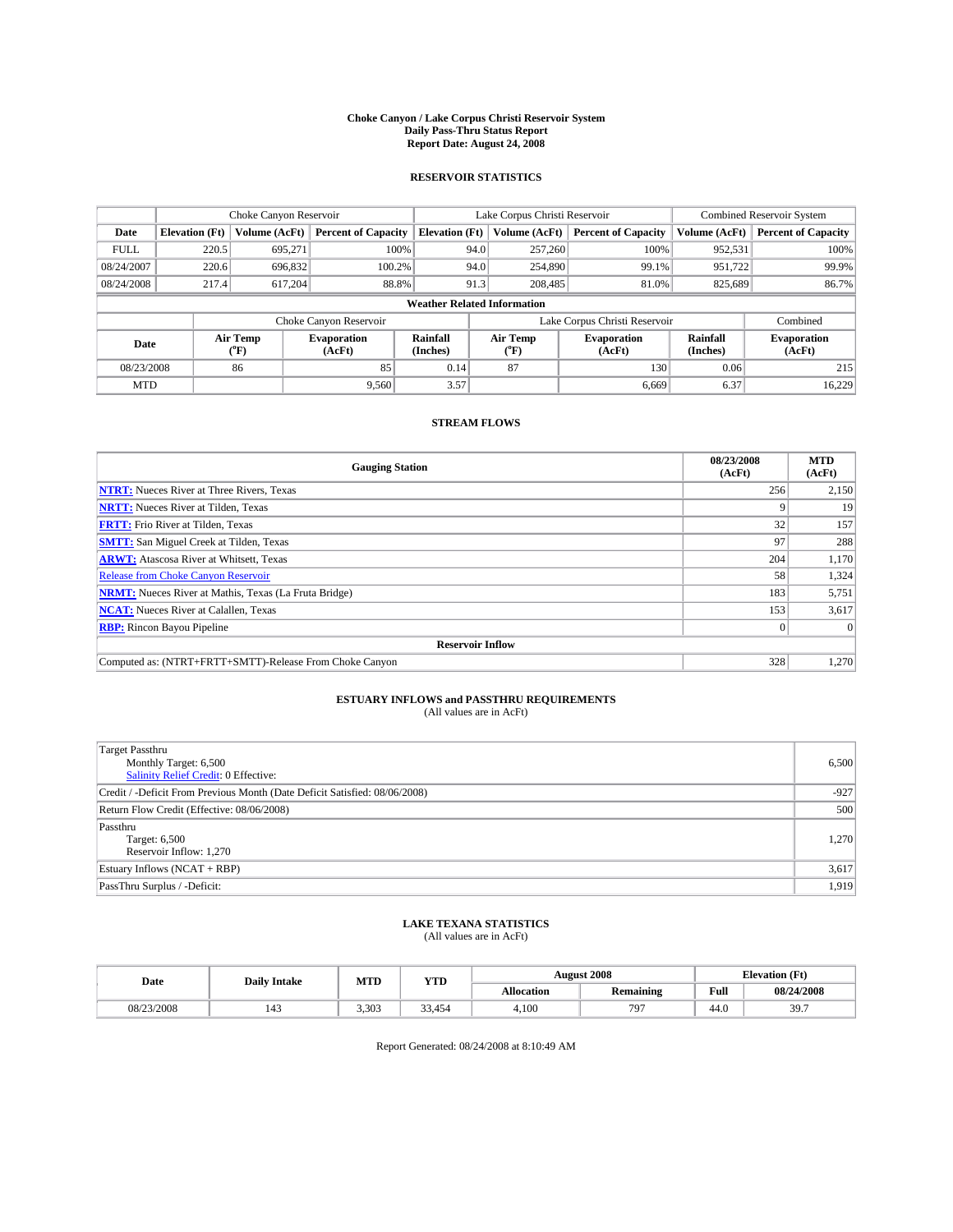#### **Choke Canyon / Lake Corpus Christi Reservoir System Daily Pass-Thru Status Report Report Date: August 25, 2008**

### **RESERVOIR STATISTICS**

|             | Choke Canyon Reservoir             |                  | Lake Corpus Christi Reservoir |                       |      |                  | <b>Combined Reservoir System</b> |                      |                              |  |  |
|-------------|------------------------------------|------------------|-------------------------------|-----------------------|------|------------------|----------------------------------|----------------------|------------------------------|--|--|
| Date        | <b>Elevation</b> (Ft)              | Volume (AcFt)    | <b>Percent of Capacity</b>    | <b>Elevation</b> (Ft) |      | Volume (AcFt)    | <b>Percent of Capacity</b>       | Volume (AcFt)        | <b>Percent of Capacity</b>   |  |  |
| <b>FULL</b> | 220.5                              | 695,271          | 100%                          |                       | 94.0 | 257,260          | 100%                             | 952,531              | 100%                         |  |  |
| 08/25/2007  | 220.6                              | 698,917          | 100.5%                        |                       | 94.0 | 256,895          | 99.9%                            | 955,812              | 100.3%                       |  |  |
| 08/25/2008  | 217.4                              | 617,690          | 88.8%                         |                       | 91.2 | 208,313          | 81.0%                            | 826,003              | 86.7%                        |  |  |
|             | <b>Weather Related Information</b> |                  |                               |                       |      |                  |                                  |                      |                              |  |  |
|             |                                    |                  | Choke Canyon Reservoir        |                       |      |                  | Lake Corpus Christi Reservoir    |                      | Combined                     |  |  |
| Date        |                                    | Air Temp<br>(°F) | <b>Evaporation</b><br>(AcFt)  | Rainfall<br>(Inches)  |      | Air Temp<br>("F) | <b>Evaporation</b><br>(AcFt)     | Rainfall<br>(Inches) | <b>Evaporation</b><br>(AcFt) |  |  |
| 08/24/2008  |                                    | 86               | 283                           | 0.00                  |      | 86               | 150                              | 0.00                 | 433                          |  |  |
| <b>MTD</b>  |                                    |                  | 9.843                         | 3.57                  |      |                  | 6.819                            | 6.37                 | 16,662                       |  |  |

### **STREAM FLOWS**

| <b>Gauging Station</b>                                       | 08/24/2008<br>(AcFt) | <b>MTD</b><br>(AcFt) |  |  |  |  |  |  |
|--------------------------------------------------------------|----------------------|----------------------|--|--|--|--|--|--|
| <b>NTRT:</b> Nueces River at Three Rivers, Texas             | 191                  | 2,340                |  |  |  |  |  |  |
| <b>NRTT:</b> Nueces River at Tilden, Texas                   |                      | 24                   |  |  |  |  |  |  |
| <b>FRTT:</b> Frio River at Tilden, Texas                     | 20 <sub>1</sub>      | 177                  |  |  |  |  |  |  |
| <b>SMTT:</b> San Miguel Creek at Tilden, Texas               | 46                   | 333                  |  |  |  |  |  |  |
| <b>ARWT:</b> Atascosa River at Whitsett, Texas               | 520                  | 1,690                |  |  |  |  |  |  |
| <b>Release from Choke Canyon Reservoir</b>                   | 58                   | 1,382                |  |  |  |  |  |  |
| <b>NRMT:</b> Nueces River at Mathis, Texas (La Fruta Bridge) | 183                  | 5,933                |  |  |  |  |  |  |
| <b>NCAT:</b> Nueces River at Calallen, Texas                 | 147                  | 3,764                |  |  |  |  |  |  |
| <b>RBP:</b> Rincon Bayou Pipeline                            | $\vert 0 \vert$      |                      |  |  |  |  |  |  |
| <b>Reservoir Inflow</b>                                      |                      |                      |  |  |  |  |  |  |
| Computed as: (NTRT+FRTT+SMTT)-Release From Choke Canyon      | 199                  | 1,469                |  |  |  |  |  |  |

# **ESTUARY INFLOWS and PASSTHRU REQUIREMENTS**<br>(All values are in AcFt)

| <b>Target Passthru</b><br>Monthly Target: 6,500<br>Salinity Relief Credit: 0 Effective: | 6,500  |
|-----------------------------------------------------------------------------------------|--------|
| Credit / -Deficit From Previous Month (Date Deficit Satisfied: 08/06/2008)              | $-927$ |
| Return Flow Credit (Effective: 08/06/2008)                                              | 500    |
| Passthru<br>Target: 6,500<br>Reservoir Inflow: 1,469                                    | 1,469  |
| Estuary Inflows (NCAT + RBP)                                                            | 3,764  |
| PassThru Surplus / -Deficit:                                                            | 1,868  |

# **LAKE TEXANA STATISTICS** (All values are in AcFt)

| Date       | <b>Daily Intake</b> | MTD  | YTD    |                   | <b>August 2008</b> | <b>Elevation</b> (Ft)                   |            |
|------------|---------------------|------|--------|-------------------|--------------------|-----------------------------------------|------------|
|            |                     |      |        | <b>Allocation</b> | <b>Remaining</b>   | Full<br>the contract of the contract of | 08/25/2008 |
| 08/24/2008 | $\overline{1}$      | .446 | 33.597 | 4.100             | 654                | 44.0                                    | 307<br>J., |

Report Generated: 08/25/2008 at 8:12:35 AM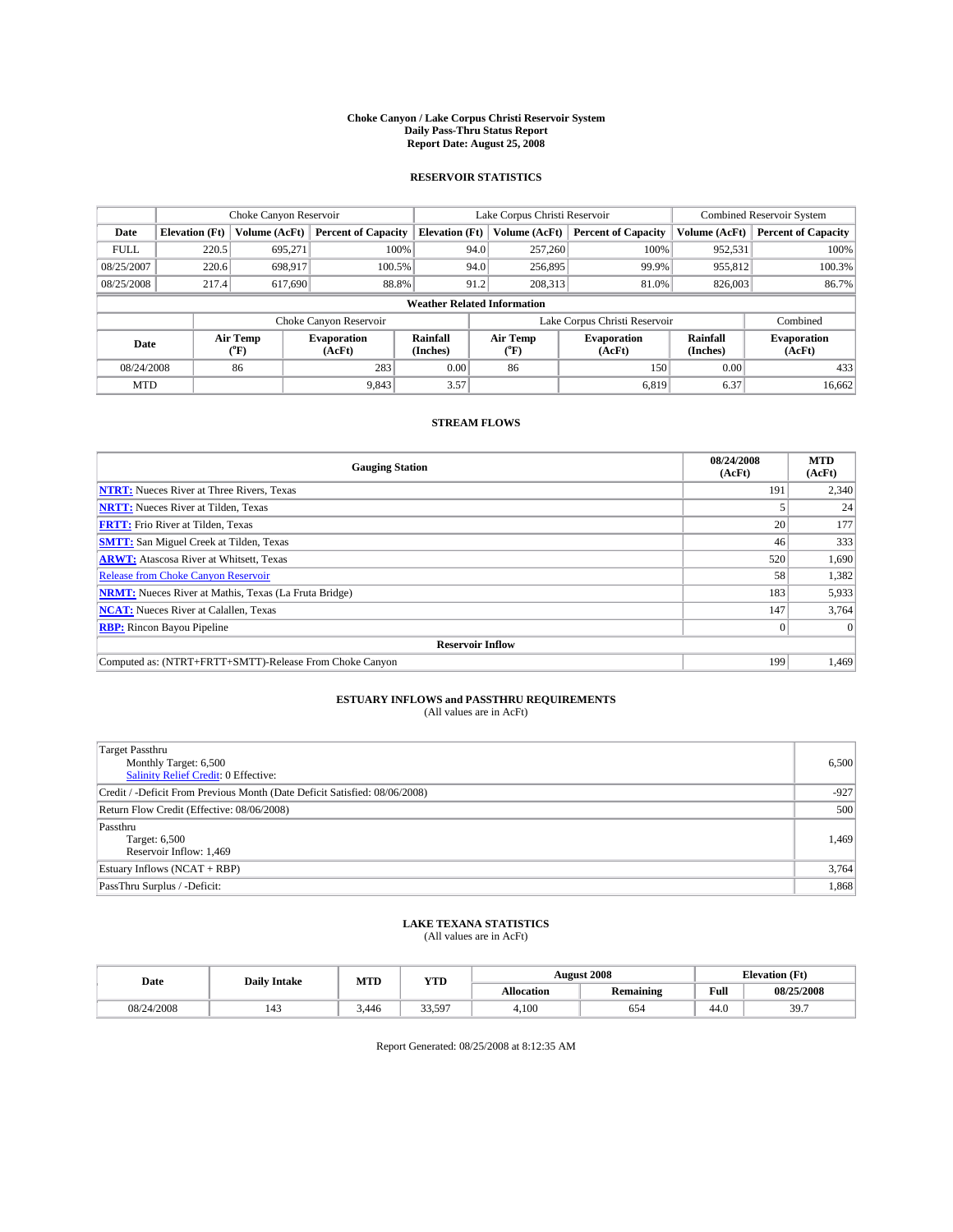#### **Choke Canyon / Lake Corpus Christi Reservoir System Daily Pass-Thru Status Report Report Date: August 26, 2008**

### **RESERVOIR STATISTICS**

|             |                                    | Choke Canyon Reservoir      |                              |                       |      | Lake Corpus Christi Reservoir | <b>Combined Reservoir System</b> |                      |                              |  |  |
|-------------|------------------------------------|-----------------------------|------------------------------|-----------------------|------|-------------------------------|----------------------------------|----------------------|------------------------------|--|--|
| Date        | <b>Elevation</b> (Ft)              | Volume (AcFt)               | <b>Percent of Capacity</b>   | <b>Elevation</b> (Ft) |      | Volume (AcFt)                 | <b>Percent of Capacity</b>       | Volume (AcFt)        | <b>Percent of Capacity</b>   |  |  |
| <b>FULL</b> | 220.5                              | 695,271                     | 100%                         |                       | 94.0 | 257,260                       | 100%                             | 952,531              | 100%                         |  |  |
| 08/26/2007  | 220.7                              | 699.178                     | 100.6%                       |                       | 94.1 | 257,260                       | 100.0%                           | 956,438              | 100.4%                       |  |  |
| 08/26/2008  | 217.4                              | 617,447                     | 88.8%                        |                       | 91.2 | 208.313                       | 81.0%                            | 825,760              | 86.7%                        |  |  |
|             | <b>Weather Related Information</b> |                             |                              |                       |      |                               |                                  |                      |                              |  |  |
|             |                                    |                             | Choke Canyon Reservoir       |                       |      |                               | Lake Corpus Christi Reservoir    |                      | Combined                     |  |  |
| Date        |                                    | Air Temp<br>${}^{\circ}$ F) | <b>Evaporation</b><br>(AcFt) | Rainfall<br>(Inches)  |      | Air Temp<br>("F)              | <b>Evaporation</b><br>(AcFt)     | Rainfall<br>(Inches) | <b>Evaporation</b><br>(AcFt) |  |  |
| 08/25/2008  |                                    | 94                          | 382                          | 0.00                  |      | 93                            | 341                              | 0.00                 | 723                          |  |  |
| <b>MTD</b>  |                                    |                             | 10.225                       | 3.57                  |      |                               | 7.160                            | 6.37                 | 17,385                       |  |  |

### **STREAM FLOWS**

| <b>Gauging Station</b>                                       | 08/25/2008<br>(AcFt) | <b>MTD</b><br>(AcFt) |  |  |  |  |  |
|--------------------------------------------------------------|----------------------|----------------------|--|--|--|--|--|
| <b>NTRT:</b> Nueces River at Three Rivers, Texas             | 615                  | 2,956                |  |  |  |  |  |
| <b>NRTT:</b> Nueces River at Tilden, Texas                   | <sub>0</sub>         | 30                   |  |  |  |  |  |
| <b>FRTT:</b> Frio River at Tilden, Texas                     | 14                   | 191                  |  |  |  |  |  |
| <b>SMTT:</b> San Miguel Creek at Tilden, Texas               | 22                   | 355                  |  |  |  |  |  |
| <b>ARWT:</b> Atascosa River at Whitsett, Texas               | 959                  | 2,648                |  |  |  |  |  |
| <b>Release from Choke Canyon Reservoir</b>                   | 58                   | 1,439                |  |  |  |  |  |
| <b>NRMT:</b> Nueces River at Mathis, Texas (La Fruta Bridge) | 183                  | 6,116                |  |  |  |  |  |
| <b>NCAT:</b> Nueces River at Calallen, Texas                 | 101                  | 3,865                |  |  |  |  |  |
| <b>RBP:</b> Rincon Bayou Pipeline                            | $\overline{0}$       |                      |  |  |  |  |  |
| <b>Reservoir Inflow</b>                                      |                      |                      |  |  |  |  |  |
| Computed as: (NTRT+FRTT+SMTT)-Release From Choke Canyon      | 594                  | 2,063                |  |  |  |  |  |

# **ESTUARY INFLOWS and PASSTHRU REQUIREMENTS**

| (All values are in AcFt) |  |  |
|--------------------------|--|--|
|--------------------------|--|--|

| <b>Target Passthru</b><br>Monthly Target: 6,500<br>Salinity Relief Credit: 0 Effective: | 6,500  |
|-----------------------------------------------------------------------------------------|--------|
| Credit / -Deficit From Previous Month (Date Deficit Satisfied: 08/06/2008)              | $-927$ |
| Return Flow Credit (Effective: 08/06/2008)                                              | 500    |
| Passthru<br>Target: 6,500<br>Reservoir Inflow: 2,063                                    | 2,063  |
| Estuary Inflows (NCAT + RBP)                                                            | 3,865  |
| PassThru Surplus / -Deficit:                                                            | 1,375  |

# **LAKE TEXANA STATISTICS** (All values are in AcFt)

| Date       | <b>Daily Intake</b> | MTD   | <b>WTPD</b><br>1 I D |                   | <b>August 2008</b> | CT4<br><b>Elevation</b> (<br>LE L |            |
|------------|---------------------|-------|----------------------|-------------------|--------------------|-----------------------------------|------------|
|            |                     |       |                      | <b>Allocation</b> | Remaining          | Full                              | 08/26/2008 |
| 08/25/2008 | $1 - 1$             | 5,589 | $\sim$<br>.740       | 4.10C             | .                  | 44.0                              | 40.1       |

Report Generated: 08/26/2008 at 9:00:13 AM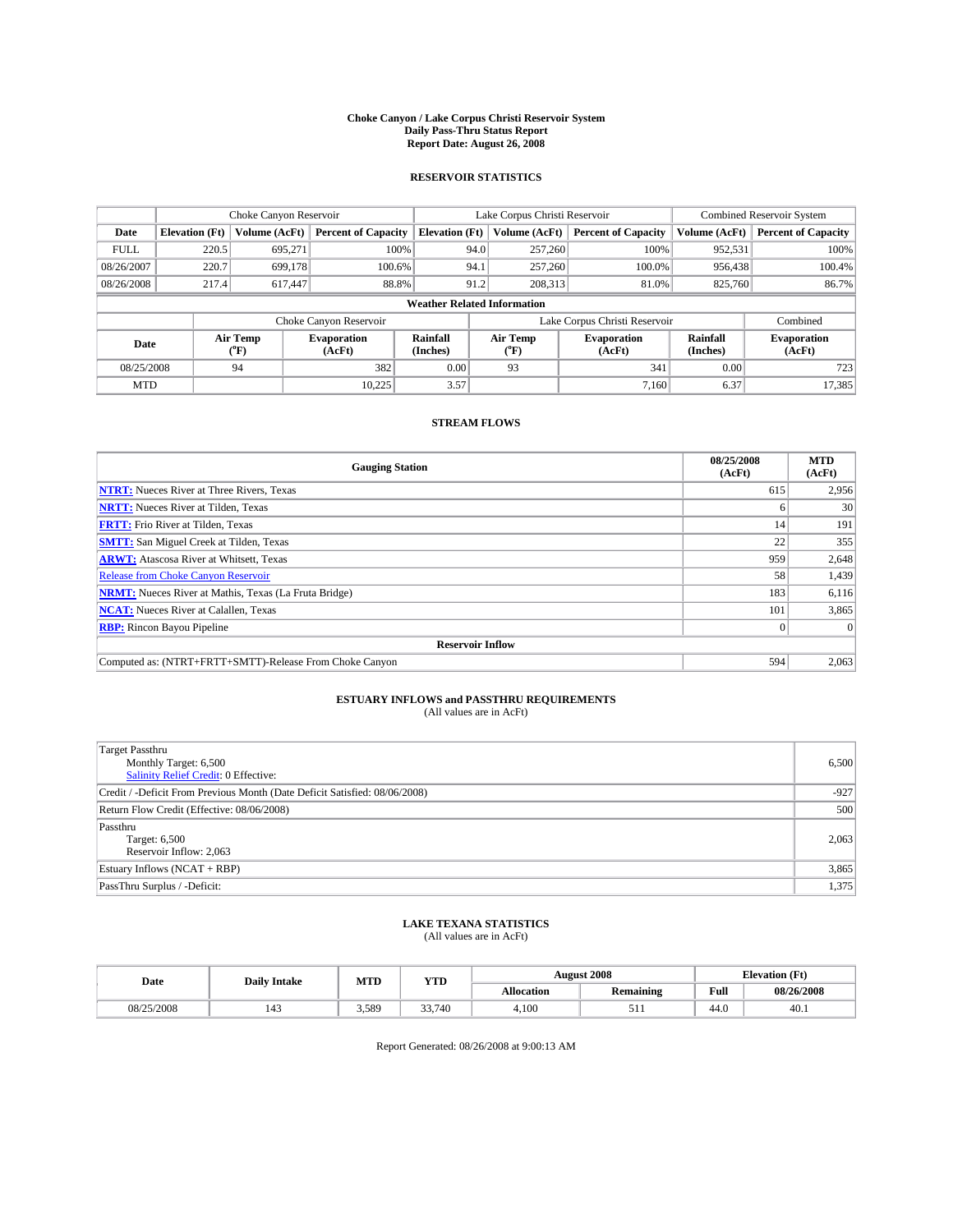#### **Choke Canyon / Lake Corpus Christi Reservoir System Daily Pass-Thru Status Report Report Date: August 27, 2008**

### **RESERVOIR STATISTICS**

|             |                                    | Choke Canyon Reservoir |                              |                       |      | Lake Corpus Christi Reservoir | <b>Combined Reservoir System</b> |                      |                              |  |  |
|-------------|------------------------------------|------------------------|------------------------------|-----------------------|------|-------------------------------|----------------------------------|----------------------|------------------------------|--|--|
| Date        | <b>Elevation</b> (Ft)              | Volume (AcFt)          | <b>Percent of Capacity</b>   | <b>Elevation</b> (Ft) |      | Volume (AcFt)                 | <b>Percent of Capacity</b>       | Volume (AcFt)        | <b>Percent of Capacity</b>   |  |  |
| <b>FULL</b> | 220.5                              | 695,271                | 100%                         |                       | 94.0 | 257,260                       | 100%                             | 952,531              | 100%                         |  |  |
| 08/27/2007  | 220.6                              | 698,917                | 100.5%                       |                       | 94.1 | 257,260                       | 100.0%                           | 956,177              | 100.4%                       |  |  |
| 08/27/2008  | 217.4                              | 616,960                | 88.7%                        |                       | 91.3 | 208,485                       | 81.0%                            | 825,445              | 86.7%                        |  |  |
|             | <b>Weather Related Information</b> |                        |                              |                       |      |                               |                                  |                      |                              |  |  |
|             |                                    |                        | Choke Canyon Reservoir       |                       |      |                               | Lake Corpus Christi Reservoir    |                      | Combined                     |  |  |
| Date        |                                    | Air Temp<br>(°F)       | <b>Evaporation</b><br>(AcFt) | Rainfall<br>(Inches)  |      | Air Temp<br>("F)              | <b>Evaporation</b><br>(AcFt)     | Rainfall<br>(Inches) | <b>Evaporation</b><br>(AcFt) |  |  |
| 08/26/2008  |                                    | 92                     | 425                          | 0.00                  |      | 94                            | 321                              | 0.00                 | 746                          |  |  |
| <b>MTD</b>  |                                    |                        | 10.650                       | 3.57                  |      |                               | 7.481                            | 6.37                 | 18,131                       |  |  |

### **STREAM FLOWS**

| <b>Gauging Station</b>                                       | 08/26/2008<br>(AcFt) | <b>MTD</b><br>(AcFt) |  |  |  |  |  |
|--------------------------------------------------------------|----------------------|----------------------|--|--|--|--|--|
| <b>NTRT:</b> Nueces River at Three Rivers, Texas             | 824                  | 3,779                |  |  |  |  |  |
| <b>NRTT:</b> Nueces River at Tilden, Texas                   | 137                  | 167                  |  |  |  |  |  |
| <b>FRTT:</b> Frio River at Tilden, Texas                     | 40                   | 231                  |  |  |  |  |  |
| <b>SMTT:</b> San Miguel Creek at Tilden, Texas               | 11                   | 366                  |  |  |  |  |  |
| <b>ARWT:</b> Atascosa River at Whitsett, Texas               | 443                  | 3,091                |  |  |  |  |  |
| <b>Release from Choke Canyon Reservoir</b>                   | 58                   | 1,497                |  |  |  |  |  |
| <b>NRMT:</b> Nueces River at Mathis, Texas (La Fruta Bridge) | 183                  | 6,298                |  |  |  |  |  |
| <b>NCAT:</b> Nueces River at Calallen, Texas                 | 34                   | 3,899                |  |  |  |  |  |
| <b>RBP:</b> Rincon Bayou Pipeline                            | $\vert 0 \vert$      |                      |  |  |  |  |  |
| <b>Reservoir Inflow</b>                                      |                      |                      |  |  |  |  |  |
| Computed as: (NTRT+FRTT+SMTT)-Release From Choke Canyon      | 817                  | 2,880                |  |  |  |  |  |

# **ESTUARY INFLOWS and PASSTHRU REQUIREMENTS**<br>(All values are in AcFt)

| Target Passthru<br>Monthly Target: 6,500<br><b>Salinity Relief Credit: 0 Effective:</b> | 6,500  |
|-----------------------------------------------------------------------------------------|--------|
| Credit / -Deficit From Previous Month (Date Deficit Satisfied: 08/06/2008)              | $-927$ |
| Return Flow Credit (Effective: 08/06/2008)                                              | 500    |
| Passthru<br>Target: 6,500<br>Reservoir Inflow: 2,880                                    | 2,880  |
| Estuary Inflows (NCAT + RBP)                                                            | 3,899  |
| PassThru Surplus / -Deficit:                                                            | 592    |

## **LAKE TEXANA STATISTICS** (All values are in AcFt)

| Date       | <b>Daily Intake</b> | MTD                          | <b>WTPD</b><br>1 I.D |                   | <b>August 2008</b> | CT4<br><b>Elevation</b> (<br>LE L |            |
|------------|---------------------|------------------------------|----------------------|-------------------|--------------------|-----------------------------------|------------|
|            |                     |                              |                      | <b>Allocation</b> | Remaining          | Full                              | 08/27/2008 |
| 08/26/2008 | $1 - 1$             | $-22$<br>, , ,<br><u>. .</u> | 33.882               | 4.10C             | 369                | 44.0                              | 40.1       |

Report Generated: 08/27/2008 at 8:23:34 AM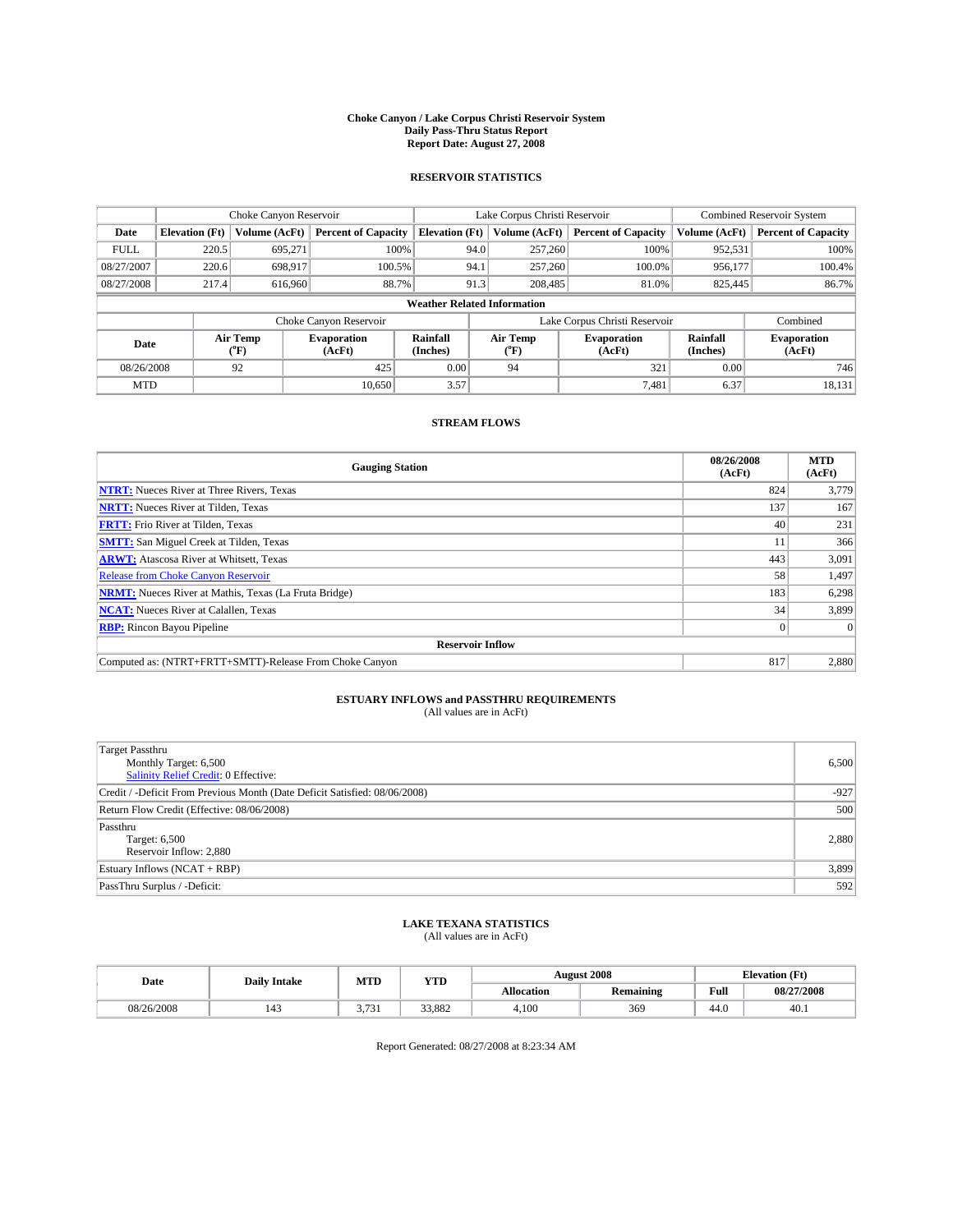#### **Choke Canyon / Lake Corpus Christi Reservoir System Daily Pass-Thru Status Report Report Date: August 28, 2008**

### **RESERVOIR STATISTICS**

|             | Choke Canyon Reservoir |                             | Lake Corpus Christi Reservoir |                                    |                               |                  | <b>Combined Reservoir System</b> |                      |                              |
|-------------|------------------------|-----------------------------|-------------------------------|------------------------------------|-------------------------------|------------------|----------------------------------|----------------------|------------------------------|
| Date        | <b>Elevation</b> (Ft)  | Volume (AcFt)               | <b>Percent of Capacity</b>    | <b>Elevation</b> (Ft)              |                               | Volume (AcFt)    | <b>Percent of Capacity</b>       | Volume (AcFt)        | <b>Percent of Capacity</b>   |
| <b>FULL</b> | 220.5                  | 695,271                     | 100%                          |                                    | 94.0                          | 257,260          | 100%                             | 952,531              | 100%                         |
| 08/28/2007  | 220.6                  | 697,092                     | 100.3%                        |                                    | 94.1                          | 257,260          | 100.0%                           | 954,352              | 100.2%                       |
| 08/28/2008  | 217.4                  | 616.717                     | 88.7%                         |                                    | 91.2                          | 208.313          | 81.0%                            | 825,030              | 86.6%                        |
|             |                        |                             |                               | <b>Weather Related Information</b> |                               |                  |                                  |                      |                              |
|             |                        |                             | Choke Canyon Reservoir        |                                    | Lake Corpus Christi Reservoir |                  |                                  |                      | Combined                     |
| Date        |                        | Air Temp<br>${}^{\circ}$ F) | <b>Evaporation</b><br>(AcFt)  | Rainfall<br>(Inches)               |                               | Air Temp<br>("F) | <b>Evaporation</b><br>(AcFt)     | Rainfall<br>(Inches) | <b>Evaporation</b><br>(AcFt) |
| 08/27/2008  |                        | 92                          | 297                           | 0.00                               |                               | 91               | 231                              | 0.00                 | 528                          |
| <b>MTD</b>  |                        |                             | 10.947                        | 3.57                               |                               |                  | 7,712                            | 6.37                 | 18,659                       |

### **STREAM FLOWS**

| <b>Gauging Station</b>                                       | 08/27/2008<br>(AcFt) | <b>MTD</b><br>(AcFt) |
|--------------------------------------------------------------|----------------------|----------------------|
| <b>NTRT:</b> Nueces River at Three Rivers, Texas             | 335                  | 4,115                |
| <b>NRTT:</b> Nueces River at Tilden, Texas                   | 139                  | 306                  |
| <b>FRTT:</b> Frio River at Tilden, Texas                     | 73 <sub>1</sub>      | 304                  |
| <b>SMTT:</b> San Miguel Creek at Tilden, Texas               |                      | 374                  |
| <b>ARWT:</b> Atascosa River at Whitsett, Texas               | 171                  | 3,262                |
| <b>Release from Choke Canyon Reservoir</b>                   | 58                   | 1,554                |
| <b>NRMT:</b> Nueces River at Mathis, Texas (La Fruta Bridge) | 183                  | 6,481                |
| <b>NCAT:</b> Nueces River at Calallen, Texas                 | 71                   | 3,970                |
| <b>RBP:</b> Rincon Bayou Pipeline                            | $\vert 0 \vert$      |                      |
| <b>Reservoir Inflow</b>                                      |                      |                      |
| Computed as: (NTRT+FRTT+SMTT)-Release From Choke Canyon      | 359                  | 3,239                |

# **ESTUARY INFLOWS and PASSTHRU REQUIREMENTS**<br>(All values are in AcFt)

| Target Passthru                                                            |        |
|----------------------------------------------------------------------------|--------|
| Monthly Target: 6,500                                                      | 6,500  |
| <b>Salinity Relief Credit: 0 Effective:</b>                                |        |
| Credit / -Deficit From Previous Month (Date Deficit Satisfied: 08/06/2008) | $-927$ |
| Return Flow Credit (Effective: 08/06/2008)                                 | 500    |
| Passthru                                                                   |        |
| Target: 6,500                                                              | 3,239  |
| Reservoir Inflow: 3,239                                                    |        |
| Estuary Inflows (NCAT + RBP)                                               | 3,970  |
| PassThru Surplus / -Deficit:                                               | 304    |

# **LAKE TEXANA STATISTICS** (All values are in AcFt)

| Date       | <b>Daily Intake</b> | MTI   | $77$ TD<br>- 1 <i>D</i> |                   | <b>August 2008</b> |      | <b>Elevation</b> (Ft) |
|------------|---------------------|-------|-------------------------|-------------------|--------------------|------|-----------------------|
|            |                     |       |                         | <b>Allocation</b> | <b>Remaining</b>   | Full | 08/28/2008            |
| 08/27/2008 |                     | 3.874 | 34,025                  | 4.100             | 226                | 44.0 | 40.0                  |

Report Generated: 08/28/2008 at 8:16:40 AM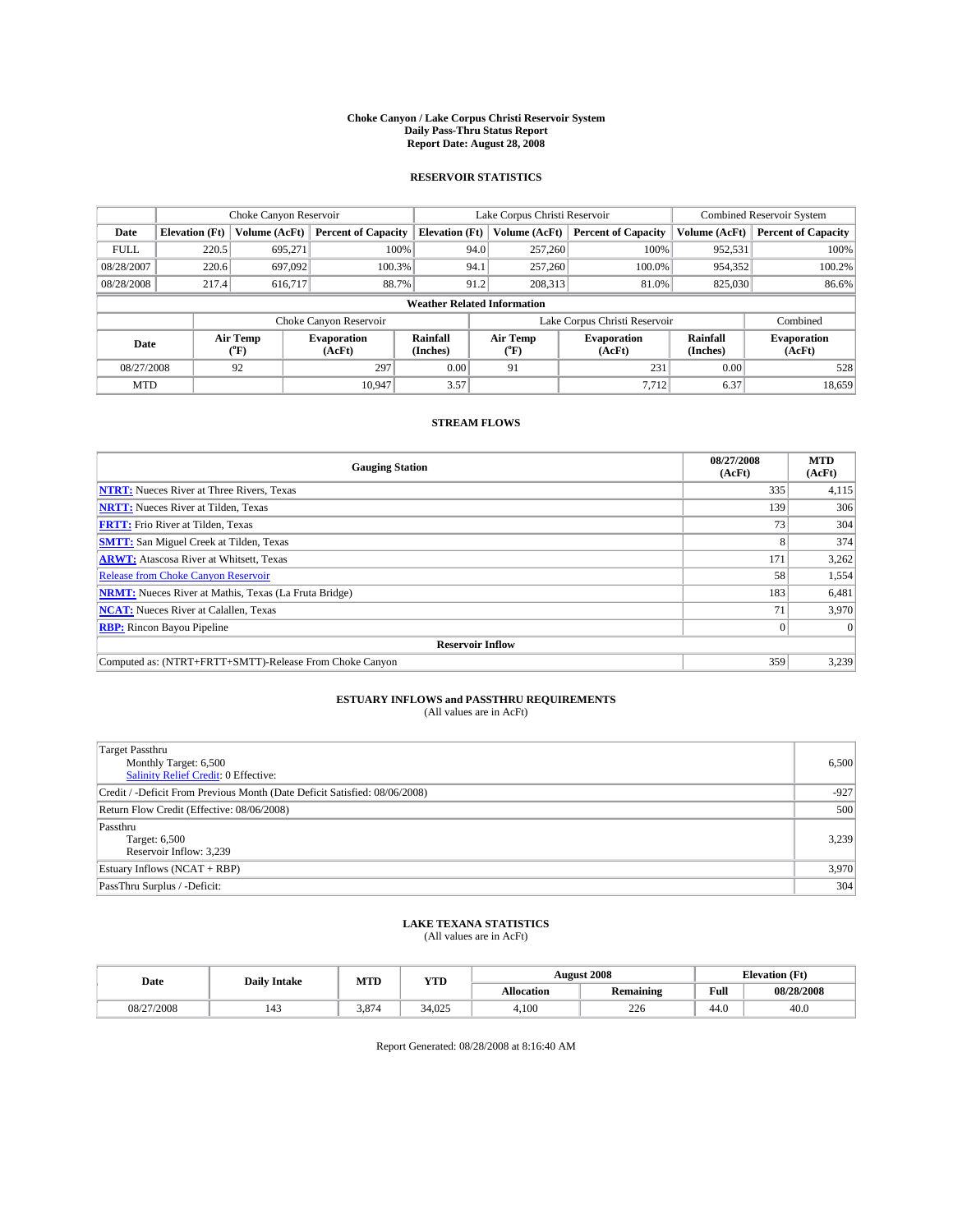#### **Choke Canyon / Lake Corpus Christi Reservoir System Daily Pass-Thru Status Report Report Date: August 29, 2008**

### **RESERVOIR STATISTICS**

|             | Choke Canyon Reservoir |                             | Lake Corpus Christi Reservoir |                                    |                               |                  | <b>Combined Reservoir System</b> |                      |                              |
|-------------|------------------------|-----------------------------|-------------------------------|------------------------------------|-------------------------------|------------------|----------------------------------|----------------------|------------------------------|
| Date        | <b>Elevation</b> (Ft)  | Volume (AcFt)               | <b>Percent of Capacity</b>    | <b>Elevation</b> (Ft)              |                               | Volume (AcFt)    | <b>Percent of Capacity</b>       | Volume (AcFt)        | <b>Percent of Capacity</b>   |
| <b>FULL</b> | 220.5                  | 695,271                     |                               | 100%                               | 94.0                          | 257,260          | 100%                             | 952,531              | 100%                         |
| 08/29/2007  | 220.6                  | 696,832                     | 100.2%                        |                                    | 94.1                          | 257,260          | 100.0%                           | 954.092              | 100.2%                       |
| 08/29/2008  | 217.4                  | 616,474                     | 88.7%                         |                                    | 91.2                          | 208.313          | 81.0%                            | 824,787              | 86.6%                        |
|             |                        |                             |                               | <b>Weather Related Information</b> |                               |                  |                                  |                      |                              |
|             |                        |                             | Choke Canyon Reservoir        |                                    | Lake Corpus Christi Reservoir |                  |                                  |                      | Combined                     |
| Date        |                        | Air Temp<br>${}^{\circ}$ F) | <b>Evaporation</b><br>(AcFt)  | Rainfall<br>(Inches)               |                               | Air Temp<br>("F) | <b>Evaporation</b><br>(AcFt)     | Rainfall<br>(Inches) | <b>Evaporation</b><br>(AcFt) |
| 08/28/2008  |                        | 92                          | 410                           | 0.00                               |                               | 92               | 301                              | 0.00                 | 711                          |
| <b>MTD</b>  |                        |                             | 11,357                        | 3.57                               |                               |                  | 8,013                            | 6.37                 | 19.370                       |

### **STREAM FLOWS**

| <b>Gauging Station</b>                                       | 08/28/2008<br>(AcFt) | <b>MTD</b><br>(AcFt) |
|--------------------------------------------------------------|----------------------|----------------------|
| <b>NTRT:</b> Nueces River at Three Rivers, Texas             | 274                  | 4,389                |
| <b>NRTT:</b> Nueces River at Tilden, Texas                   | 64                   | 370                  |
| <b>FRTT:</b> Frio River at Tilden, Texas                     | 62                   | 365                  |
| <b>SMTT:</b> San Miguel Creek at Tilden, Texas               |                      | 379                  |
| <b>ARWT:</b> Atascosa River at Whitsett, Texas               | 95                   | 3,357                |
| <b>Release from Choke Canyon Reservoir</b>                   | 58                   | 1,612                |
| <b>NRMT:</b> Nueces River at Mathis, Texas (La Fruta Bridge) | 183                  | 6,664                |
| <b>NCAT:</b> Nueces River at Calallen, Texas                 | 50                   | 4,020                |
| <b>RBP:</b> Rincon Bayou Pipeline                            | $\overline{0}$       |                      |
| <b>Reservoir Inflow</b>                                      |                      |                      |
| Computed as: (NTRT+FRTT+SMTT)-Release From Choke Canyon      | 283                  | 3,522                |

# **ESTUARY INFLOWS and PASSTHRU REQUIREMENTS**

|  | (All values are in AcFt) |
|--|--------------------------|
|--|--------------------------|

| <b>Target Passthru</b><br>Monthly Target: 6,500<br>Salinity Relief Credit: 0 Effective: | 6,500  |
|-----------------------------------------------------------------------------------------|--------|
| Credit / -Deficit From Previous Month (Date Deficit Satisfied: 08/06/2008)              | $-927$ |
| Return Flow Credit (Effective: 08/06/2008)                                              | 500    |
| Passthru<br>Target: 6,500<br>Reservoir Inflow: 3,522                                    | 3,522  |
| Estuary Inflows (NCAT + RBP)                                                            | 4,020  |
| PassThru Surplus / -Deficit:                                                            | 71     |

# **LAKE TEXANA STATISTICS** (All values are in AcFt)

| Date       | <b>Daily Intake</b> | MTD                      | <b>WTPD</b><br>1 I D |                   | <b>August 2008</b> | CT4<br>Elevation (<br>LE L |            |
|------------|---------------------|--------------------------|----------------------|-------------------|--------------------|----------------------------|------------|
|            |                     |                          |                      | <b>Allocation</b> | Remaining          | Full                       | 08/29/2008 |
| 08/28/2008 | $1 - 1$             | 01 <sup>7</sup><br>1.V.I | 34.168               | 4.10C             | o.,                | 44.0                       | 40.0       |

Report Generated: 08/29/2008 at 8:26:04 AM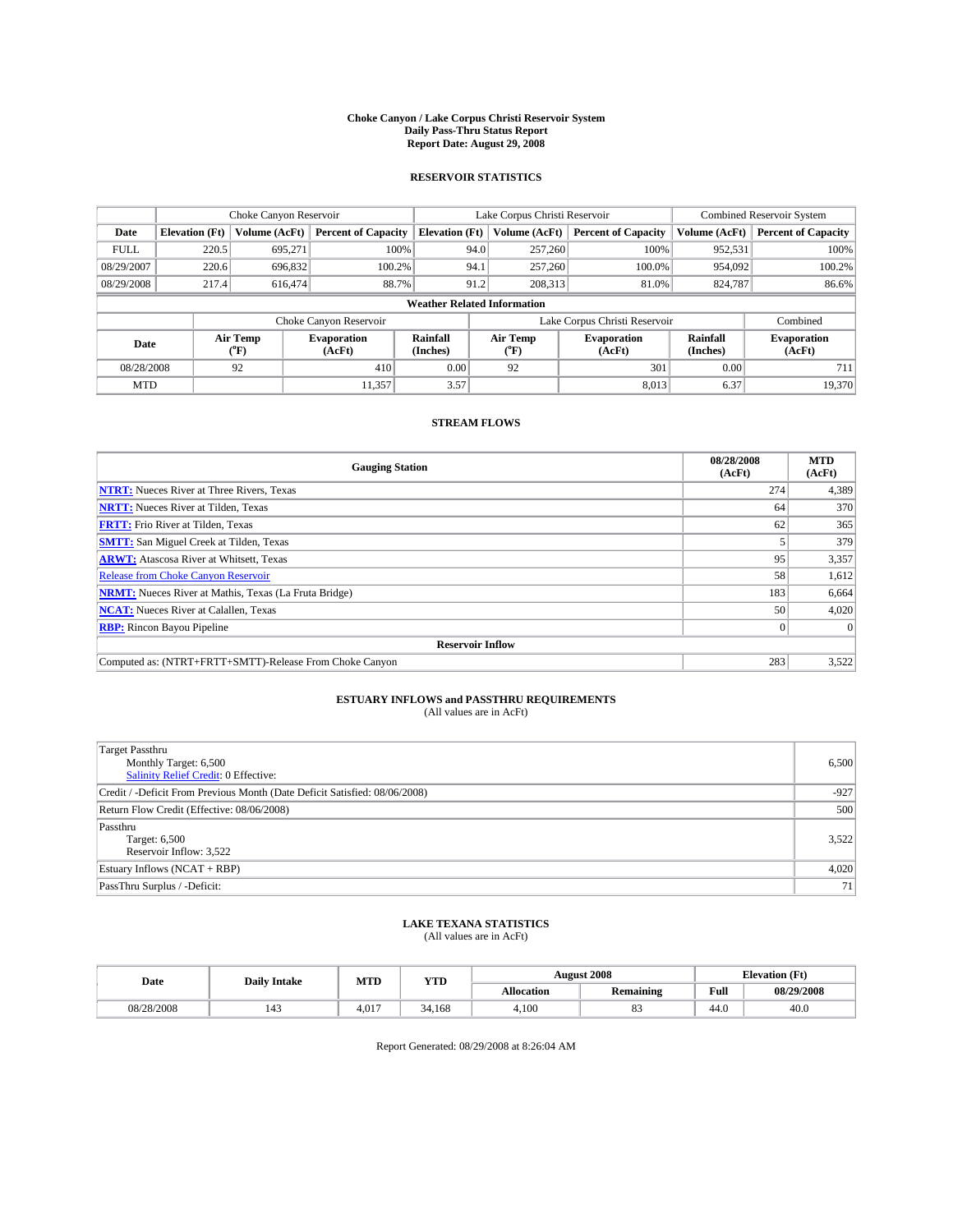#### **Choke Canyon / Lake Corpus Christi Reservoir System Daily Pass-Thru Status Report Report Date: August 30, 2008**

### **RESERVOIR STATISTICS**

|             | Choke Canyon Reservoir |                  | Lake Corpus Christi Reservoir |                                    |                               |         | <b>Combined Reservoir System</b> |                      |                              |
|-------------|------------------------|------------------|-------------------------------|------------------------------------|-------------------------------|---------|----------------------------------|----------------------|------------------------------|
| Date        | <b>Elevation</b> (Ft)  | Volume (AcFt)    | <b>Percent of Capacity</b>    | <b>Elevation</b> (Ft)              | Volume (AcFt)                 |         | <b>Percent of Capacity</b>       | Volume (AcFt)        | <b>Percent of Capacity</b>   |
| <b>FULL</b> | 220.5                  | 695,271          | 100%                          |                                    | 94.0                          | 257,260 | 100%                             | 952,531              | 100%                         |
| 08/30/2007  | 220.6                  | 697,092          | 100.3%                        |                                    | 94.2                          | 257,260 | 100.0%                           | 954,352              | 100.2%                       |
| 08/30/2008  | 217.4                  | 616,474          | 88.7%                         |                                    | 91.3                          | 208,658 | 81.1%                            | 825,132              | 86.6%                        |
|             |                        |                  |                               | <b>Weather Related Information</b> |                               |         |                                  |                      |                              |
|             |                        |                  | Choke Canyon Reservoir        |                                    | Lake Corpus Christi Reservoir |         |                                  |                      | Combined                     |
| Date        |                        | Air Temp<br>(°F) | <b>Evaporation</b><br>(AcFt)  | Rainfall<br>(Inches)               | Air Temp<br>("F)              |         | <b>Evaporation</b><br>(AcFt)     | Rainfall<br>(Inches) | <b>Evaporation</b><br>(AcFt) |
| 08/29/2008  |                        | 90               | 198                           | 0.17                               | 88                            |         | 100                              | 0.08                 | 298                          |
| <b>MTD</b>  |                        |                  | 11,555                        | 3.74                               |                               |         | 8.113                            | 6.45                 | 19,668                       |

### **STREAM FLOWS**

| <b>Gauging Station</b>                                       | 08/29/2008<br>(AcFt) | <b>MTD</b><br>(AcFt) |
|--------------------------------------------------------------|----------------------|----------------------|
| <b>NTRT:</b> Nueces River at Three Rivers, Texas             | 187                  | 4,575                |
| <b>NRTT:</b> Nueces River at Tilden, Texas                   | 87                   | 457                  |
| <b>FRTT:</b> Frio River at Tilden, Texas                     | 46                   | 411                  |
| <b>SMTT:</b> San Miguel Creek at Tilden, Texas               |                      | 383                  |
| <b>ARWT:</b> Atascosa River at Whitsett, Texas               | 67                   | 3,425                |
| <b>Release from Choke Canyon Reservoir</b>                   | 58                   | 1,669                |
| <b>NRMT:</b> Nueces River at Mathis, Texas (La Fruta Bridge) | 183                  | 6,846                |
| <b>NCAT:</b> Nueces River at Calallen, Texas                 | 36                   | 4,055                |
| <b>RBP:</b> Rincon Bayou Pipeline                            | $\vert 0 \vert$      |                      |
| <b>Reservoir Inflow</b>                                      |                      |                      |
| Computed as: (NTRT+FRTT+SMTT)-Release From Choke Canyon      | 178                  | 3,700                |

# **ESTUARY INFLOWS and PASSTHRU REQUIREMENTS**

|  | (All values are in AcFt) |
|--|--------------------------|
|--|--------------------------|

| <b>Target Passthru</b><br>Monthly Target: 6,500<br>Salinity Relief Credit: 0 Effective: | 6,500  |
|-----------------------------------------------------------------------------------------|--------|
| Credit / -Deficit From Previous Month (Date Deficit Satisfied: 08/06/2008)              | $-927$ |
| Return Flow Credit (Effective: 08/06/2008)                                              | 500    |
| Passthru<br>Target: 6,500<br>Reservoir Inflow: 3,700                                    | 3,700  |
| Estuary Inflows (NCAT + RBP)                                                            | 4,055  |
| PassThru Surplus / -Deficit:                                                            | $-72$  |

# **LAKE TEXANA STATISTICS** (All values are in AcFt)

| Date       | <b>Daily Intake</b> | MTD   | <b>WTPD</b><br>1 I D |                   | <b>August 2008</b> | CT4<br>Elevation (<br>гı |            |
|------------|---------------------|-------|----------------------|-------------------|--------------------|--------------------------|------------|
|            |                     |       |                      | <b>Allocation</b> | Remaining          | Full                     | 08/30/2008 |
| 08/29/2008 | $1 - 1$             | l.161 | <b>34916</b><br>---- | 4.10C             | $-\sigma$          | 44.V                     | 40.0       |

Report Generated: 08/30/2008 at 8:19:12 AM